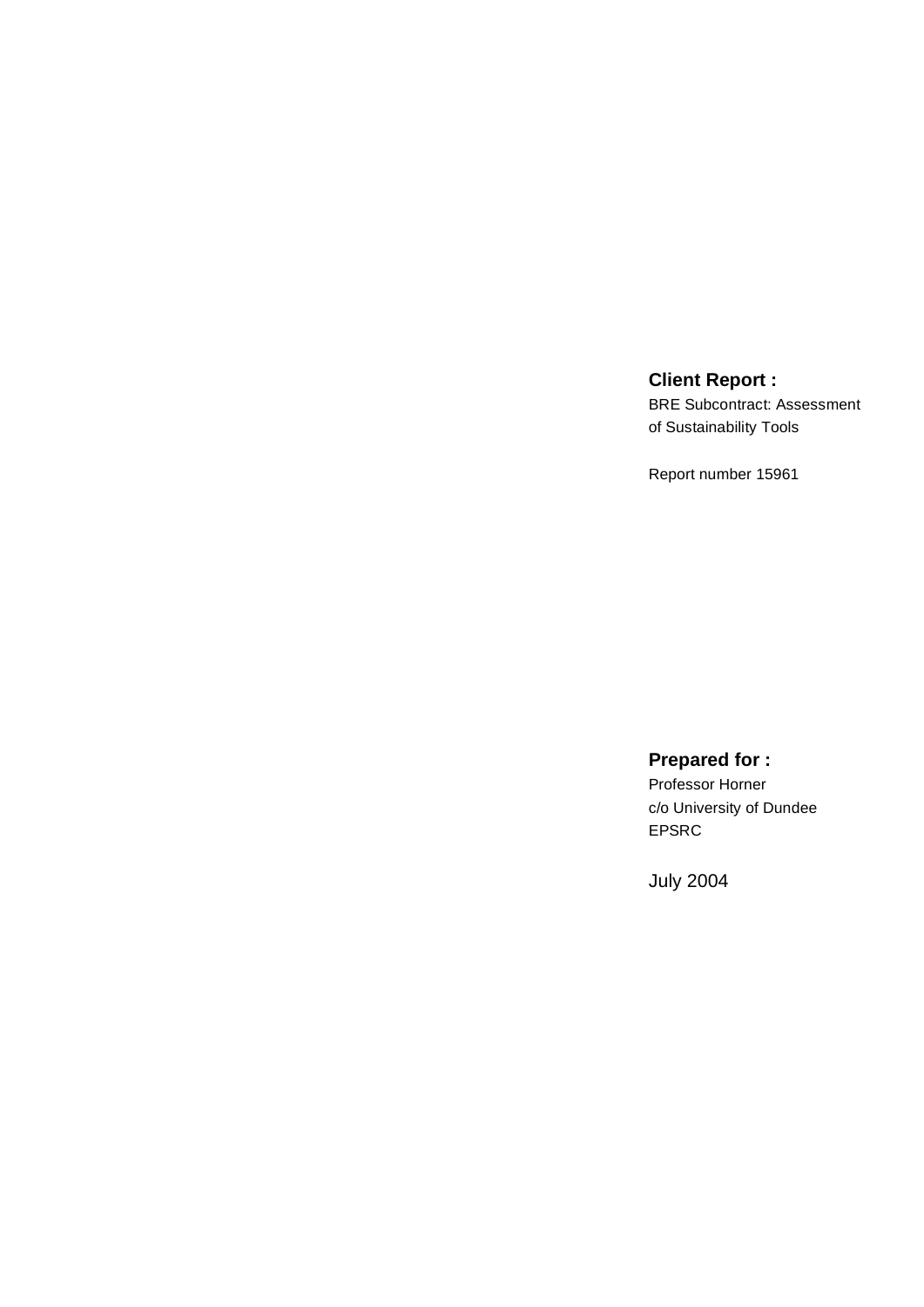## **Prepared on behalf of BRE by**

| Signature |                  |
|-----------|------------------|
| Name      | Martin McCreadie |
| Position  | Consultant       |
| Date      |                  |

## **Approved on behalf of BRE**

| Signature |                              |
|-----------|------------------------------|
| Name      | Dr Stephen L Garvin          |
| Position  | <b>Construction Director</b> |
| Date      |                              |

BRE Kelvin Road EAST KILBRIDE Glasgow G75 0RZ Tel : 01355 576200 Fax : 01355 576210

Email : east kilbride@bre.co.uk Website : www.bre.co.uk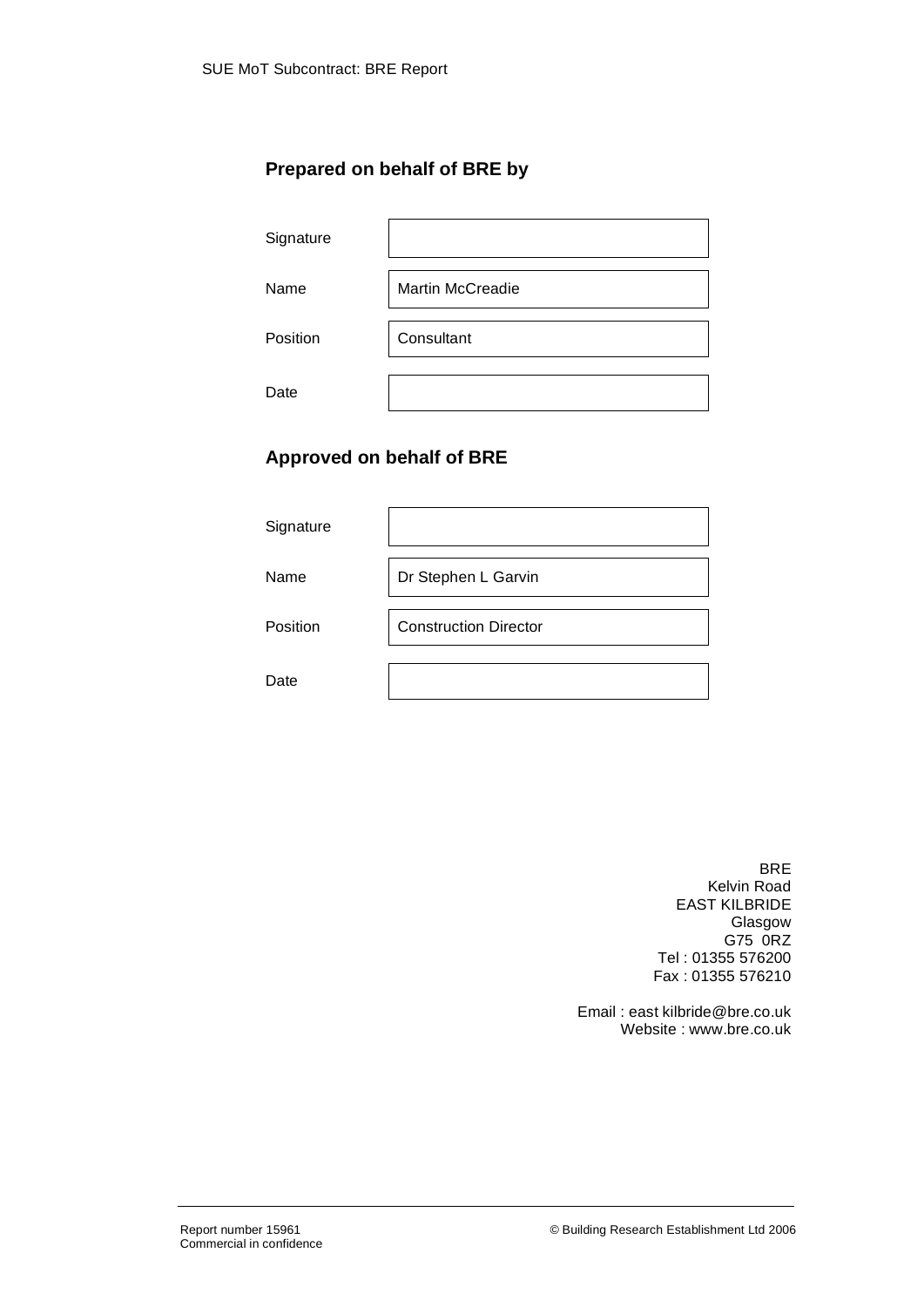## **Contents**

| 1.    | Introduction                                                | 1              |
|-------|-------------------------------------------------------------|----------------|
| 1.1   | <b>SUE MoT</b>                                              | 1              |
| 1.2   | Background                                                  | 1              |
| 1.3   | Aims and Objectives                                         | 1              |
| 2.    | Methodology                                                 | $\overline{2}$ |
| 3.    | <b>Findings and Discussion</b>                              | 6              |
| 3.1   | The Tool Landscape                                          | 6              |
| 3.1.1 | <b>Urban Planning Tools</b>                                 | 6              |
| 3.1.2 | <b>Designs Tools</b>                                        | 8              |
| 3.1.3 | <b>Building Environmental Frameworks and Rating Systems</b> | 9              |
| 3.1.4 | Assessment Tools: LCA Approach                              | 10             |
| 3.1.5 | <b>Infrastructure Tools</b>                                 | 11             |
| 3.2   | <b>Stakeholders</b>                                         | 12             |
| 3.2.1 | <b>Urban Planning Tools</b>                                 | 12             |
| 3.2.2 | Design Tools                                                | 13             |
| 3.2.3 | <b>Rating Systems</b>                                       | 13             |
| 3.2.4 | <b>LCA Tools</b>                                            | 13             |
| 3.2.5 | Infrastructure                                              | 14             |
| 3.3   | <b>Characteristics of Available Tools</b>                   | 14             |
| 3.3.1 | <b>Urban Planning Tools</b>                                 | 14             |
| 3.3.2 | Design Tools                                                | 15             |
| 3.3.3 | <b>Rating Systems</b>                                       | 15             |
| 3.3.4 | <b>LCA Tools</b>                                            | 16             |
| 3.3.5 | Infrastructure                                              | 17             |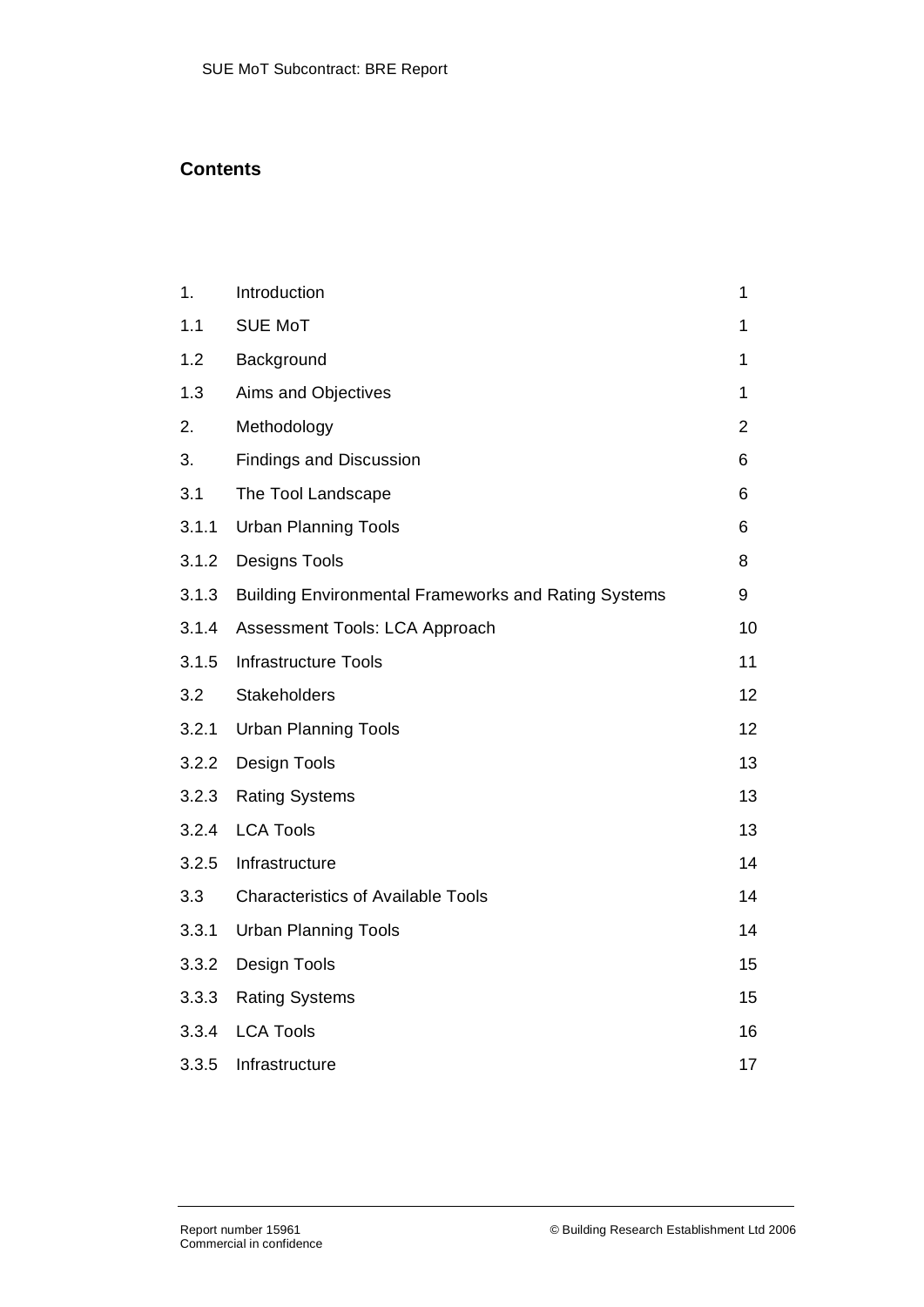| 3.4   | Data Issues                                   | 17 |
|-------|-----------------------------------------------|----|
| 3.4.1 | <b>Urban Planning Tools</b>                   | 17 |
| 3.4.2 | Design Tools                                  | 18 |
| 3.4.3 | <b>Rating Systems</b>                         | 18 |
| 3.4.4 | <b>LCA Tools</b>                              | 18 |
| 3.4.5 | Infrastructure                                | 18 |
| 3.5   | Identifiable Gaps                             | 19 |
| 3.5.1 | <b>Urban Planning Tools</b>                   | 19 |
| 3.5.2 | Design Tools                                  | 19 |
| 3.5.3 | <b>Rating Systems</b>                         | 19 |
| 3.5.4 | <b>LCA Tools</b>                              | 19 |
| 3.5.5 | Infrastructure                                | 20 |
| 3.6   | Discussion on Database of Tools               | 20 |
| 3.7   | State of the Art                              | 22 |
| 3.8   | Future Issues for Tools and Plugging the Gaps | 22 |
| 3.8.1 | <b>Definition and Scope</b>                   | 22 |
| 3.8.2 | <b>Standards and Frameworks</b>               | 23 |
| 3.8.3 | Input and Output Data                         | 23 |
| 3.8.4 | <b>Communication to Stakeholders</b>          | 24 |
| 3.8.5 | Policy, Legislation and Regulation            | 24 |
| 4     | <b>Conclusions and Recommendations</b>        | 25 |
| 4.1   | Conclusions                                   | 25 |
| 4.2   | Recommendations                               | 26 |
|       | Appendix 1: The Evaluation Spreadsheet        |    |
|       | Appendix 2: The Evaluation Results for Tools  |    |
|       | Appendix 3: Summary of Evaluation of Tools    |    |
|       | Appendix 4: Summary of Gaps in Tools          |    |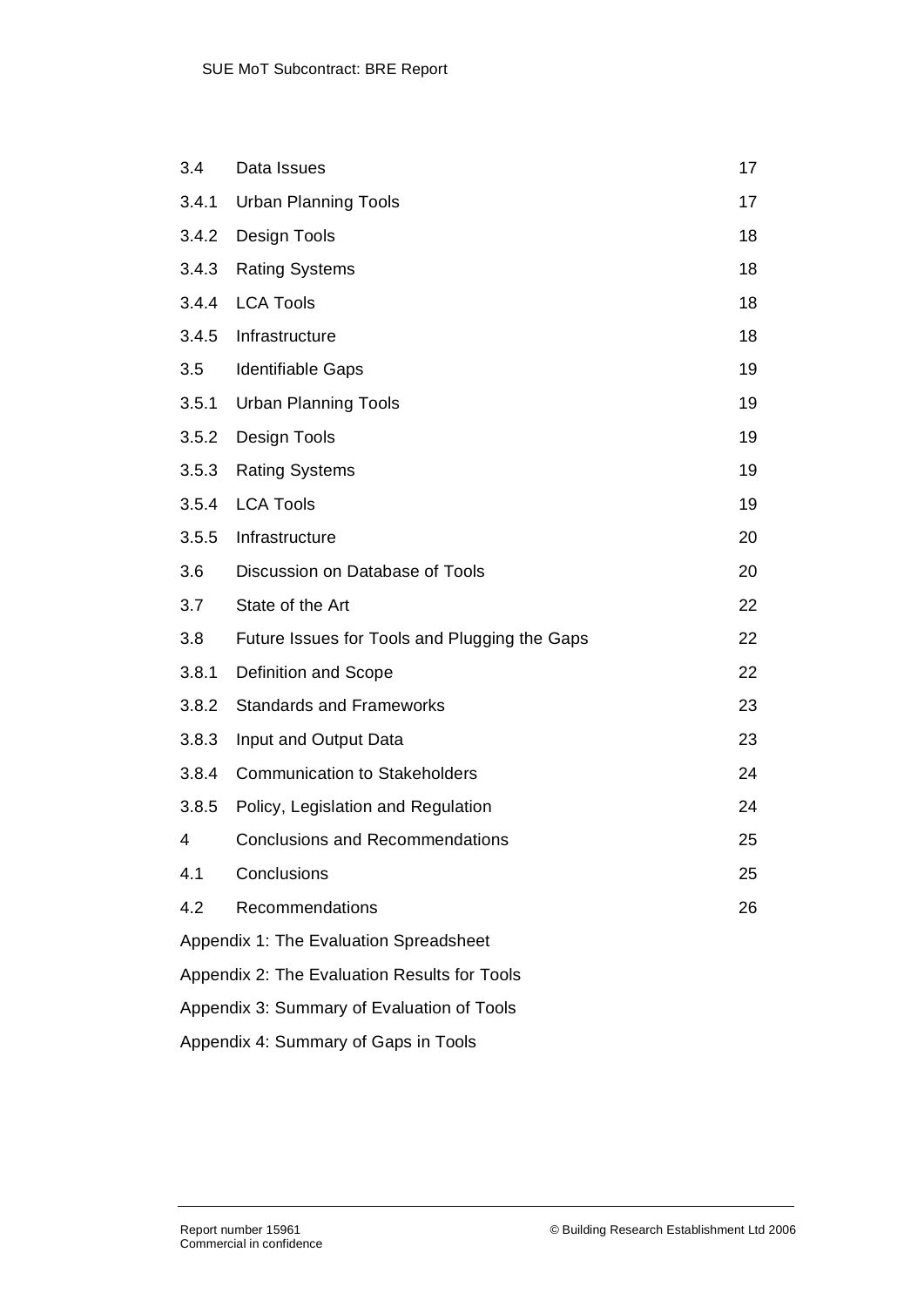## **Executive Summary**

The SUE MoT project is part of the EPSRC's Sustainable Urban Environment research programme. SUE MoT is seeking to develop the concept of sustainability tools and to research their use in order to provide a more sustainable framework for urban development.

BRE has supported the proposal since its inception at a EPSRC workshop in Solihull in November 2001. At the project Management Executive Meeting of 26 September 2003 BRE was invited to submit a proposal for a work package to assist the project consortium achieve the scoping studies objectives. The award of a subcontract to BRE was to add value to the work of the consortium and assist in the development of the full implementation stage of the research.

The aim of the subcontract was to identify existing toolkits, metrics and models and catalogue their characteristics in a database. The tools will concentrate mainly on the environmental issues, but will where relevant take account of the economic and social aspects. The specific objectives were as follows:

- To determine suitable criteria against which to validate the available sustainability tools for the built environment.
- To evaluate a number of the sustainability tools (i.e. metrics, models and toolkits) for the urban environment.

The methodology employed to undertake the evaluation of tools involved the following:

- Development of a framework from which to evaluate the tools, this included preevaluation criteria and full evaluation criteria.
- Identification of suitable tools for pre and full evaluation.

The pre-evaluation resulted in 41 tools being proposed for full evaluation. From these 41 tools sufficient information could be sourced to carry out a full evaluation of 25 tools.

The following points are concluded from the work undertaken:

The tools fell into the categories of urban planning, design, rating systems (for buildings), LCA tools and infrastructure. Of these the most developed as sustainability tools are urban planning and rating systems. The LCA tools determine particular aspects of sustainability, but are not holistic in their approach. The design tools are generally specific to energy issues and this is the case for other tools of this type that were not fully evaluated.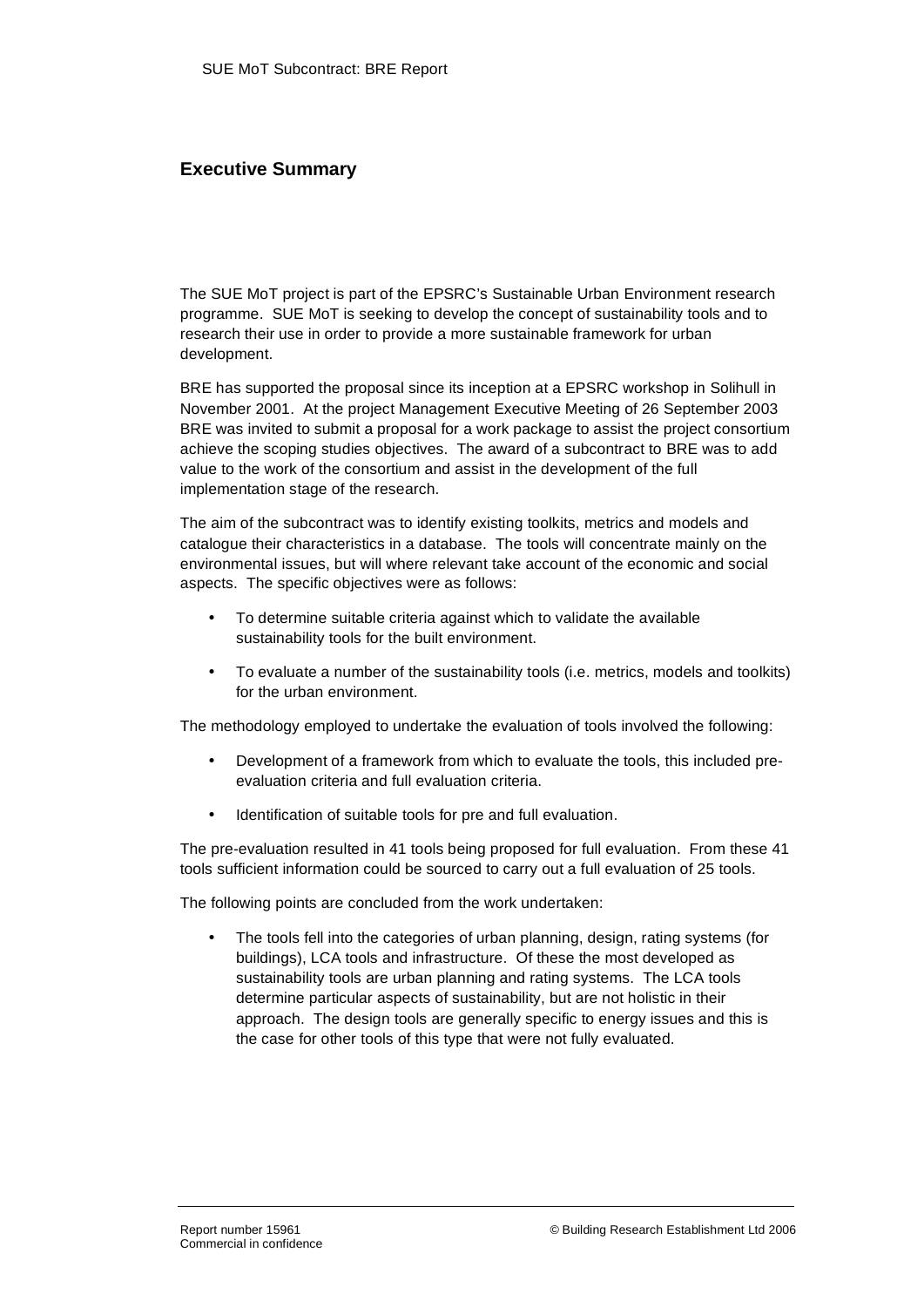- All the tools contained environmental dimension and themes, most of the tools also contained either social and/or economic dimensions.
- The input data and associated databases are essential issues with regard to obtaining relevant and defensible results. The tools should however be flexible enough to take into account technical or legislative issues that affect the outcome.
- None of the tools evaluated was truly holistic with regard to the coverage of the three dimensions and the set out themes. However, the amount of coverage varied considerably between the tools.
- The stakeholders varied between the different categories. In each categories there was definable users, end-users and those affected by the sustainability assessment made.

The recommendations for further work are based upon the future issues identified in the discussion of section 3.7. The following points summarise the research needs and gaps to be filled:

- Definition and Scope in order to define what is a sustainability tool, and how different types can be differentiated.
- Standards and Frameworks The development of a standard would also allow stakeholders to determine when they had a sustainability tool and when a tool was intended for a more limited use. A standard would set the framework for sustainability tools. The standard itself would not be a 'sustainability tool', but would dictate what is required for such a tool.
- Input and Output Data Further research will be required in order to determine how best to use and manage databases of information with sustainability tools.
- Communication to Stakeholders Issues of communication and consistency of reporting are essential and there is a need for a minimum standard in communication.
- Policy, Legislation and Regulation At present regulation has been unable to meet the whole issue of sustainability. The use of sustainability tools is a possible route towards meeting government policy on sustainable development.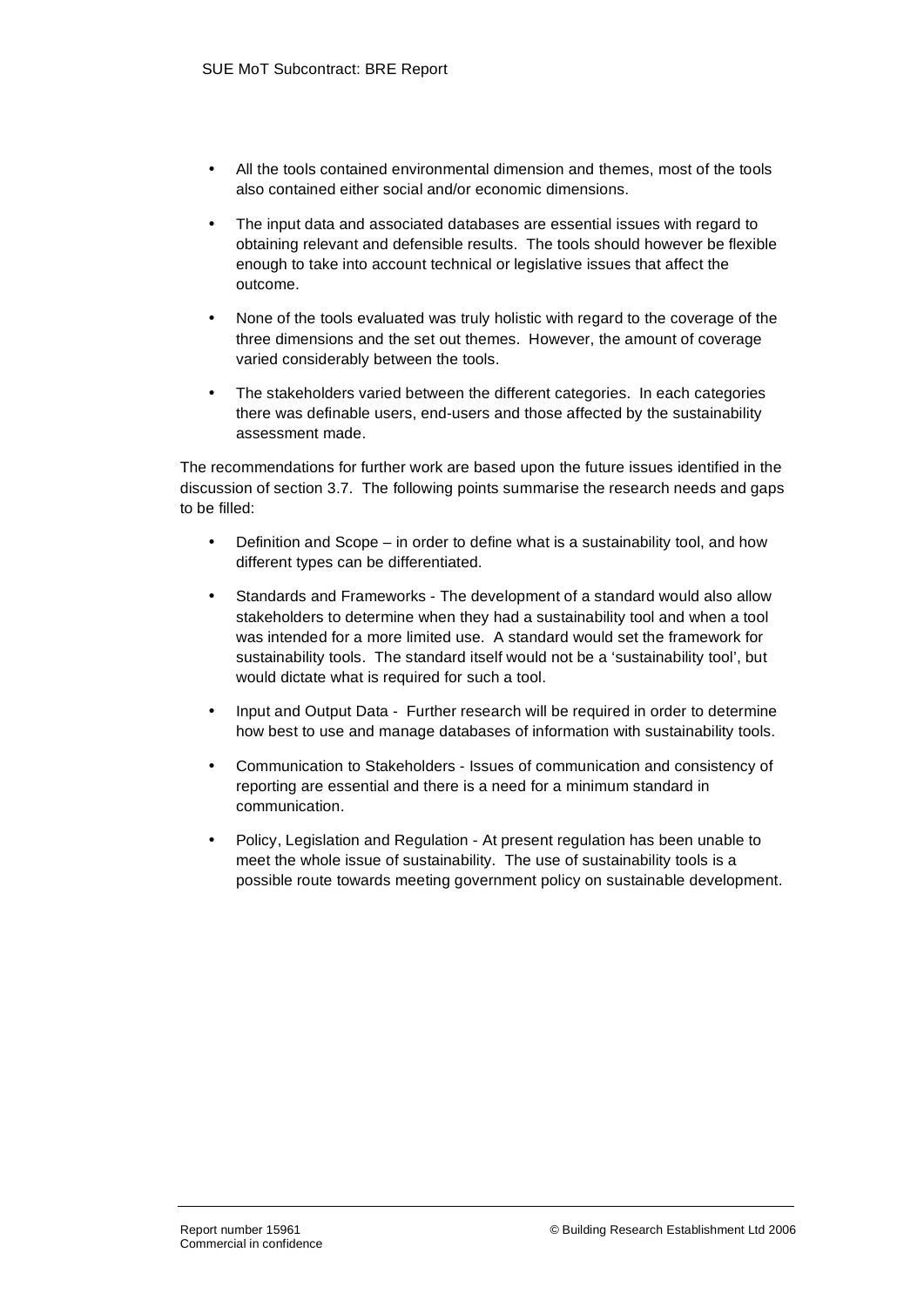## **1 Introduction**

## **1.1 SUE MoT**

The SUE MoT project is part of the EPSRC's Sustainable Urban Environment research programme. At present the project is at the scoping stage and background reviews are on-going with regard to sustainability tools and their development.

SUE MoT is seeking to develop the concept of sustainability tools and to research their use in order to provide a more sustainable framework for urban development.

## **1.2 Background**

A consortium of Dundee, Glasgow Caledonian and Loughborough Universities is undertaking a scoping study into Metrics, Models and Toolkits for Whole Life Sustainable Urban Development. The study is being funded by EPSRC under the Sustainable Urban Environment (SUE) programme.

BRE has supported the proposal since its inception at a EPSRC workshop in Solihull in November 2001. BRE has assisted in the development of the proposal and added value with our industrial experience and research interests. BRE is nominated as a subcontracting to the project and will seek to further the study relevant to metrics, models and toolkits used in construction and urban development.

At the project Management Executive Meeting of 26 September 2003 BRE was invited to submit a proposal for a work package to assist the project consortium achieve the scoping studies objectives. The award of a subcontract to BRE was to add value to the work of the consortium and assist in the development of the full implementation stage of the research.

## **1.3 Aims and Objectives**

The aim of the subcontract was to identify existing toolkits, metrics and models and catalogue their characteristics in a database. The tools will concentrate mainly on the environmental issues, but will where relevant take account of the economic and social aspects. The specific objectives were as follows:

- To determine suitable criteria against which to validate the available sustainability tools for the built environment.
- To evaluate a number of the sustainability tools (i.e. metrics, models and toolkits) for the urban environment.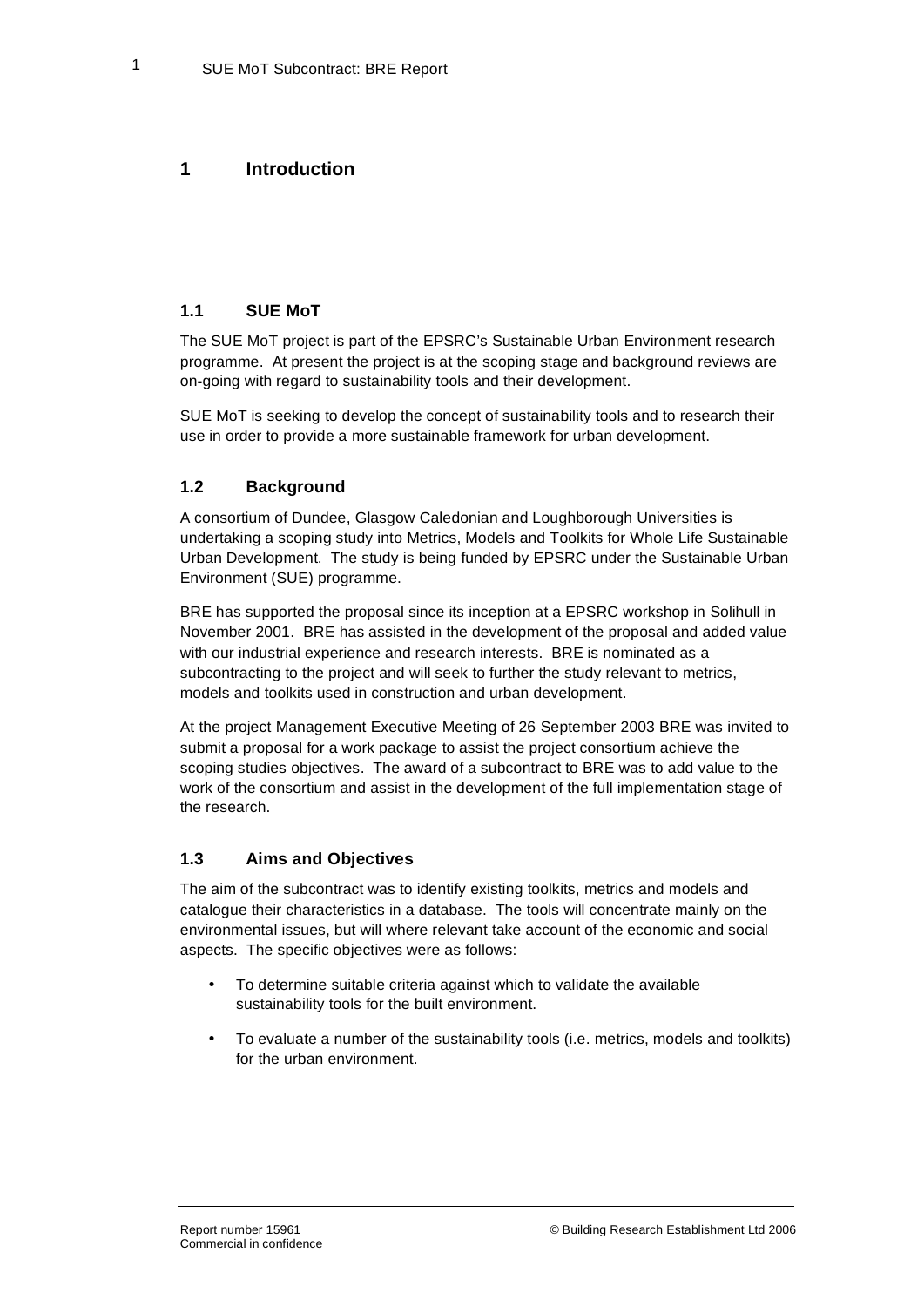## **2 Methodology**

The methodology employed to undertake the evaluation of tools involved the following:

- Development of a framework from which to evaluate the tools, this included preevaluation criteria and full evaluation criteria.
- Identification of suitable tools for pre and full evaluation.

The identification of tools and development of the framework was carried out between BRE and Glasgow Caledonian University. Appendix 1 contains a copy of the evaluation spreadsheet that was developed for the project.

GCU and colleagues from Dundee and Loughborough Universities had undertaken as part of the research an extensive literature review of sustainability tools. This review identified in excess of 600 tools that measured or evaluated in some way the environmental, economic or social dimensions of sustainability. Some of the tools identified contained all three dimensions whilst others had one or two. The tools were relevant to a number of aspects of sustainability such as urban planning, design or building performance. The tools were relevant to one or more phases of the life cycle of a building or urban development. The type of tools varied and were represented in different categories. Project level tools were included that looked at specific building performance issues such as energy performance, whilst others considered the life cycle of a building or development. Whilst these tools are not mutually exclusive in their coverage of environmental or other issues, there can be differences in the use and users of such tools.

BRE had been subcontracted to assess the predominantly environmental tools. A total of 147 tools were identified for pre-evaluation. These were identified from the available literature as being potentially environmental based and relevant to one or more aspect of urban sustainability.

The pre-evaluation resulted in 41 tools being proposed for full evaluation, see Appendix 2. From these 41 tools sufficient information could be sourced to carry out a full evaluation, using the spreadsheet in Appendix 1, of 25 tools.

Table 1 shows the tools that were subject to full evaluation. These tools fitted into the categories of urban planning tools, design tools, building environmental frameworks and rating systems, LCA based and infrastructure. The full evaluation required full working models to be made available to BRE. This was a resource intensive exercise to source the relevant information. In some cases information was available by downloading the tool from the internet, however, in other cases it was necessary to obtain information from the tool owner. In some cases this was a lengthy process of negotiation.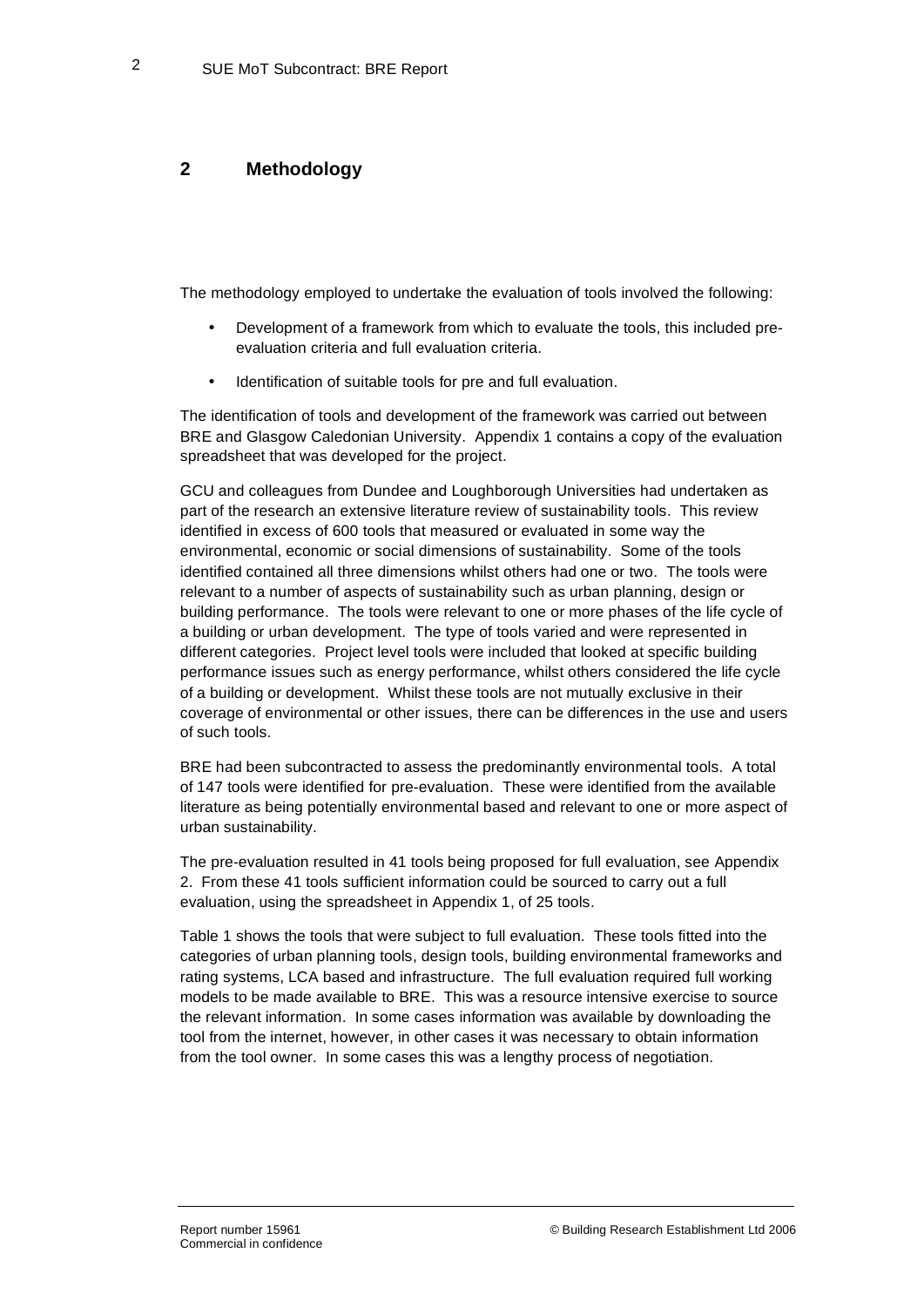The tools that were available for full evaluation differed in the depth of information that was available and the degree of complexity involved in the tools. In some cases the task of evaluating the tools was time consuming often involving days to complete.

The full evaluation process involved the following tasks:

- To review the available information on the tool.
- To complete the spreadsheet with respect to the tool background.
- To complete the evaluation of the tool characteristics.
- To complete the evaluation of the tool's environmental coverage.
- To complete the evaluation of the tool's economic coverage.
- To complete the evaluation of the tool's social coverage.

The evaluations were all carried out using the spreadsheets of Appendix 1. A database of the completed evaluations on spreadsheets is given in Part 2 of this report (a summary spreadsheet is also included).

The themes covered and the sub-themes in the full evaluation include the following:

- Tool background name, source, date of availability, description, type, role, objectives, spatial dimension, geographic specificity, time scale, sustainability dimension, life cycle phase covered, component methodologies, data requirements (qualitative and/or quantitative), stakeholders considered by tool, stakeholders involved in the tool use, user, usability, costs, output, benchmarks and targets, post decision assessment, legislation.
- Tool characteristics flexibility, upgrading, compatibility, aggregation/disaggregation, holistic, multidimensional, inclusive, scaleable.
- Environmental themes support, energy, transport, water, materials, land use, ecology, pollution, environmental quality, sustainability criteria.
- Economic themes viability, competition, employment and skills, transport, social benefits and costs, design.
- Social themes social inclusion and equality, safety and security, health and comfort, liveability, employee satisfaction, corporate social responsibility, quality of life.

For each sub-theme there is a range of sub themes that are completed based on the available information and the available copies of each tool.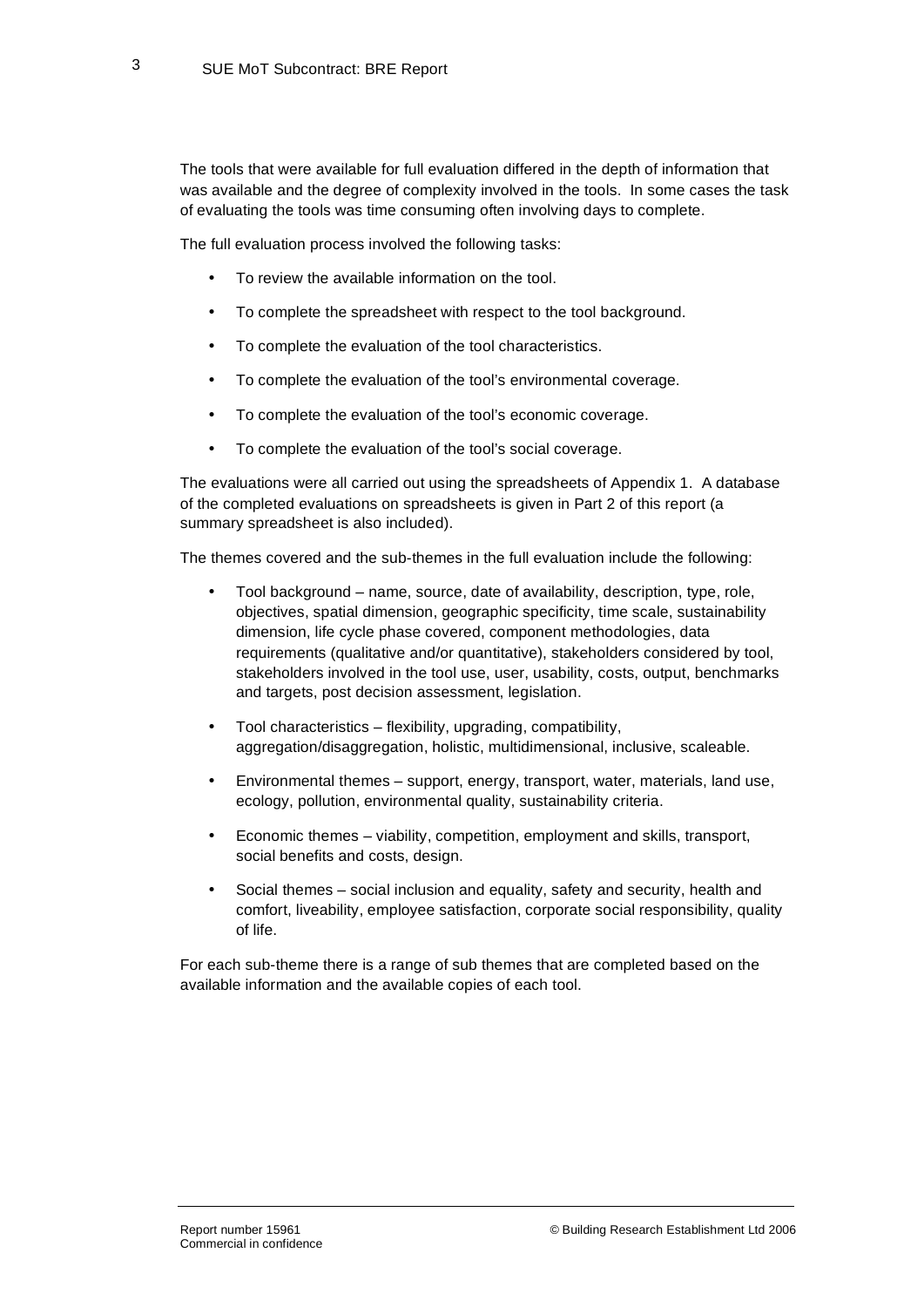| <b>Tool Type</b>                                                       | <b>Sustainability</b><br><b>Dimensions</b> | <b>User Country</b> |
|------------------------------------------------------------------------|--------------------------------------------|---------------------|
| <b>Urban Planning Tools</b>                                            |                                            |                     |
| 1. BRE Sustainability Checklist                                        | 3                                          | U.K.                |
| 2. Community Sustainability Assessment                                 | 3                                          | International       |
| 3. SPARTACUS                                                           | 3                                          | European            |
| 4. SEEDA Sustainability checklist                                      | 3                                          | U.K.                |
| 5. SCALDS                                                              | 2                                          | <b>U.S.A.</b>       |
| 6. CITY Green                                                          | $\overline{2}$                             | <b>U.S.A.</b>       |
| 7. PLACE3S                                                             | $\overline{2}$                             | U.K.                |
| <b>Design Tools</b>                                                    |                                            |                     |
| 8. ECOTECT                                                             | 1                                          | Australia           |
| 9. DOE 2.2                                                             | $\mathbf{1}$                               | U.S.                |
| 10. Building Design Advisor                                            | $\mathbf{1}$                               | U.S.A.              |
| <b>Building Environmental Frameworks and Rating Systems (Building)</b> |                                            |                     |
| 11. GBTool                                                             | 3                                          | International       |
| <b>12. LEED</b>                                                        | 3                                          | U.S.A.              |
| 13. SPeAR                                                              | 3                                          | U.K.                |
| 14. Minnesota Sustainable Design Guide                                 | 3                                          | U.S.A.              |
| 15. EcoCal                                                             | $\mathbf 1$                                | U.K.                |
| 16. BREEAM                                                             | $\mathbf{1}$                               | U.K.                |
| 17. HK-BEAM                                                            | 1                                          | Hong-Kong           |
| <b>Assessment Tools: LCA Approach (Building)</b>                       |                                            |                     |
| 18. ENVEST                                                             | $\overline{2}$                             | U.K.                |
| 19. BRE Environmental Profiles                                         | $\overline{2}$                             | U.K.                |
| 20. ATHENA                                                             | $\mathbf{1}$                               | Canada              |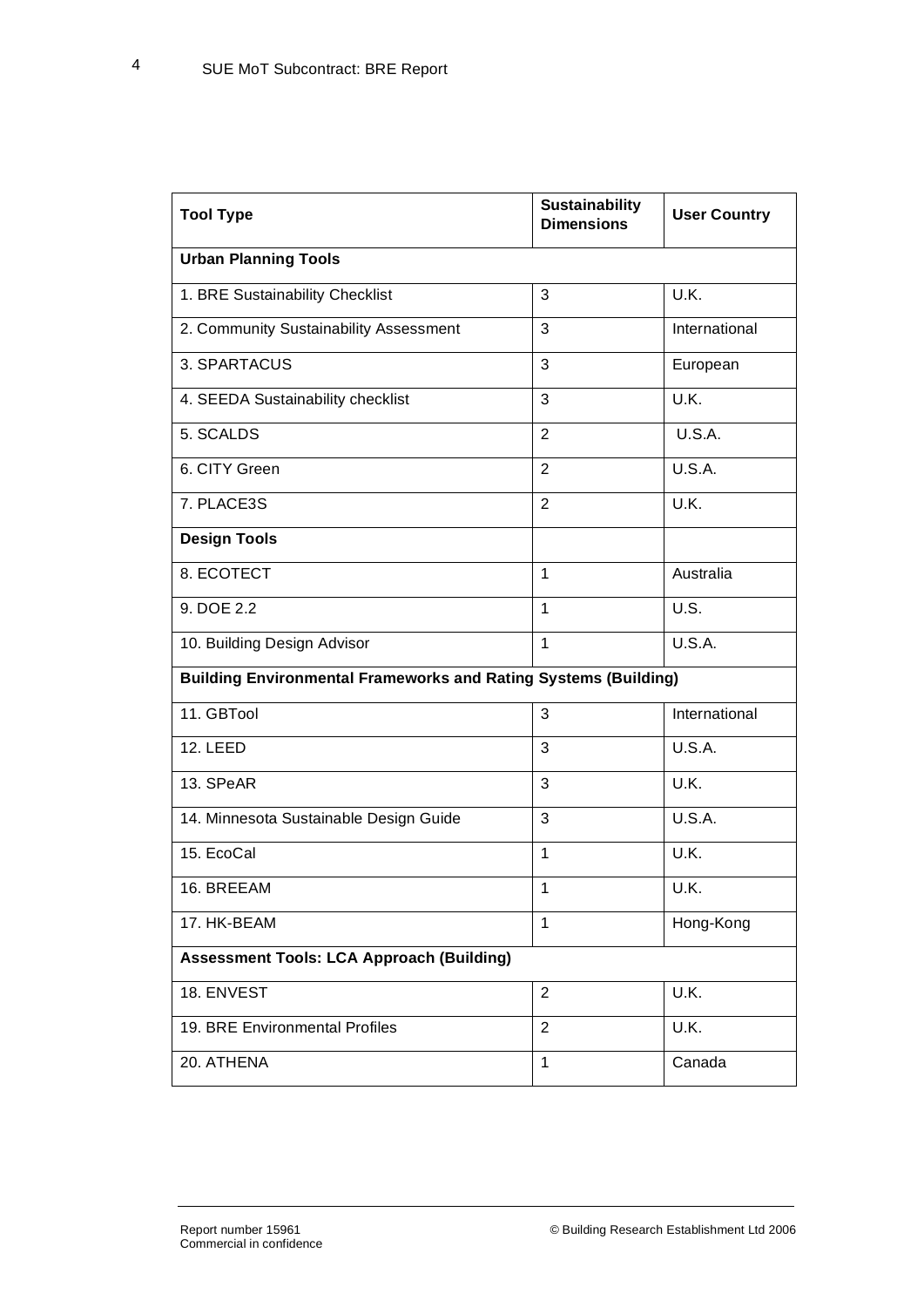| 21. Boustead                |                | U.K.          |
|-----------------------------|----------------|---------------|
| 22. GaBi 4                  |                | Germany       |
| 23. TEAM                    |                | International |
| 24. EcoPro                  |                | Germany       |
| <b>Infrastructure Tools</b> |                |               |
| 25. CEEQUAL                 | $\overline{2}$ | U.K.          |

**Table 1: List of tools for full evaluation by BRE**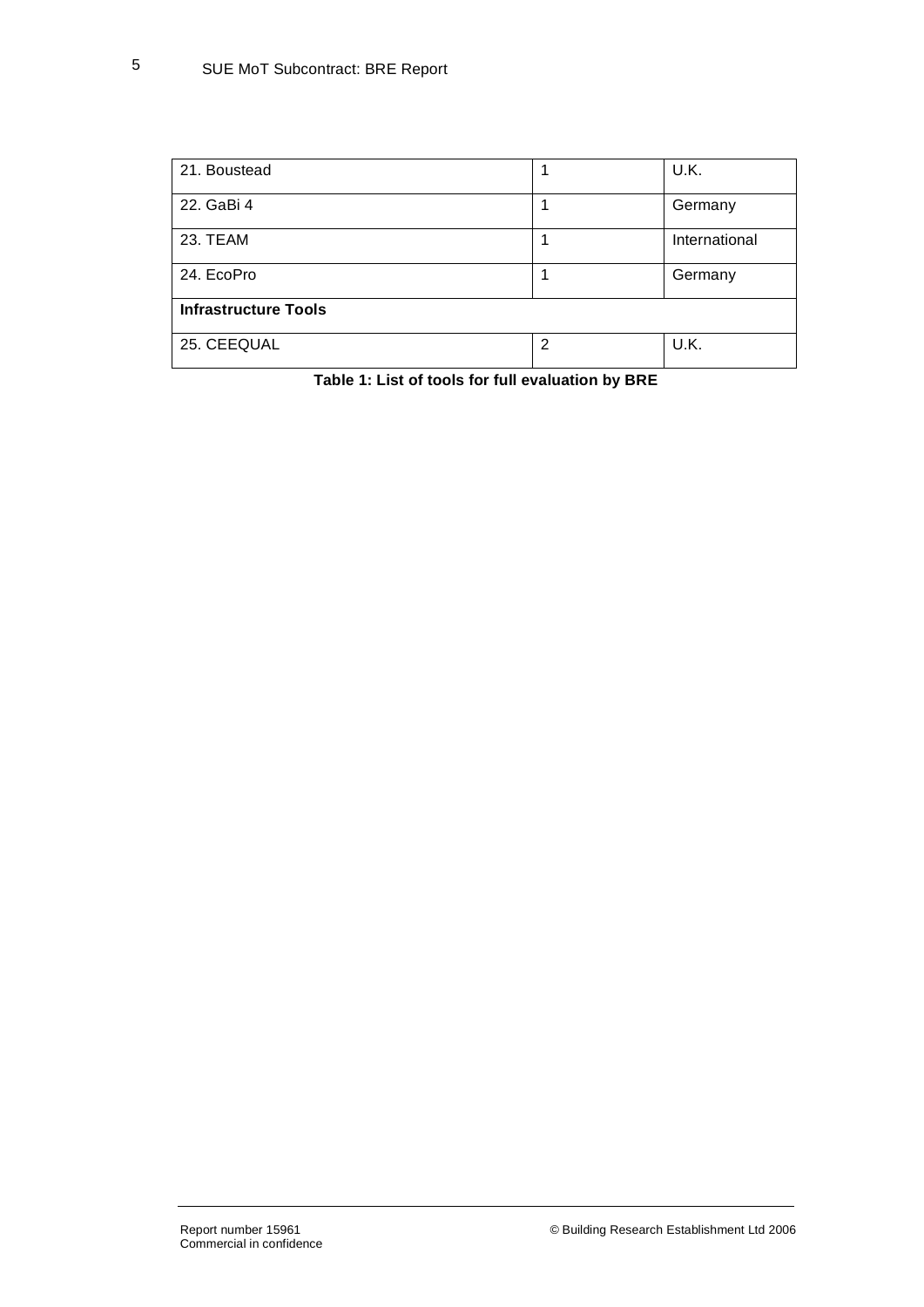## **3 Findings and Discussion**

## **3.1 The Tool Landscape**

The evaluated tools are detailed in Appendix 2 of this report. This section contains a snapshot of the tools. The tools are summarised under the headings urban planning tools, design tools, building environmental frameworks and rating systems, LCA based and infrastructure. Appendix 3 provides a series of tables that summarise the results of the assessments and the results given in this section.

## **3.1.1 Urban Planning Tools**

#### **BRE sustainability checklist**

This guide enables developers, planning authorities and their advisors to specify and assess the sustainability attributes of their developments. Described as a series of straightforward steps that can be followed to incorporate sustainability into developments, it reflects the latest guidance on sustainability. Wherever possible, the checklist uses existing systems and standards to define performance, such as 'BREEAM' (BRE's environmental assessment method), EcoHomes (the homes version) and 'Secured by Design'. It considers the environmental, social and economic aspects of sustainability under the following eight broad headings:

- Land use, urban form and design
- **Transport**
- **Energy**
- Impact of individual buildings
- Natural resources
- **Ecology**
- Community issues
- Business issues.

The guide was developed in partnership with local authorities (including Leicester City Council, Newcastle City Council, Watford Council and Hertfordshire County Council), English Partnerships, Nightingale Associates, West of Stevenage Development Consortium, Surrey University, Living Villages Trust and Llewellyn Davies, and was sponsored by DTI/DETR.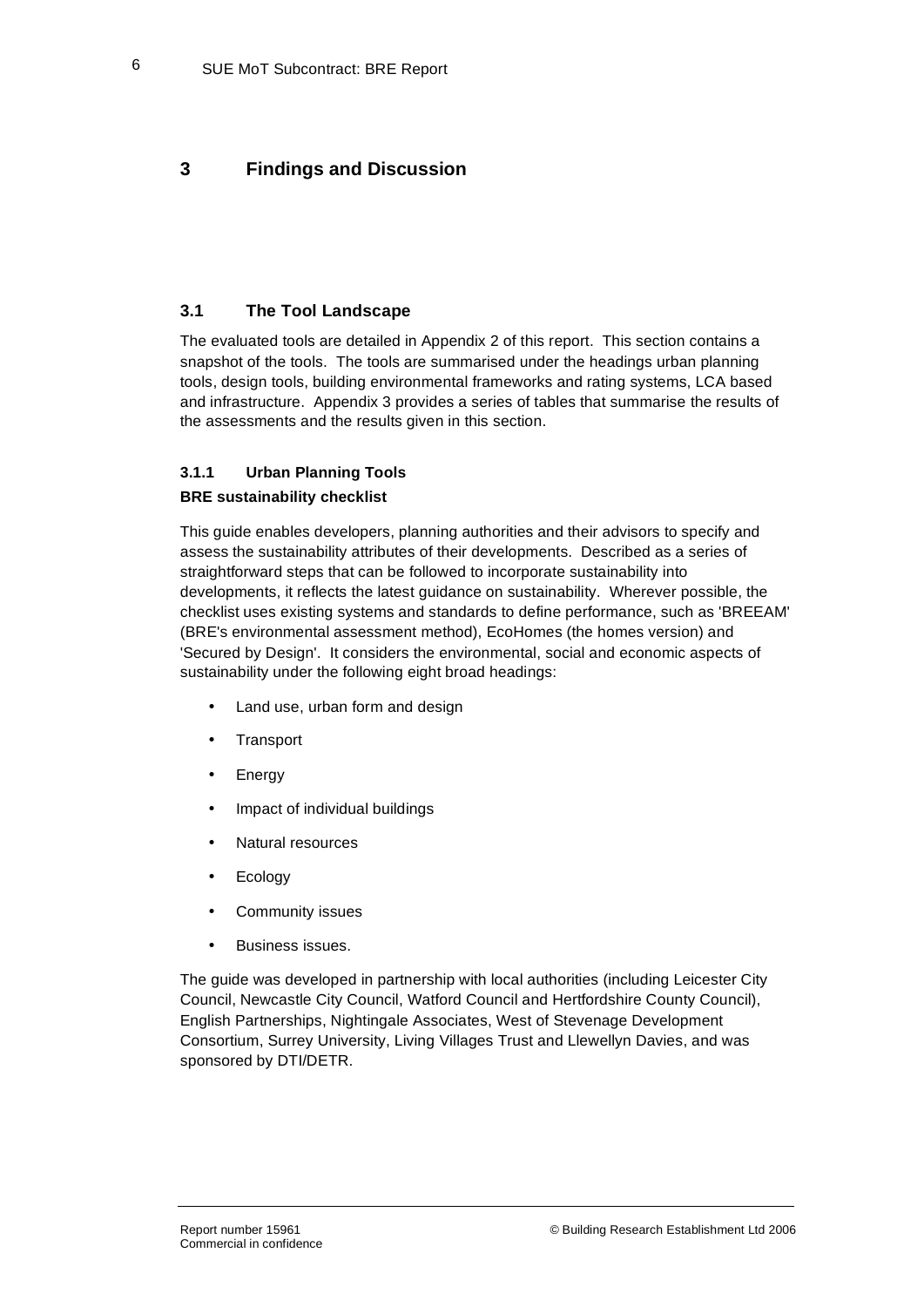#### **Community sustainability assessment**

The Community Sustainability Assessment is a comprehensive checklist that anyone can complete to get a basic idea of how sustainable their community is. This assessment tool is applicable to any community. While it requires good knowledge of the life-styles, practices and features of the community, it does not require research, calculation and detailed quantification.

#### **SPARTACUS**

SPARTACUS is a method for assessing sustainability implications of urban land use and transport policies. The core of the systems is a computerised land use transport interaction model, MEPLAN. MEPLAN can be used to analyse the impacts of e.g. transport investment, regulatory, pricing or planning policies on e.g. overall mobility, modal split, journey times, movements of households and jobs and production costs of firms. The SPARTACUS method builds on the results of the model to calculate values for sustainability indicators. Sustainability is understood as consisting of environmental and social sustainability and economic efficiency. The environmental and social indicators are aggregated into indices using user-given indicator-specific weights and value functions. The social indicators include a set of justice indicators which assess the justice of the distributions of certain impacts among socio-economic groups. The methodology is being further developed in the PROPOLIS project.

#### **SEEDA sustainability checklist**

The Checklist is a tool which allows the sustainability aspects of a development to be addressed, and for reviewing organisations such as local authorities, SEEDA and Government Office of the South East (GO-SE) to understand the level of performance that might be achieved. It may also be used by developers to demonstrate the sustainability credentials of their development. The Checklist aims to form a common framework for the South East.

#### **SCALDS**

The SCALDS tool is a series of interconnected spreadsheets that estimate total costs for three accounting paths. The first cost estimation path focuses on physical employment, including local consumption, existing and projected housing mix, regional employment and local infrastructure capital and operating costs. The second accounting path estimates the annual peak and non-peak cost of travel on a passenger mile travelled (PMT) basis. The third path estimates non-dollar denominated costs such as the air pollution and energy consumption.

#### **CITY Green**

CITY green is a Windows™ based Geographical Information System (GIS). It was the first comprehensive, user-friendly attempt to make a financial case for urban forests. Based on the most up-to-date, peer-reviewed science, CITY green allows cities and conservation groups to calculate the economic and environmental benefits provided by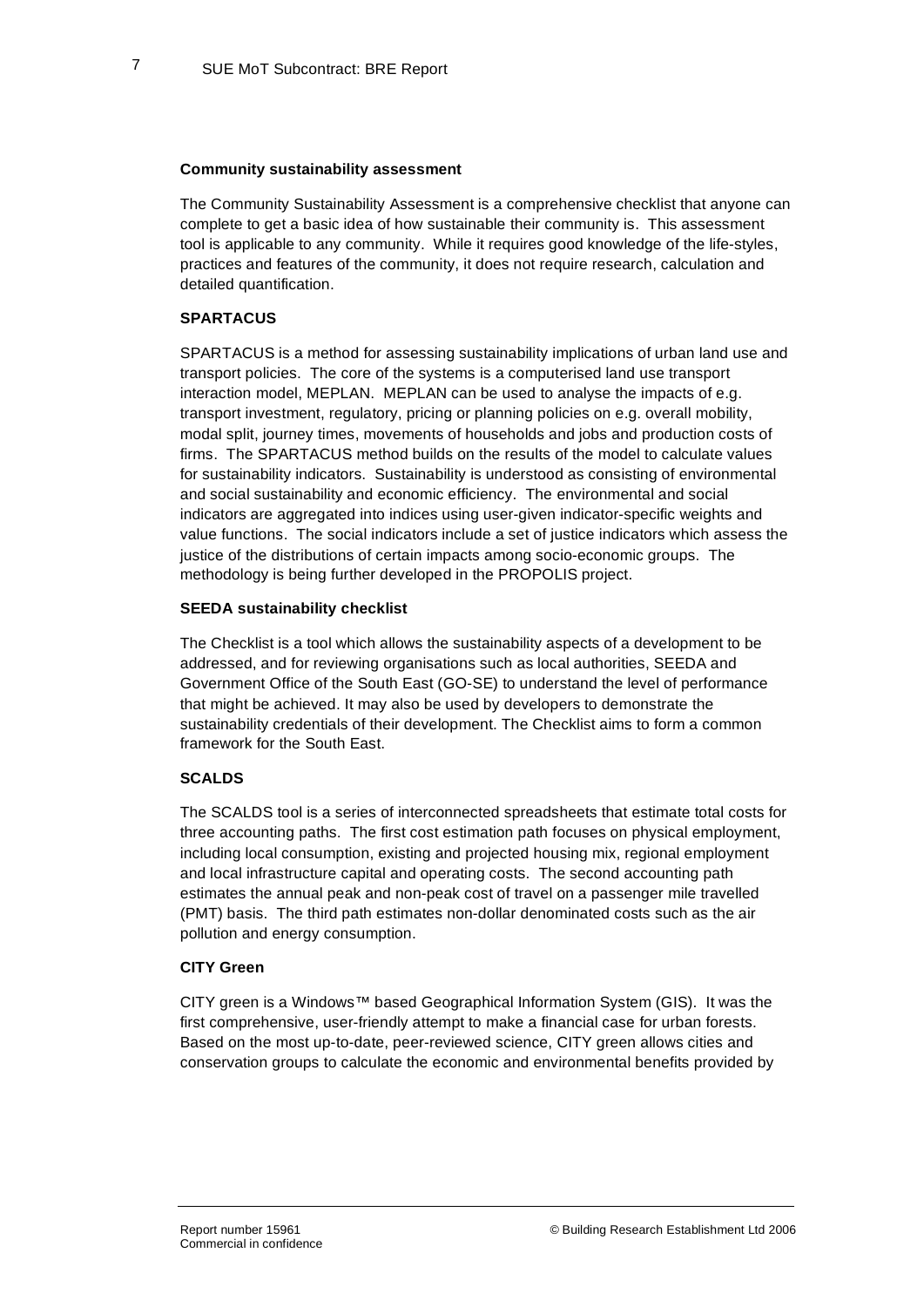trees and other vegetation, and models the economic impact of various development and planning scenarios.

#### **PLACE3S**

PLACE<sup>3</sup>S is an urban planning method designed to help communities establish an effective path towards sustainability. It is unique because it employs energy as a yardstick to measure the sustainability of urban design and growth management plans. Using a Btu-based accounting system,  $PLACE<sup>3</sup>S$  can evaluate how efficiently we use land, provide housing and jobs, move people and materials, operate buildings and public infrastructure, site energy facilities and use other resources. PLACE<sup>3</sup>S integrates public participation, planning, design and quantitative measurement into a five step process appropriate for regional and neighbourhood-scale assessments.

# **3.1.2 Design Tools**

#### **ECOTECT**

ECOTECT is an environmental design tool which couples a 3D modelling interface with solar, thermal, lighting, acoustic and cost analysis functions. The tool is driven by the concept that environmental design principals are most effectively addressed during the conceptual stages of design. The software provides visual and analytical feedback from sketch models, progressively guiding the design process as more detailed information becomes available. The model is scaleable and can handle simple shading models to full-scale cityscapes.

#### **DOE 2.2**

DOE-2.2 is a widely used and accepted building energy analysis program that can predict the energy use and cost all types of buildings. DOE-2.2 uses a description of the building layout, constructions, usage, conditioning systems (lighting, HVAC, etc) and utility rates provided by the user, along with weather data, to perform an hourly simulation of the building and to estimate utility bills.

#### **Building Design Advisor**

The BDA approach is based on a comprehensive design theory that was developed in collaboration with the Department of Architecture at UC Berkeley. The BDA uses a single, expandable representation of the building and its context in terms of objects such as floors, walls, windows and roofs. This representation is internally mapped onto the specialised representations required by simulation tools. In this way, BDA shields building designers from the modelling complexities of the individual tools, allowing them to concentrate design decisions.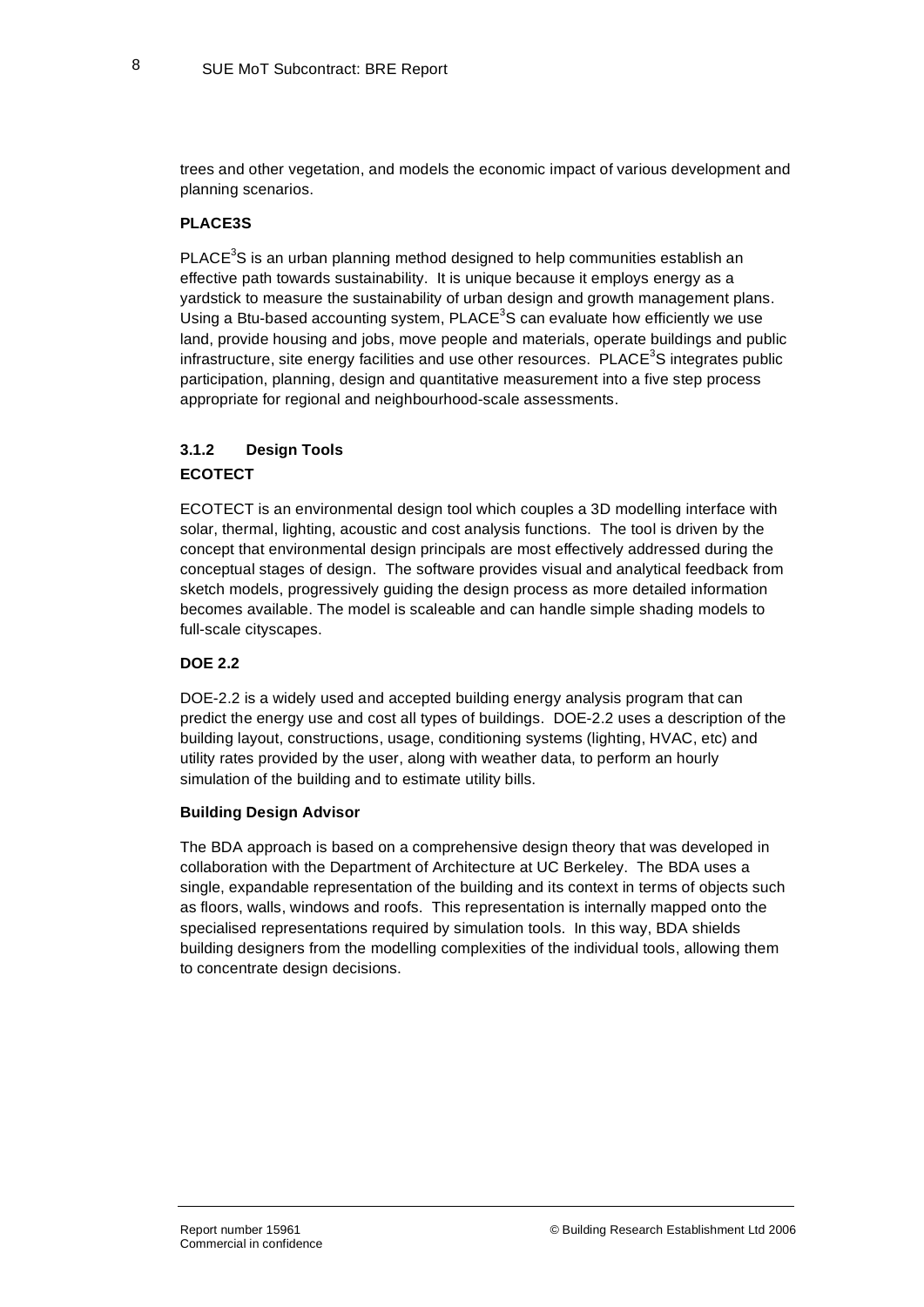## **3.1.3 Building Environmental Frameworks and Rating Systems GB tool**

GBC is a hierarchical system of environmental assessment criteria for buildings developed for international comparative purposes in order to select and analyse the environmental performance and impact of buildings, initially for Green Building Challenge '98 and subsequently for the Sustainable Building 2000 conference. Three versions exist: multiunit residential buildings, office buildings and schools. In each version a comprehensive list of environmental criteria in 19 categories is addressed and scored using a weighting system.

#### **LEED**

9

The LEED Green Building Rating System™ is a voluntary, consensus-based national standard for developing high-performance, sustainable buildings. LEED is a self assessing system designed for rating new and existing commercial, institutional and high-rise residential buildings. It evaluates environmental performance from a "whole building" perspective over a building's life cycle, providing a definitive standard for what constitutes a "green building."

#### **SPeAR**

The Sustainable Project Appraisal Routine (SPeAR®) is based on a four-quadrant model that structures the issues of sustainability into a robust framework, from which an appraisal of performance can be undertaken. SPeAR® brings sustainability into the decision-making process with its focus on the key elements of environmental protection, social equity, economic viability and efficient use of natural resources. As such the information generated by the appraisal prompts innovative thinking and informs decisionmaking at all stages of design and development. This allows continual improvement in sustainability performance and assists in delivering sustainable objectives.

#### **Minnesota Sustainable Design Guide**

The Minnesota sustainable design guide is a design tool that can be used to overlay environmental issues on the design, construction, and operation of both new and renovated facilities. It can be used to set sustainable design priorities and goals; develop appropriate sustainable design strategies for a particular project; and to determine performance measures to guide the design and decision-making process. It can also be used as a management tool to organize and structure environmental concerns during design, construction, and operations phases. The design guide builds on other design guides and rating systems, including LEED, Green Building Challenge '98, and BREEAM.

## **EcoCal**

EcoCal® is used to find the environmental impact of your household. The result is measured in eco-calories. Dials are used to compare households with similar households. On the dials Green is good, Amber is average and Red means that there is a lot more environmental action that the householder can take. The EcoCal questions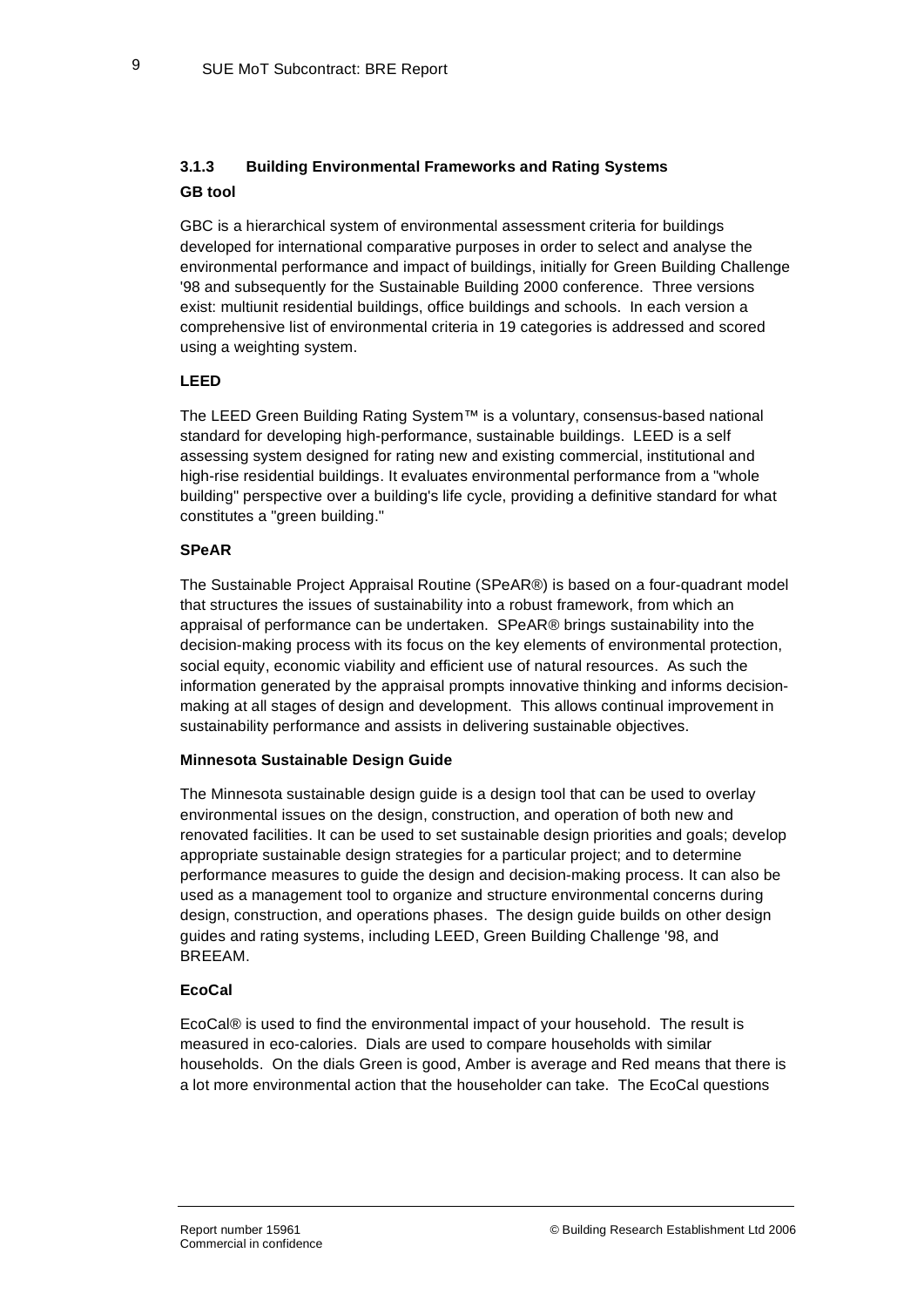are divided into seven activity areas. 1. Transport, 2. Water, 3. House and Garden, 4. Community Action, 5. Energy, 6. Shopping and 7. Waste.

#### **BREEAM**

BREEAM provides a broad ranging assessment of the environmental impact of a building. Issues covered include those relating to the global, local and internal environments. BREEAM relates to design stage assessments (i.e. new build and refurbishment) and relates to the ongoing operation and management of the building. Assessors operating under license from BRE carry out the assessments.

#### **HK-BEAM**

The HK-BEAM scheme was established in 1996 with the issue of two assessment methods, one for 'new' and one for 'existing' office buildings. Environmental issues were categorised under 'global', 'local' and 'indoor' impacts, respectively. In 1999 the 'office' versions were re-issued with minor revisions and updated references, together with an entirely new assessment method for new high-rise residential buildings. Both Version 4/03 covering 'new building developments' and Version 5/03 for 'existing building developments' represent significant upgrades to the previous HK-BEAM documents. Besides broadening the types of building developments that can be assessed these versions of HK-BEAM take into account recent developments, both locally and internationally, in respect of so-called 'green buildings' techniques and practises. In HK-BEAM 4/03 environmental aspects are grouped within a general framework similar to other schemes in use worldwide.

## **3.1.4 Assessment Tools: LCA Approach**

#### **ENVEST**

A lifecycle assessment approach for the construction of new buildings.

## **BRE environmental Profiles**

Environmental Profiles are a method of gathering and presenting environmental data to compare the environmental performance of building materials. They enable architects, specifiers and clients to make informed decisions about construction materials and components, by providing a method for independent, 'level playing field' information about the relative environmental impacts of different design options.

## **ATHENA**

Athena is an easy to use, computer modelled LCA decision tool which was developed in Canada. The tool can stand alone or can fit within an assessment framework such as Green Building Challenge (GBC). It is essentially a tool that can be used by designers to gain an environmental profile of a building allowing side-by-side comparisons of alternative building designs or efficient material use, without going through the rigorous LCA process. This essentially is used to reduce the buildings life-cycle environment impact.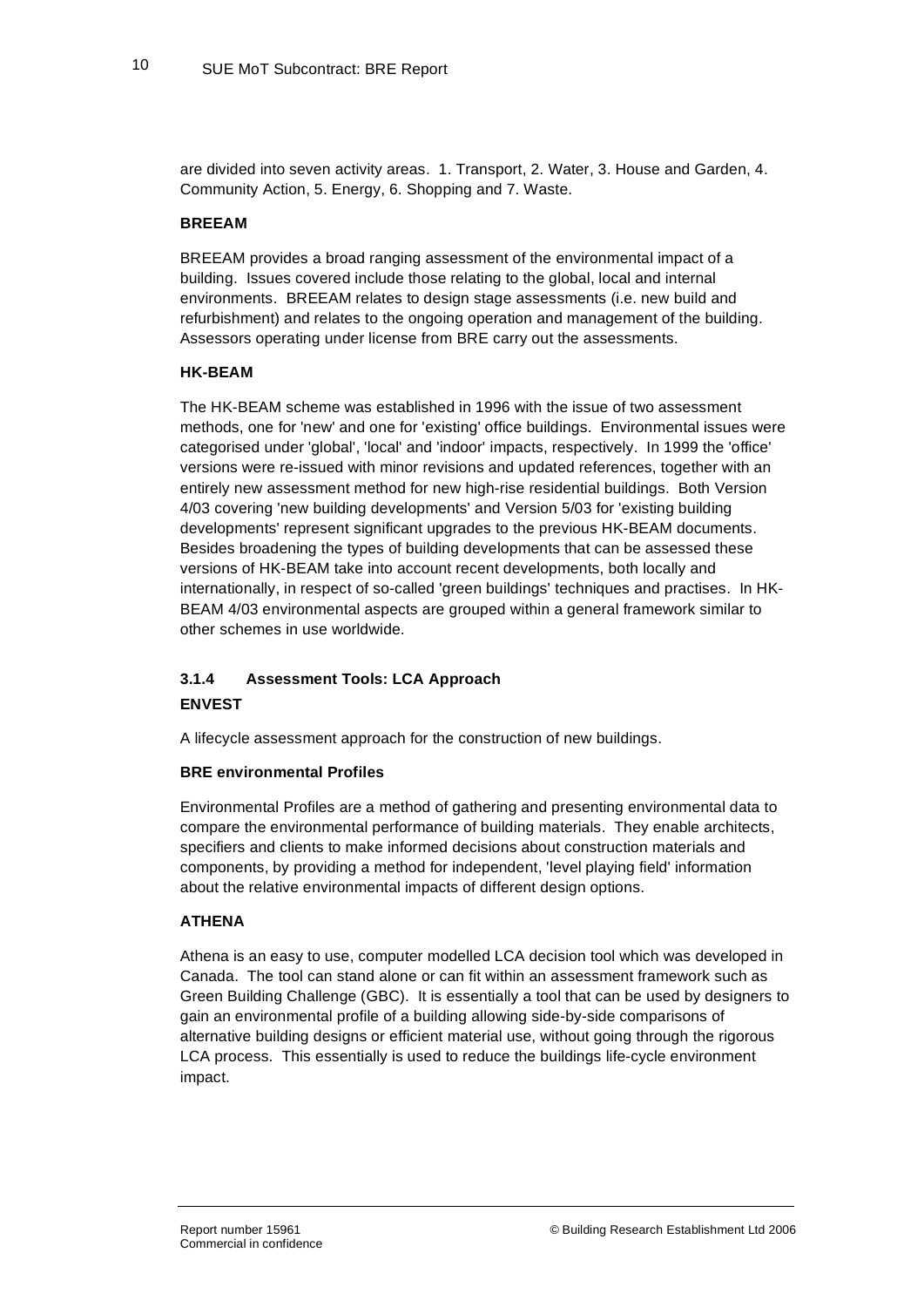#### **Bousted**

The Boustead Model is a self-contained database and software application, which enables the user to construct full life-cycle inventories for virtually any process situated anywhere in the world. The database that accompanies the application is the largest, open, fully-editable inventory database that is commercially available

#### **GaBi 4**

Software System for Life Cycle Engineering developed by the Institute for Polymer Testing and Science at the University of Stuttgart in cooperation with PE Europe GmbH. The GaBi 4 software is one of the leading experts systems for balancing complex and data-intensive process networks. Parallel analysis of environmental problems in product life cycles according to DIN ISO 14040 ff. and the optimization of production sequences from an economic point of view is ensured thanks to the thoroughly developed functionality of the GaBi 4 software package. GaBi 4 includes approximately 650 sets of data (cradle to gate), generated by IKP/PE. This data is based on information from patent/specialist literature and industry. These data sets include the decisive areas of the pre-chains to metals (steel, aluminium and non-ferrous metals), organic and non-organic pre-products, synthetics, mineral materials, provision of energy (steam, thermal energy, electricity mixes and power stations), end of life and disposal and processing.

#### **TEAM**

TEAM for building enables the user to perform the environmental evaluation of a building, based on the Life Cycle Assessment methodology. It is a flexible tool which allows the user to select the level of details for the building description, the life cycle stages under study as well as the environmental impact indicators kept for the environmental impact indicators kept for the environmental evaluation.

#### **EcoPro**

Ecopro is a calculation tool to optimise the material mass, energy-flows and the costs during an early planning process. Basics are the element method and the life cycle analysis. It serves actors with information on the environmental impacts of buildings during the whole life cycle. It is possible to compare four buildings at the same time with different criteria.

## **3.1.5 Infrastructure Tools CEEQUAL**

The Civil Engineering Environmental Quality Award Scheme is an assessment and awards scheme for publicly rewarding high environmental quality of civil engineering projects. It builds on current guidance and environmental good practice in construction and supports UK Government strategy by providing the civil engineering industry with an incentive and protocol for assessing, benchmarking and labelling the environmental quality of its projects as part of their contribution to sustainable construction. Four types of award are available; · Whole project award - for a joint application by the client,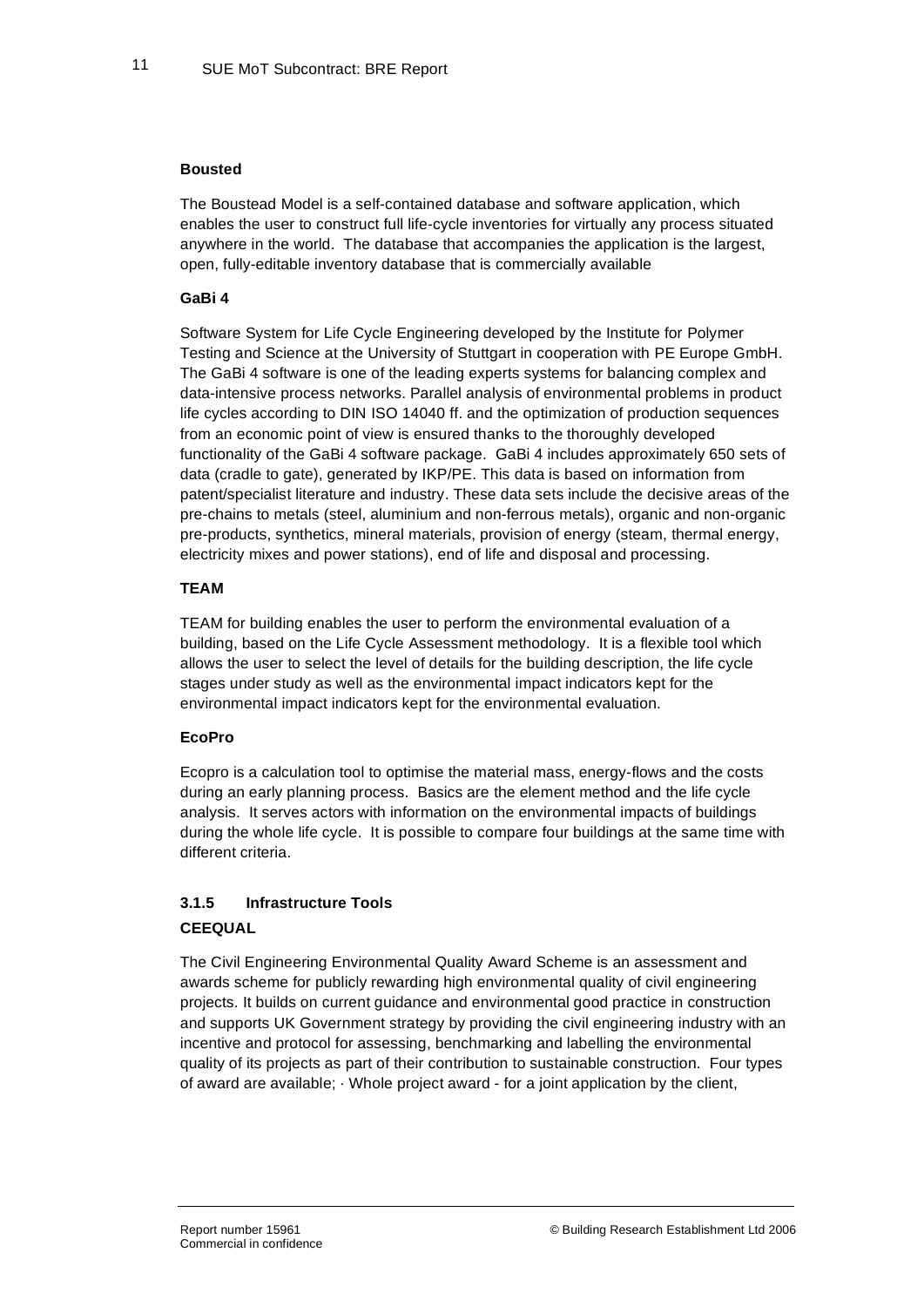designer and principal contractor, · Design and build award - for partnership contract teams, · Design award - for principal designers only, · Construction process award - for principal contractors only.

The assessed tools fall into the five broad categories set out previously. Three of the categories, urban planning, rating systems and LCA approach contained seven tools each. There were three design tools and one infrastructure tool. The tools range in their type and nature requiring in some cases qualitative and in other cases quantitative measures of sustainability.

It is noticeable that some tools have been in existence for a number of years such as BREEAM and HK-BEAM and there has been a growing acceptance and use of these tools. Other tools have been developed as checklists of sustainability, a checklist approach is simplistic and can assist the user to cover a whole range of sustainability issues.

Each tool has been developed for specific purposes, some considering specific issues such as energy use and others the whole range of sustainability themes. It is noticeable that the recent tools, e.g. the sustainability checklist and SEEDA checklist, have been driven by non governmental organisations for specific purposes, whereas the earlier tools were developed within research projects and rolled out as outputs from the research.

The development of tools is recognised as an important issue. The assessed tools have generally allowed for development as a result of changes in legislation or technological advances.

## **3.2 Stakeholders**

## **3.2.1 Urban Planning Tools**

The range of stakeholders involved in the use of these tools includes government (central and local), developers and the local community. The evaluations consider both those considered and those using the tools.

The issue of those considered by the tools is perhaps more complex than those using the tools. In the case of government they are likely to be both a user and a considered party, i.e. how does a planning issue meet local or central government policy. Those tools that are used by planners in government will consider the needs of end users (the public mainly) and developers. However, they will be driven by the need to meet local and national policy objectives.

Only one tool (Community Sustainability Assessment) has been developed for local communities themselves, it is a self assessment tool. It has been developed to be simplistic in its approach to data gathering and entry.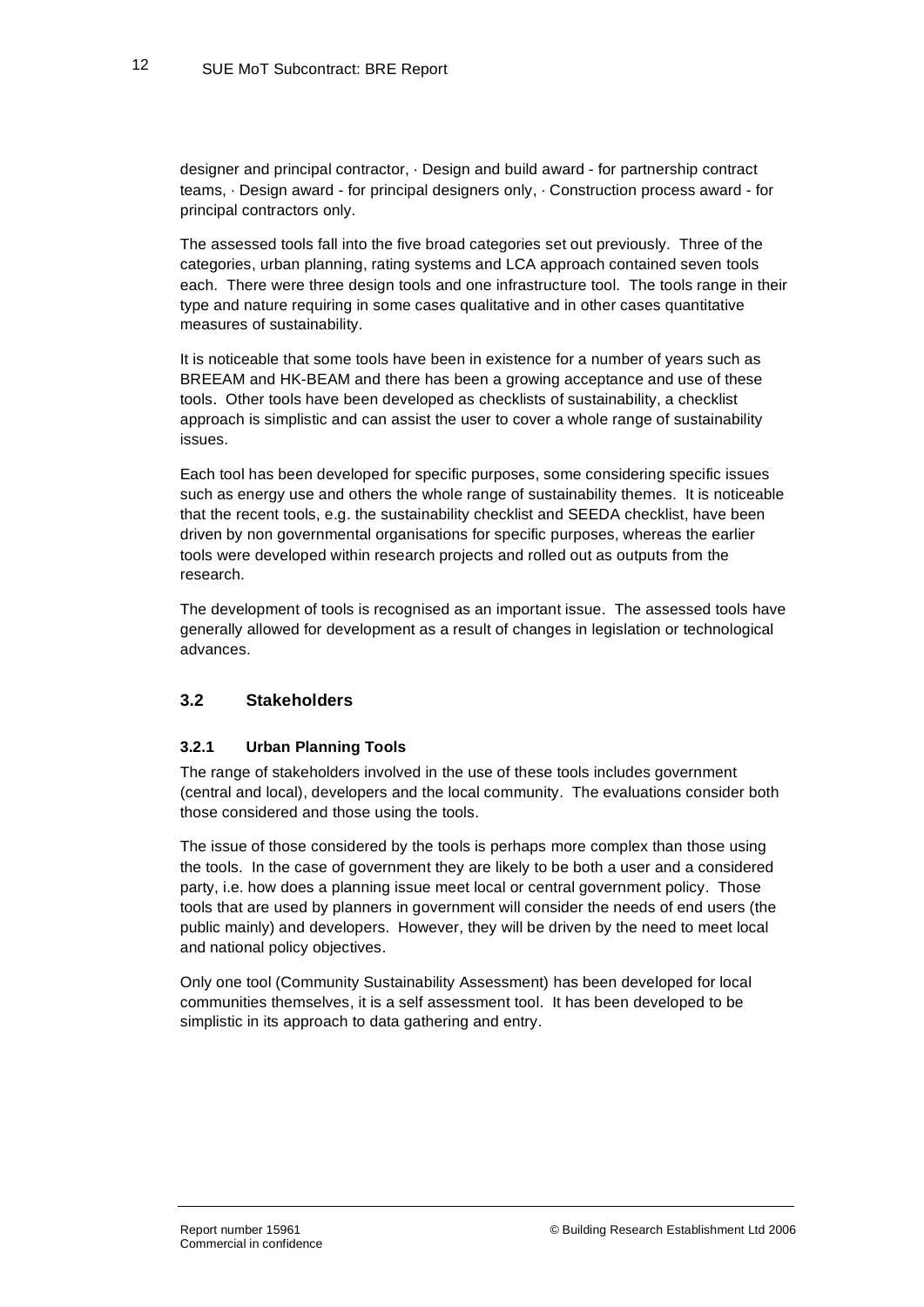Those tools targeted at developers are primarily to allow them to make an assessment of the impact of their development, this may help them to meet the needs of government and understand planning restrictions.

## **3.2.2 Design Tools**

The three design tools evaluated are primarily for the use of building professionals in order to achieve more sustainable buildings through design. The emphasis is on the ability to design a building for better energy efficiency or other environmental theme.

All three tools consider solely environmental issues, mainly energy related. The tools are not directly related to compliance with standards or building regulations. However, in at least one case government is a stakeholder and may seek compliance with local energy regulations through the use of the tool.

## **3.2.3 Rating Systems**

The majority of the rating system tools are used by consultants and building professionals in order to determine the 'green' credentials of a building. The users tend to be the developer or building owner, who is looking to have a building that has low impact on the environment. Only one tool (EcoCal) has been designed for non-expert use such as by and for end users and local communities.

End users are taken into account in the other tools that are used by professionals, especially where social impacts are concerned. However, tools such as BREEAM have been developed for developers to demonstrate the environment credentials of their building.

This set of tools has not been developed as design guidance, however, there is increasing interest in using these rating tools to guide design. Their accredited use is in rating the sustainability performance of new or existing buildings.

## **3.2.4 LCA Tools**

The LCA tools have a common theme in the users and those considered by the tools. Most tools are used by professional advisors, developers and architects in order to determine the preferred environmental choices of materials, designs or building systems (e.g. services).

Materials, component and system producers are important stakeholders in LCA tools. The outcome of tools will directly affect specification options and may disadvantage some types of materials or systems. It is important that these tools are flexible enough or updateable to reflect manufacturing advances and changes in production of components.

The local community and end users are also stakeholders in LCA tools. However, there are no tools that are directly related to these groups.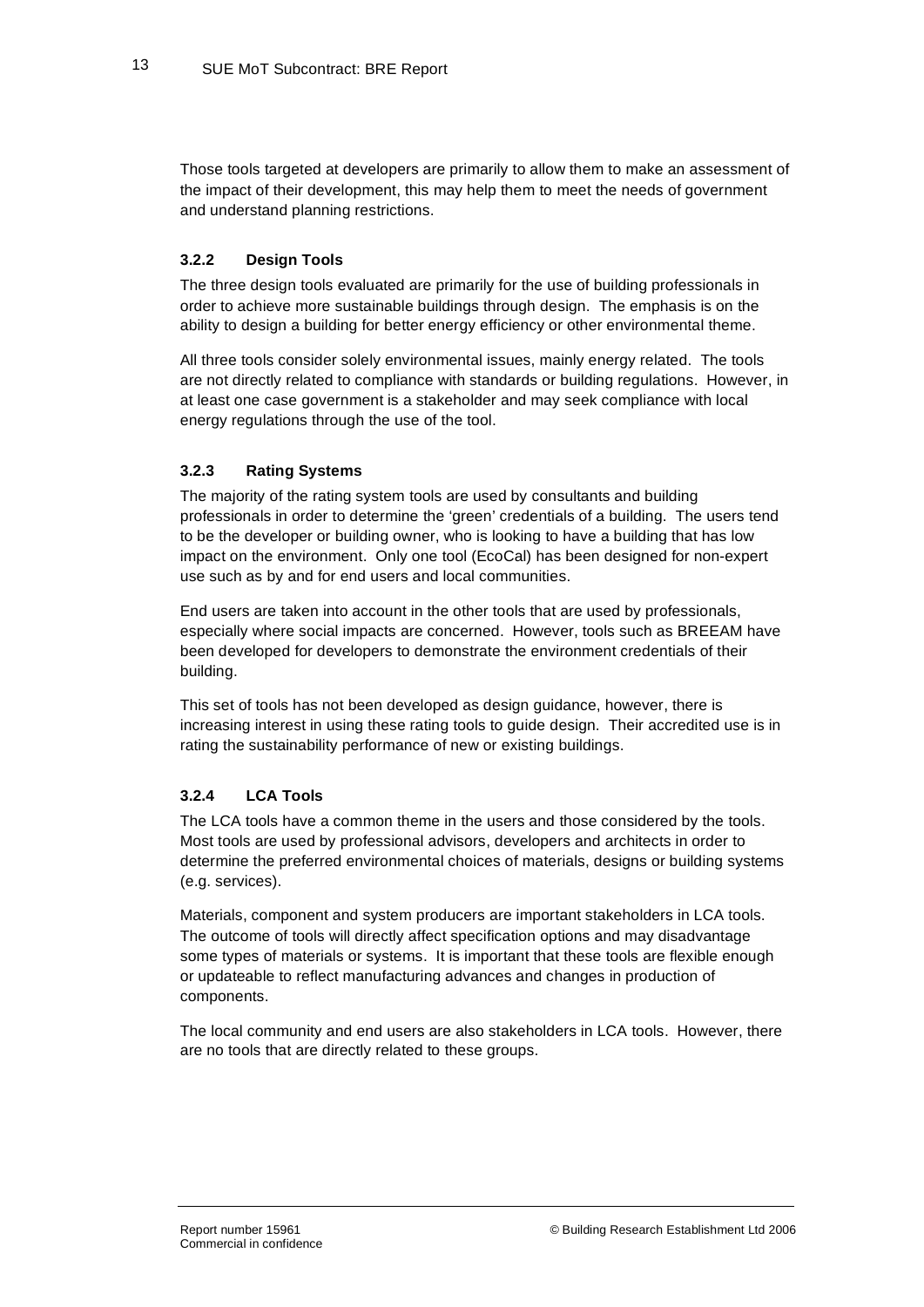## **3.2.5 Infrastructure**

The one tool in this category has been developed in order to provide the basis of judging the sustainability of civil engineering projects. It has a range of stakeholders, but those using the outcome of the tool are designers, contractors and developers (private and public). The scheme allows projects to be rated for public scrutiny and awards. This tool is rather unique amongst the tools evaluated.

## **3.3 Characteristics of Available Tools**

The characteristics of the sustainability tools have been reviewed. This section provides the characteristics of the tools in a summarised form, the detail being provided in the Appendices.

The characteristics and their definitions are as follows:

- Flexibility this refers to the adaptability of the tools to be used or changed at different times in the life cycle of an urban development. Flexibility also covers some measure of user control in the process of the assessment.
- Upgrading  $-$  the ability to upgrade the tool over time to take account of changes to legislation, regulation, technology or scientific understanding.
- Compatibility the use that the tool makes of output from other tools as input data, or indeed the potential to make use of data from the tool to input into others.
- Aggregation / Disaggregation does the tool allow scores for individual issues to be aggregated into an overall score or rating. Can the overall rating be broken down.
- Holistic does the tool cover the whole range or just some of the sustainability phases; ten phases are described (feasibility, conception, scheme, detailed, manufacturing, construction, operation, maintenance, decommissioning demolition and decommissioning disposal).
- Multidimensional does the tool cover the three dimensions or less of sustainability, environmental, economic and social..
- Inclusive the range of stakeholders covered by the tool, including input and output.
- Scaleable is the tool applicable over a number of spatial scales; can it be applied to a building and an urban region, is it applicable over a number of timescales.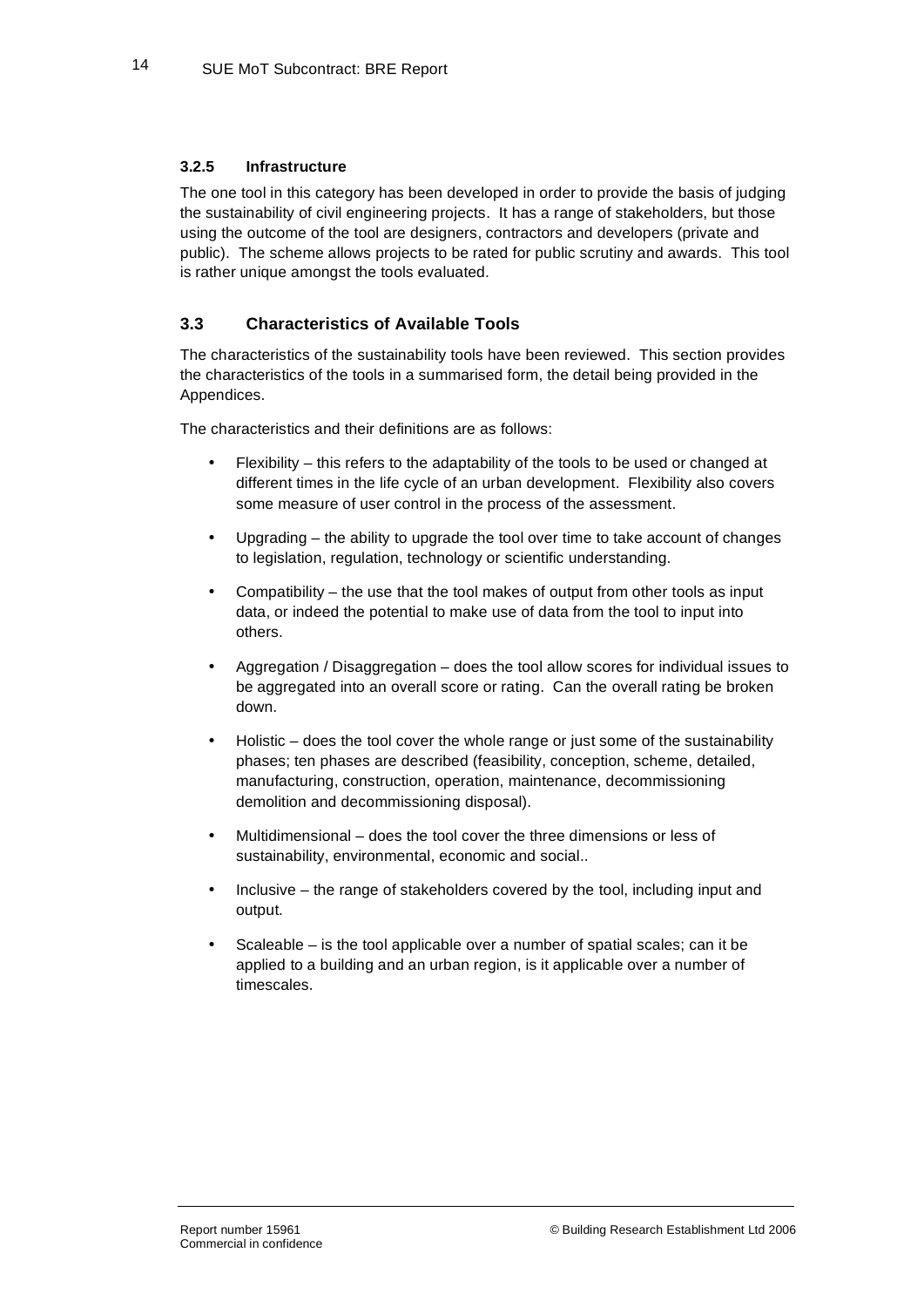#### **3.3.1 Urban Planning Tools**

The tool characteristics considered are as follows:

- Flexibility the majority of tools are not flexible. The main reason for the lack of flexibility is in the context within which the tool is used. The tools are generally fixed to for example planning issues. As the process moves forward the issues covered by the tool cease to be as relevant. It is difficult to determine how such tools could be made more flexible. Those that are based on checklists perhaps have the greatest potential for increasing the flexibility of their approach.
- Upgrading  $-$  the majority of these tools have the potential to be upgraded as a result of technical or legislative changes.
- Compatibility the checklists have the most compatibility with other tools. Indeed, a checklist may direct the user to a calculation or rating based tool at some point. Other tools seem to be less compatible as they are used to rate particular planning issues.
- Aggregation / Disaggregation Only one tool that is based on a GIS model had no information on these characteristics. The others all had elements of both aggregation and disaggregation. However, the tools vary in their relevance to aggregation. The checklists lend themselves to a certain amount of aggregation, however, they also do not necessarily add up 'scores'.
- Holistic In general the number of identified phases covered is in the region of 3 or 4, one tool covered 7 phases.
- Multidimensional The tools vary in their coverage of the sustainability dimensions. The results for each is given earlier in table 1.
- Inclusive None of the tools consider all identified stakeholders in the evaluation. This is not surprising as tools are developed generally for specific groups of stakeholders, especially planners and developers in this category. Typically three to seven stakeholders are covered by these planning tools.
- Scaleable This refers to spatial, time and building or urban environment. None of the tools cover all scaleable dimensions. However, there is significant difference in the range of scaleable issues covered, perhaps reflecting the development of the tool and the use to which it is put.

#### **3.3.2 Design Tools**

- Flexibility the majority of tools are flexible. Although they are used in the design stage there is no reason why they cannot be used to assess later design changes or aspects of a completed building.
- Upgrading there was no information found for any of the tools on upgrading, however, different versions are available indicating the relevant upgrading has taken place.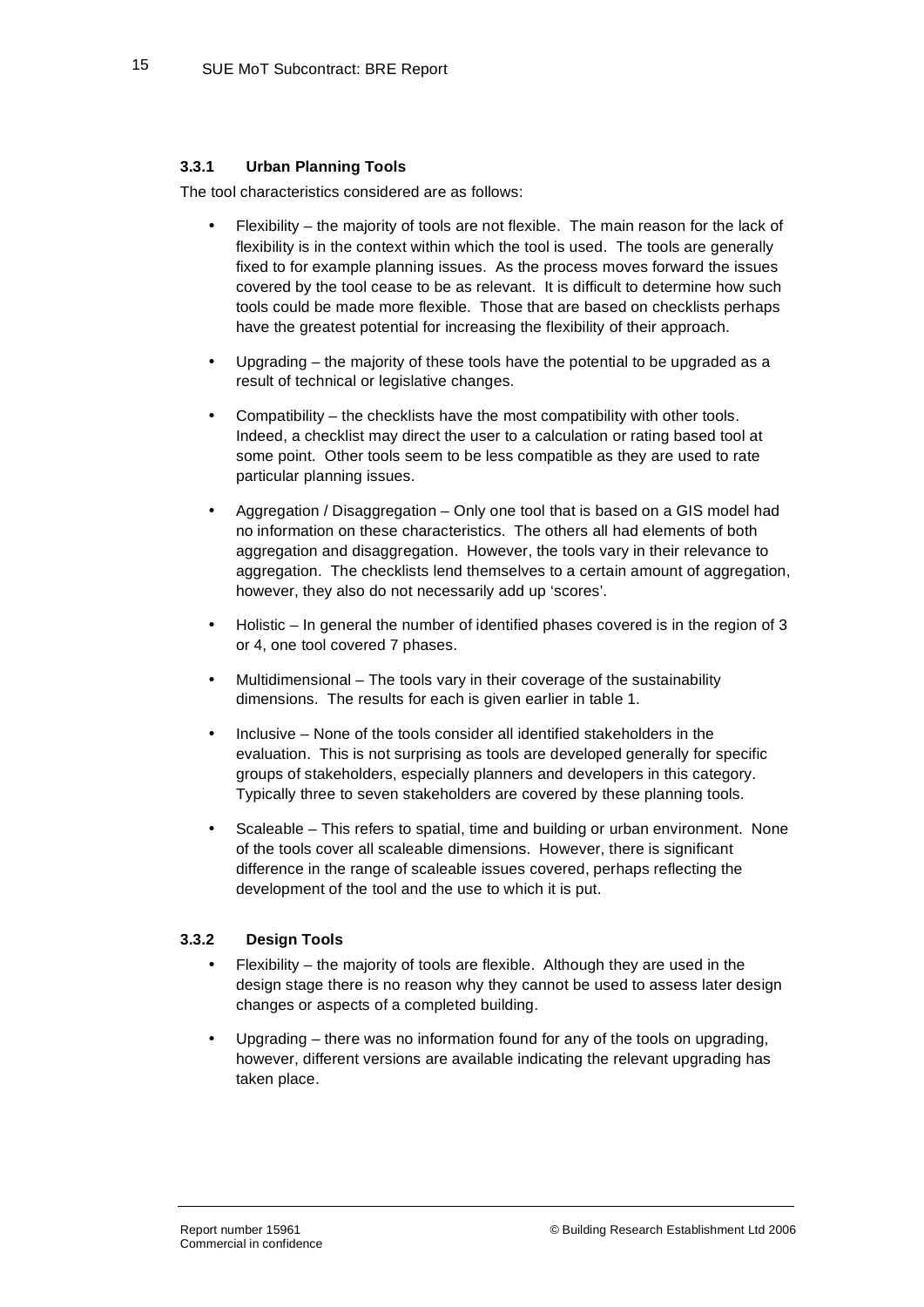- Compatibility the output from the tools can be used with other sustainability tools.
- Aggregation / Disaggregation None of the tools had any information on this aspect.
- Holistic The tools covered only two to four aspects of the life cycle of the building, most relevantly the operational phase.
- Multidimensional The results for each is given earlier in table 1, all three tools covered the environmental dimension only.
- Inclusive None of the tools consider all identified stakeholders in the evaluation. The design tools stakeholders are consultants, designers and developers/owners. The end users and government may also be involved.
- Scaleable Each tool is restricted in the scales that it covers, generally concerning only with building performance.

#### **3.3.3 Rating Systems**

- Flexibility the majority of tools are flexible and can be used at various times in the lifetime of a building. Tools such as BREEAM and HK-BEAM that include assessment by third parties are intended to be assessed only at specific times. However, the framework offered by these systems can still be used by designers to guide their project development. In HK-BEAM there is room for the design team to change the design and achieve a higher rating. Other tools are more flexible and can be used throughout the design, construction or operation of a building.
- Upgrading the majority of these tools have the potential to be upgraded as a result of technical or legislative changes.
- Compatibility most of the tools had a degree of compatibility with other tools. Indeed, BREEAM, SPeAR, LEED and HK-BEAM can take output from other tools to enable an assessment to be made. There is therefore an interdependency between the tools.
- Aggregation / Disaggregation A number of the tools such as BREEAm allow aggregation of scores to give an overall rating. However, others such as HK\_BEAM and SPeAR do not count up the scores. The difficulty of finding the correct weightings or ranking makes this difficult. This is especially the case if more than one sustainability dimension is considered by the tool.
- Holistic None of the tools cover all the phases of the life cycle. The maximum number considered is seven, with the minimum being four. Often issues of manufacture or demolition are not considered.
- Multidimensional The tools vary in their coverage of the sustainability dimensions. The results for each is given earlier in table 1.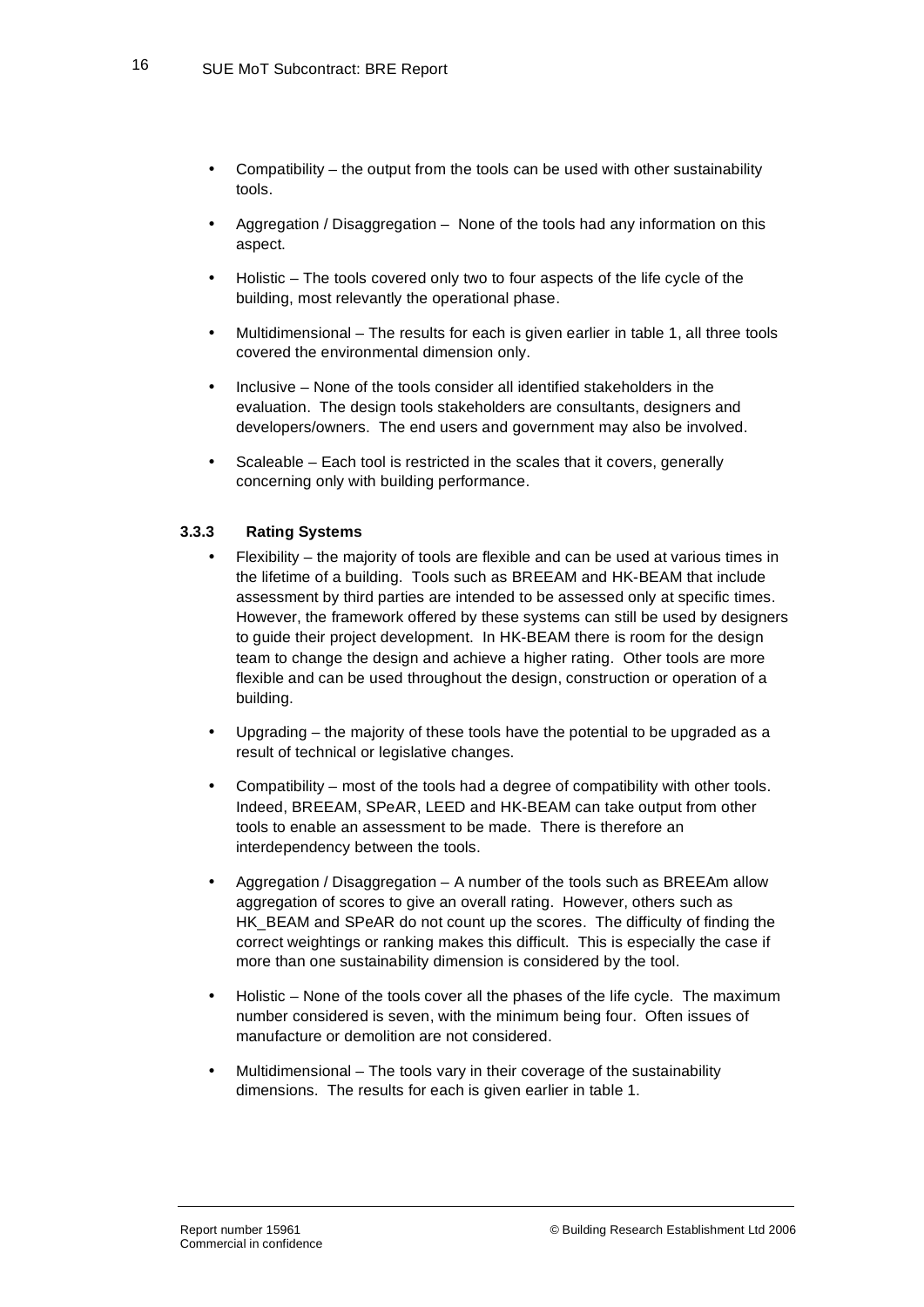- Inclusive None of the tools consider all identified stakeholders in the evaluation. This is not surprising as tools are developed generally for specific groups of stakeholders, especially building owners, developers, consultants and designers. Typically three to seven stakeholders are covered by these planning tools.
- Scaleable This refers to spatial, time and building or urban environment. None of the tools cover all scaleable dimensions. However, there is significant difference in the range of scaleable issues covered, perhaps reflecting the development of the tool and the use to which it is put.

## **3.3.4 LCA Tools**

- Flexibility the majority of tools are flexible and they can be used throughout the lifetime of a building or its component parts. However, most LCA tools are used to assist design decisions and will therefore be used at that time. At the same time decisions on how to refurbish buildings can use these LCA tools.
- Upgrading the majority of these tools have the potential to be upgraded as a result of technical or legislative changes.
- Compatibility The majority of the tools take data output from other tools and means of assessment.
- Aggregation / Disaggregation This is not obvious in the majority of the tools. The BRE tools (ENVEST and Environmental Profiles) do have means of adding up different assessments, or aggregating for example greenhouse gas emissions. The other tools gave no real information relating to aggregation.
- Holistic In general the number of identified phases covered is in the region of 3 or 4, one tool covered 7 phases. This is perhaps surprising for LCA tools, but issues such as demolition as opposed to disposal or recycling of demolished materials might be too subtle for the current tools.
- Multidimensional The tools vary in their coverage of the sustainability dimensions. The results for each is given earlier in table 1; four tools cover all three dimensions and the other three only one dimension.
- Inclusive None of the tools consider all identified stakeholders in the evaluation.
- Scaleable This refers to spatial, time and building or urban environment. None of the tools cover all scaleable dimensions. Four tools covered timescales of more than 20 years. Although twenty years would be considered well within the lifetime of most urban developments, a minimum of 20 years would seem reasonable as a means of assessing the impact of materials specification in buildings for example. The other scaleable items are variable in their coverage, however, none of the tools covers all areas being specific to perhaps materials or a whole building.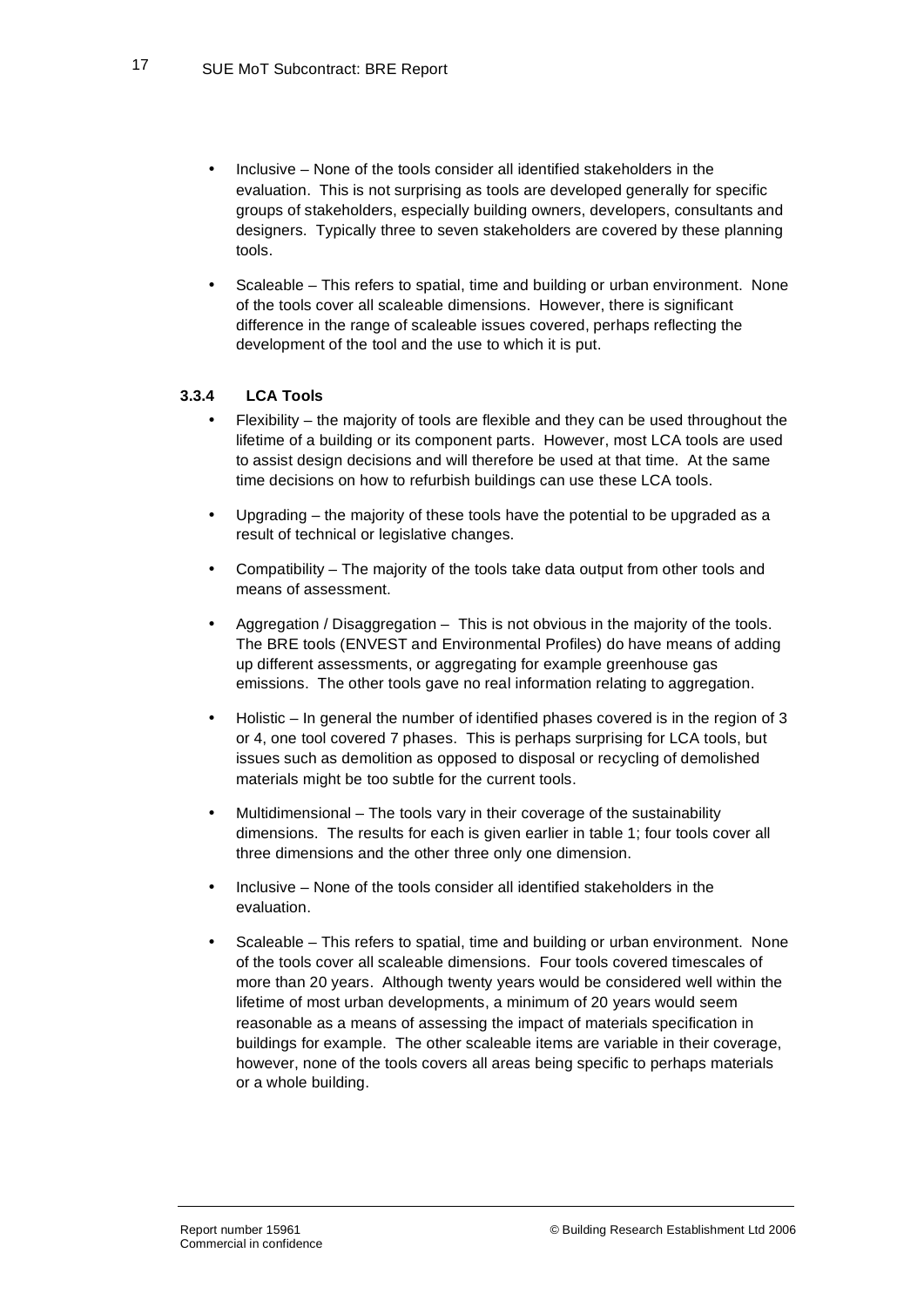#### **3.3.5 Infrastructure**

- Flexibility The CEEQUAL tool evaluated is flexible.
- Upgrading The tool can be updated.
- Compatibility The tool is compatible with the UK government's policy on sustainability. It is also compatible with the client panels sustainability plans and tools.
- Aggregation / Disaggregation There is no information available on this aspect.
- Holistic The tool only covers two phases of the life cycle.
- Multidimensional The tool covers environmental and social dimensions.
- Inclusive Not all identified stakeholders in the evaluation are considered.
- Scaleable The tool does not cover all spatial, product or time scales.

#### **3.4 Data Issues**

#### **3.4.1 Urban Planning Tools**

The tools require different requirements for data input. In some cases they are entirely based on qualitative information requirements, whilst in others there is a mix of quantitative and qualitative information required.

The Community Sustainability Assessment is intended for use by a whole range of stakeholders. It is an empirical method that might take two to three hours to complete. It is therefore not possible to input detailed quantitative data in this time.

The other models use varying amounts of quantitative data. The quantitative data can be described in three ways, as follows:

- Data that needs to be calculated using another computer model or calculation procedure, e.g. carbon dioxide emissions of a new urban development.
- Data that is already available such as geographic location or embodied energy of building materials.
- Data input that can be estimated from the design or a building or other form of urban development, e.g. density of housing or number of increasing car journeys.

#### **3.4.2 Design Tools**

The three design tools all requirement quantitative data input. This is generally straightforward information on design issues including building location, orientation and dimensions. It can be specific to window dimensions or service performance. However,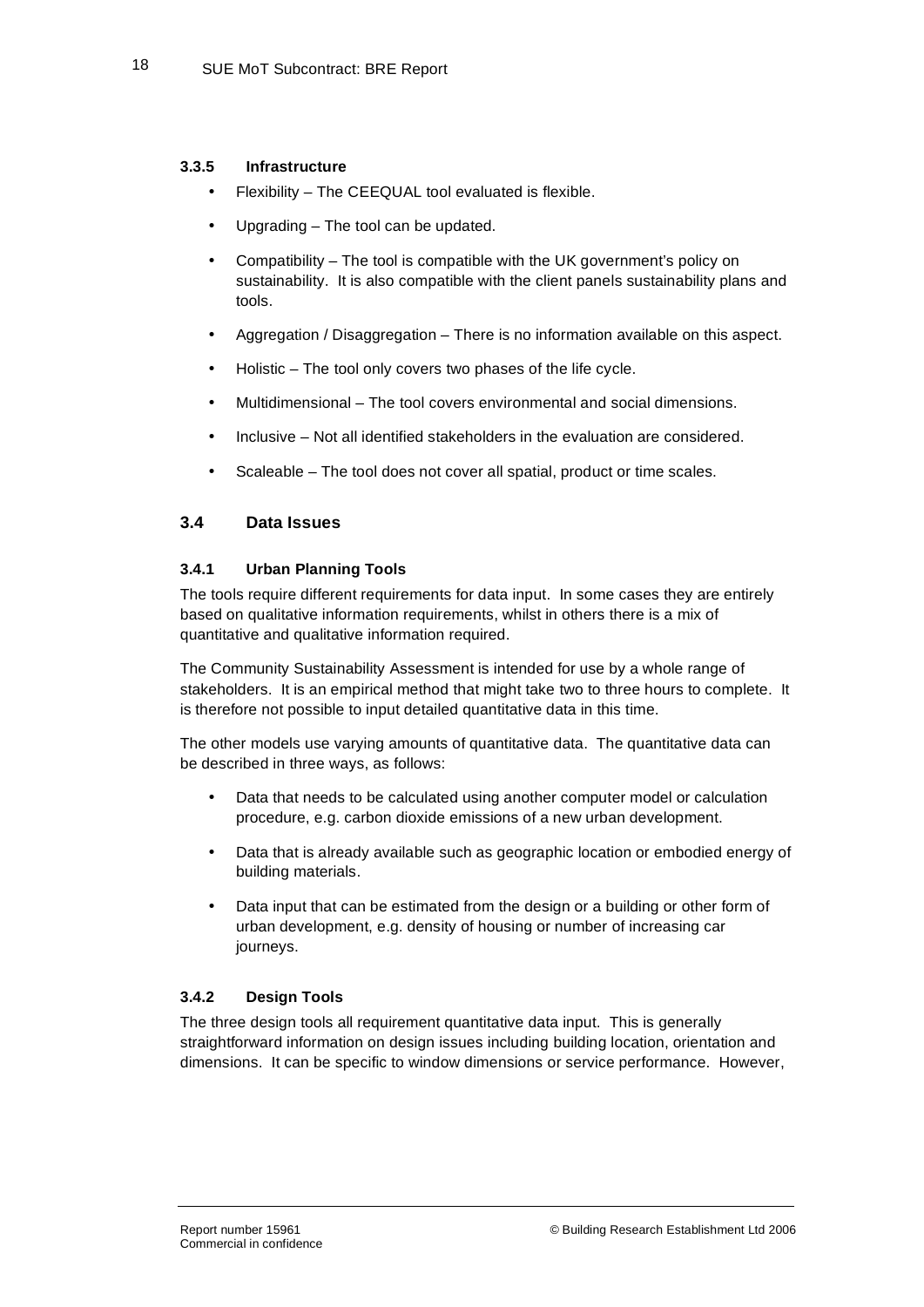all tools require good data input, otherwise the results of the design modelling is not relevant to how it will work in reality.

## **3.4.3 Rating Systems**

These tools mainly contain requirements for both quantitative and qualitative data input. The quantitative input includes issues such as energy use or water use predictions. Whilst qualitative input includes issues such as presence of certain features, e.g. recycling schemes.

One tool has (Eco-Cal) has only qualitative requirements as it is intended to be used for householders and therefore a simplistic approach is taken.

## **3.4.4 LCA Tools**

The LCA tools all require quantitative data as input. In some cases the tools have their own in built database from which life cycle impacts can be calculated within the model. The user will pick out the necessary data themselves. In other cases data can be sourced external or from an internal database.

The output from the tools often refers a development or the use of a certain building material to its life cycle impact, e.g. tonnes of carbon dioxide over a 60 year period.

## **3.4.5 Infrastructure**

The CEEQUAL tool has elements of both quantitative and qualitative data input. There is no hard and fast requirements on how or where the information is sourced from, however, it will be checked by an independent assessor.

## **3.5 Identifiable Gaps**

The gaps in the tools have been identified during the assessments. The gaps vary widely depending on the type of tool and its use. The following section describe the gaps in general within each type of tool. In addition, Appendix 4 summarises the gaps by tool, plus an assessment of the development potential of each tool.

## **3.5.1 Urban Planning Tools**

The range of tools in this category contain a range of issues that cover environmental, social and economic dimensions of sustainability. There was no one tool that covered all the issues identified in the evaluation themes and sub-themes. This is not surprising as it is evident that each tool has been developed for different purposes. CITY-Green for example covers issues of urban greening, but the range of themes covered is therefore limited.

Other tools that are based on checklists encompass a much wider range of sustainability themes and sub-themes. The identified gaps are perhaps in issues such as materials issues that are more difficult to complete when considering large scale development.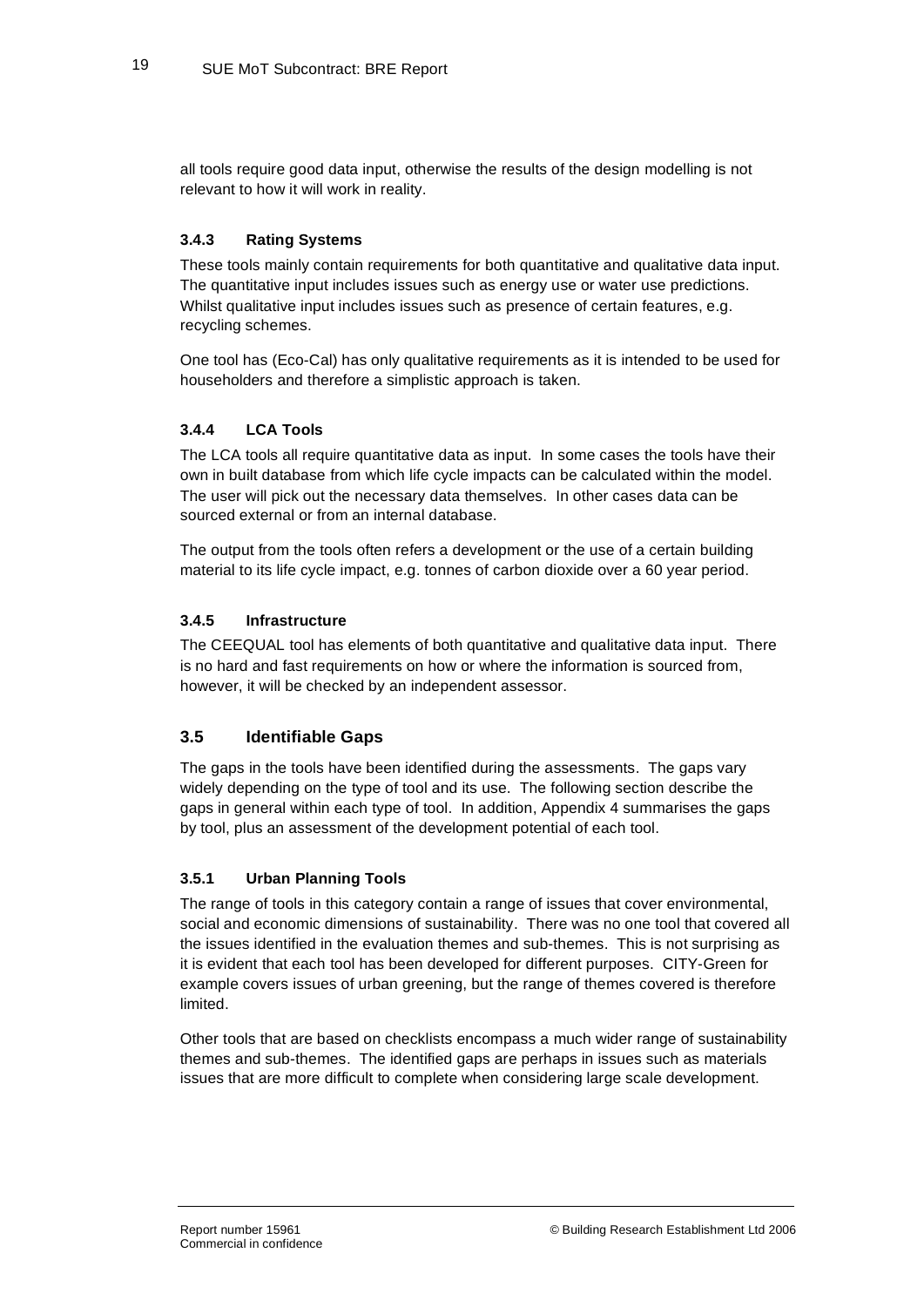Appendix 2 contains the database of urban planning tools and the completion of the evaluations has demonstrated the breadth of coverage in the tools.

## **3.5.2 Design Tools**

These tools are predominantly intended to address the energy use and energy use (e.g. embodied) within a building. Issues that are relevant to energy are covered, but issues such as waste and water are not covered.

The tools as far as they are designed do not have significant gaps, however, they cover only a limited range of stakeholder interests in building design.

#### **3.5.3 Rating Systems**

The rating systems are generally quite comprehensive in their coverage of environmental issues. The main issues that are not addressed are ecological impacts, some of the transport and some of the pollution issues. Most of the rating tools are intended for environmental impact, but the tool SPeAR has social and economic impacts covered to a reasonable degree.

Appendix 2 gives the database of evaluations on the ratings tools.

#### **3.5.4 LCA Tools**

The LCA tools tend to cover few of the environmental themes and sub-themes. The issues covered are related to materials use, land and pollution created. Embodied energy is also significant and is considered necessary for some of the tools.

The LCA tools are limited in their coverage across the sustainability spectrum in terms of the input data required.

#### **3.5.5 Infrastructure**

The CEEQUAL tool has a limited range of sustainability themes and few sub-themes covered. For its purposes it is sufficient as it currently stands, however, it cannot be considered a tool that could be adapted for design of auditing purposes. The tool is intended to be used with the minimum of resources and as such the use to which this tool can be put is limited.

## **3.6 Discussion on Database of Tools**

The evaluation of the sustainability tools has been comprehensive covering the three sustainability dimensions. The tools fall into five defined categories and the proceeding findings sections describe some of the issues included with the tools.

The sustainability tools that underwent the full evaluation were not chosen at random, but there was a pre-evaluation process that took place. The tools that were ultimately evaluated give a good overview of the available tools. Ultimately, the SUE MOT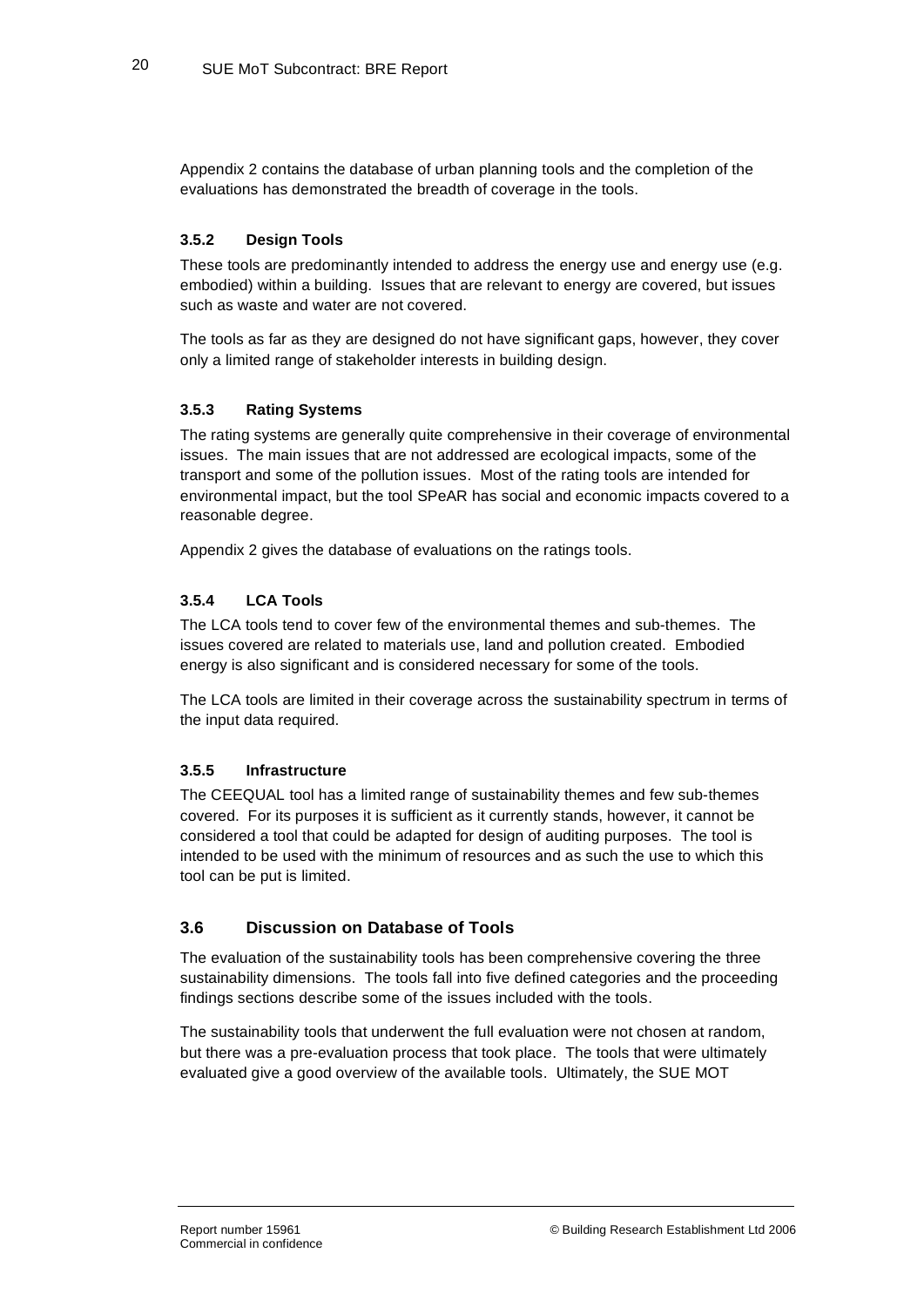consortium is looking towards the development of tools that cover the full range of sustainability issues and the review undertaken will contribute to that aim.

The tools evaluated have been developed generally within the last ten years in response to an increasing demand from stakeholders to improve the environmental performance of buildings and urban developments. The tools have been developed in a variety of ways and for different stakeholders. This variety has shaped the particular tools, their contents and how they are run.

The majority of the evaluated sustainability tools have been developed from research projects and then either made available for general use or through a licensing arrangement. The most advanced form of commercialisation is through the BREEAM tool. This tool is now made available and maintained from BRE and is used for at least 25% of new offices developments since it was launched. BRE trains consultants to carry out the assessments and then these consultants can undertake the assessment for their clients. No other tools have this degree of voluntary use in the UK, although HK-BEAM that is similar to BREEAM is widely used in the Hong Kong property sector.

The types of tools available vary as a result of the purpose to which they are put. A number of tools are based on checklist type approaches, these are related primarily to urban planning. For such a wide ranging topic as urban planning a checklist type approach is an acceptable means of assessing potential impacts of new developments at planning stages. Other tools such as the design tools and the life cycle assessment tools provide a quantitative output based on the modelling of energy use or impact on the environment. There are a number of simplistic tools, such as Eco-Cal or CSA that allow non-expert users to assess their impact or the impact of a new development on the environment.

The type of tools available also vary in what point should they be used, for example the urban planning tools are clearly intended to assist planning, the design tools at the design stage and the rating tools before or after construction. None of the design tools is holistic in its approach concentrating instead on the particular issues of energy. The ratings tools are much more holistic in their coverage, but are not particularly intended to direct the design of a new building.

The input data is highly variable as a result of the discrete nature of the development of most of the tools and the different types of tools involved. The majority of tools have quantitative data input, but this itself differs from one tool to another. Three types of input data has been identified for the urban planning tools and they are all valid form of data to use. The sourcing of the data is important and in some cases the data originates from internal databases to the tools. Most models require input data that is sourced or calculated from the assessors own source, or is factual data such as the geographic location of a building. The quality of the input data is of particular importance to the quality of the output from the model. The models themselves must use data that is up to date reflecting changes, for example, in the manufacturing process of a building material. In the future materials such as concrete are likely to contain a higher percentage of recycled material, this should reduce its environmental impact. The sustainability tool has to be able to deal with such a change.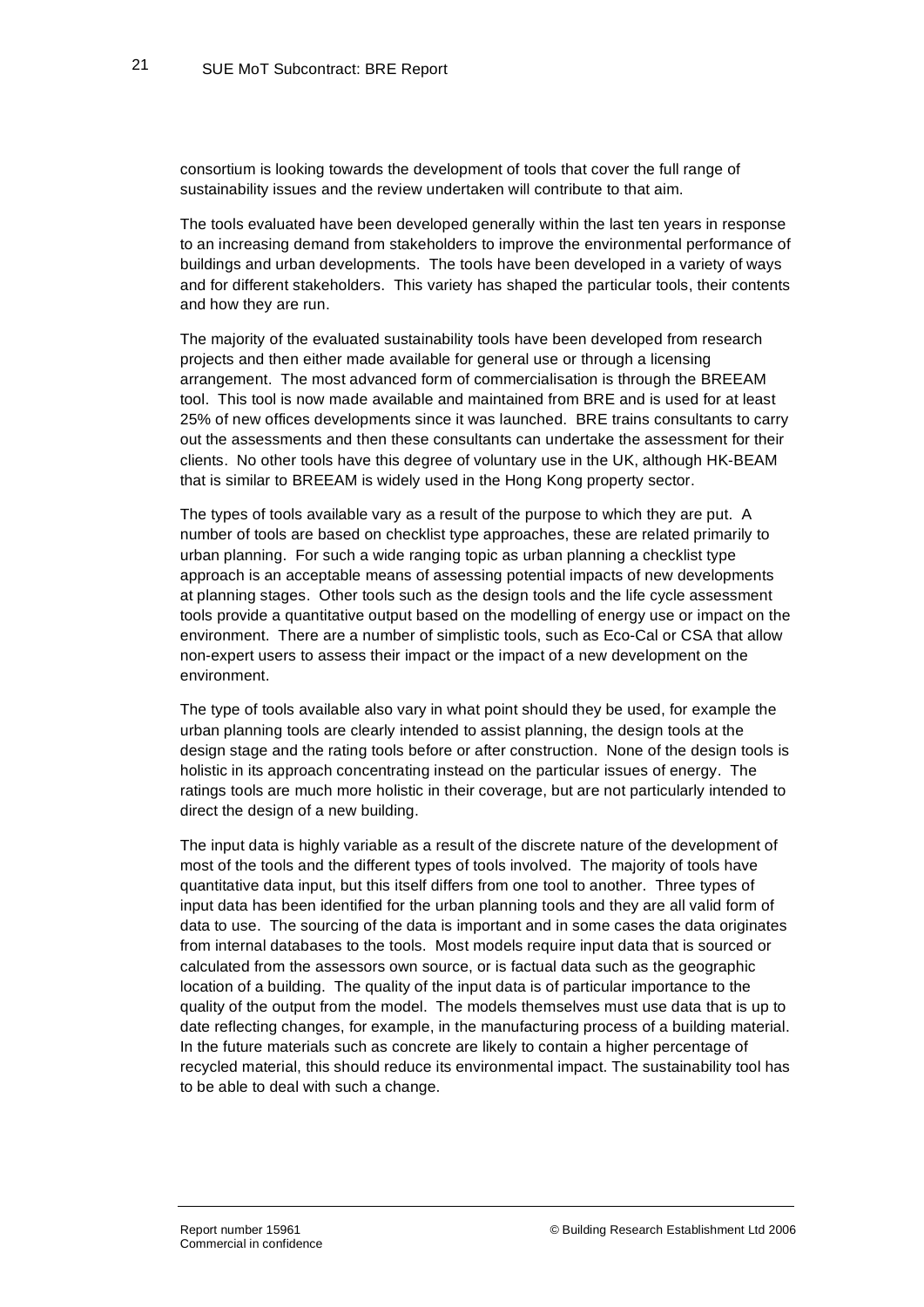The output of some tools can be aggregated either into a numeric or ranking type assessment. Some of the tools acknowledge the difficulty of aggregating data as individual themes and the three dimensions of sustainable have different basis. The summation of different issues can therefore be impossible to achieve in a meaningful way.

The flexibility of the tools is acknowledged and there is a recognition that they can adapt to changes in technical and non-technical aspects. However, updating the appropriate version of the tool to reflect these changes may require a change to the training requirements for users and may have implications for the design of a building or new planning applications.

A larger number of tools were pre-evaluated and it is acknowledged that other tools have been picked up in literature reviews by the SUE MOT researchers. One of the questions posed from this study was would these other sustainability tools fill the gaps not covered by others. It is difficult to perceive that any of the tools not fully evaluated would fill the needs of a holistic sustainability tool. The tools fully evaluated can be considered state of the art for what they are individually intended to achieve.

It is clear from the evaluation exercise undertaken that there is no definition of a sustainability tool, what it should cover or when it should be undertaken, or indeed even for its purpose the stakeholders involved.

The evaluation exercise has shown that there is no set framework for the development or management of a sustainability tool. The available tools cover such a variety of issues that have been determined by the objectives of developing any particular tool. There are no standards available in the UK or other countries that dictate what should be involved in a sustainability tool.

## **3.7 State of the Art**

The current state of the art in sustainability tools is a wide spectrum of tools intended for different purposes by different users. The first widely accepted sustainability tool is the BREEAM assessment developed by BRE in the early 1990s. This has been developed and the support network enabled over the years, training is provided and licensing of assessors is closely controlled. A number of tools have been introduced that have been based on BREEAM but extend into social and economic issues as well.

There are a whole range of tools that have limited application, most especially in the area of building design. These relate to issues such as energy use in buildings and do not cover a wide range of issues.

If the question is posed, what is a sustainability tools then there is no clear answer. It is perhaps misleading in some cases to use the term to describe a particular tool. There is a need for research and a consensus to be reached on what a sustainability tool should or could be. In the absence of a set framework or standard then there will be difficulties in comparing the output from more than one tool. This issue more than anything should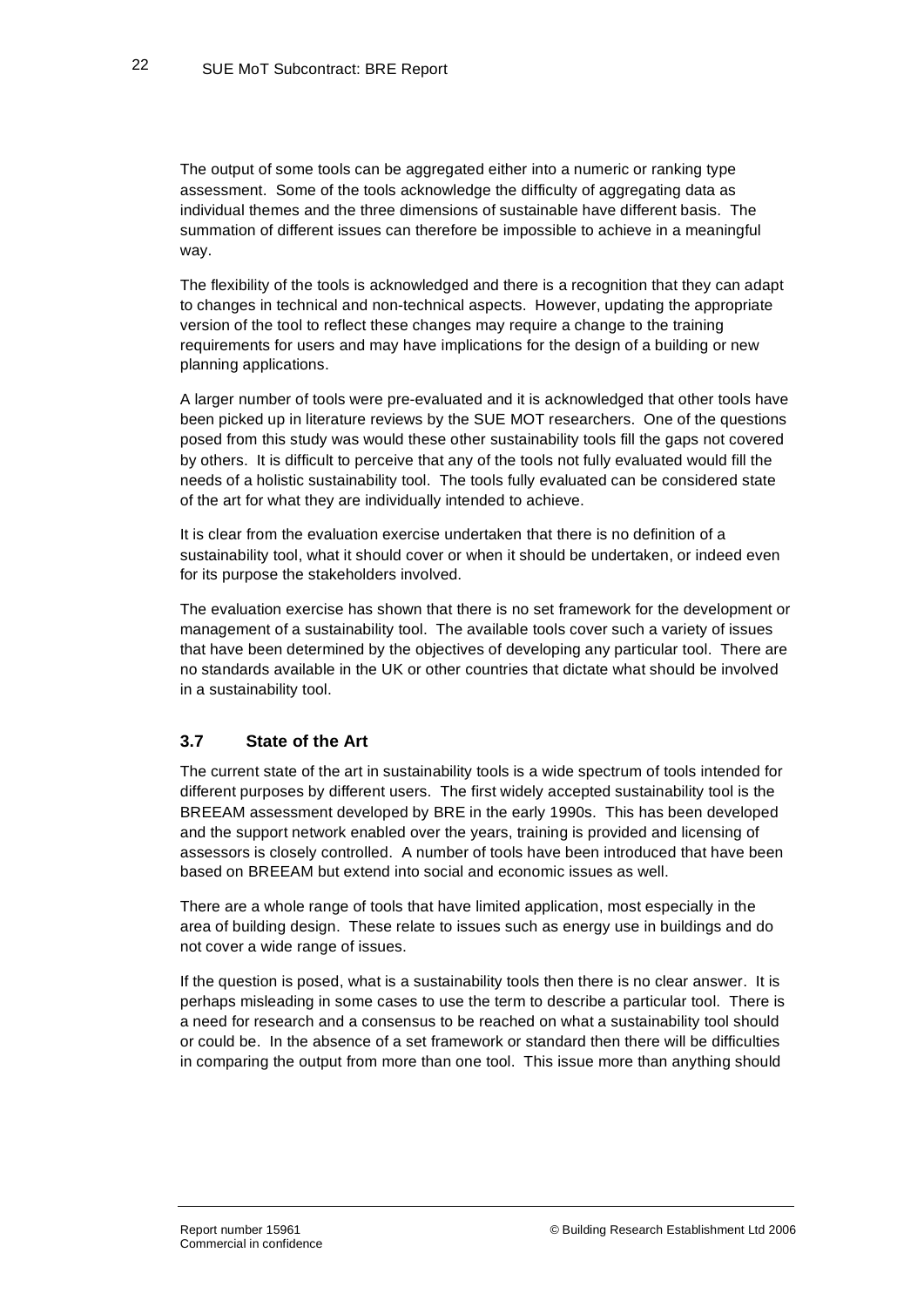guide the development of sustainability tools and surrounding frameworks for their development.

## **3.8 Future Issues for Tools and Plugging the Gaps**

The evaluation exercise on the sustainability tools has demonstrated a number of issues that have been discussed in the previous section. Sustainability tools are available in a range of types and for a range of purposes. It appears that there will continue to be uses for sustainability tools and that this use will in fact grow. In common with any developing field there is a need to develop both the tools and the framework within which they develop. This section discusses some of those issues and the way in which the identified gaps can be filled.

The idea of a sustainability tool has been developed for the purposes of this SUE MOT research project. It is intended to determine all aspects of the tools and to look at their future development. As has been identified the variety of tools available do a number of different things. It is not the case the all the tools evaluated address all sustainability dimensions or themes and it needs to be remembered that this is neither necessary nor desirable.

To be able to compare the output from different tools must be a positive step forward, however, this can only be achieved by putting into place appropriate items, these are discussed in this section.

#### **3.8.1 Definition and Scope**

Sustainability has been defined in various ways in the context of urban development in recent years. Definitions inevitably encompass the three dimensions of environment, society and economics. However, there is no definition of what a sustainability tool is or what its scope should contain.

By definition, a sustainability tool would be expected to include not only all three sustainability dimensions, but also all themes. However, no tool currently covers this full spectrum of sustainability. A more practical move would be to define the essential requirements for a sustainability tool and set out the scope that should be covered. Tools that did not cover the full range of identified issues should explain why they do not cover certain issues and how these should be dealt with differently.

## **3.8.2 Standards and Frameworks**

There are no current British or International standards that cover the development of sustainability tools. This is not surprising as tools for sustainability have only recently evolved. However, the development of a standard would set the definition and scope of sustainability tools.

The development of a standard would also allow stakeholders to determine when they had a sustainability tool and when a tool was intended for a more limited use.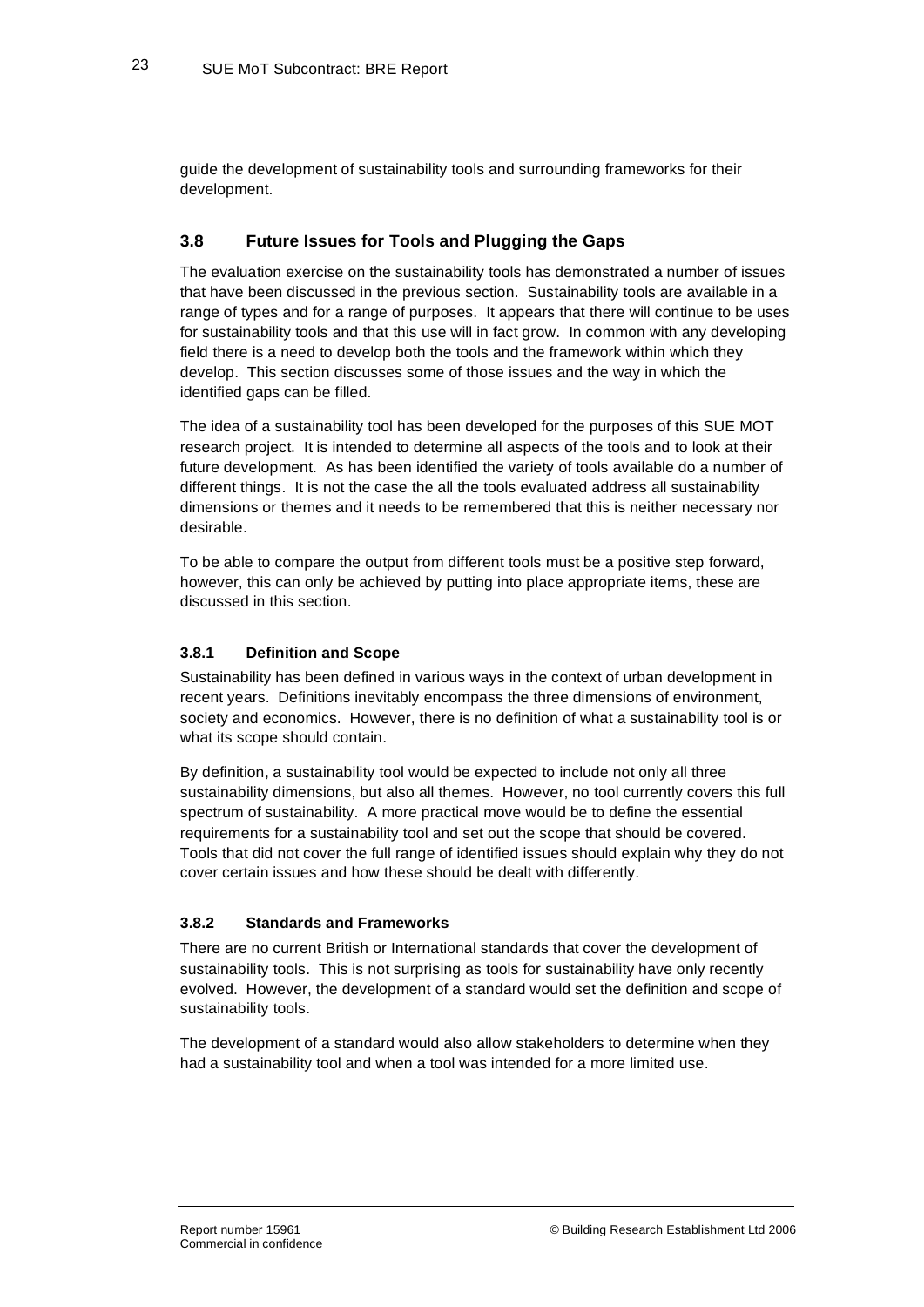A standard would therefore set the framework for sustainability tools. The standard itself would not be a 'sustainability tool', but would dictate what is required for such a tool. It would also set in context the following issues:

- the data input requirements
- the use of databases of input data, their acceptability criteria and their updating
- the use of supporting tools
- the way in which a tool could be used, e.g. in planning, design, operation or as a post project evaluation. All these scenarios could be covered.
- the output data and the presentation of this data to a range of stakeholders.

Other issues would undoubtedly also develop.

The development of a standard and framework would improve consistency between the different models that is not currently obvious. The differing nature of the tools makes comparison between them difficult and could in fact be dangerous. Communication to stakeholders could also be covered by the standard.

## **3.8.3 Input and Output Data**

The input and output data is important to the proper interrogation of the tool. Input data should as far as possible be quantitative, although there should also be room for qualitative data.

Further research will be required in order to determine how best to use and manage databases of information with sustainability tools. The range of data required for a sustainability tool is so wide ranging that there is no point in developing a database simply for the its own purposes. However, there needs to be a standard for the database and input data into the tools.

The output data and in particular the issues or aggregation and dis-aggregation requires further research. Finding a common means of summing the individual components of the sustainability tools is important. The use of the standard as described above is important in this respect.

## **3.8.4 Communication to Stakeholders**

The evaluation of the sustainability tools has demonstrated the importance of different stakeholders. There are managers, users, end-users and others affected by the results of the sustainability tool.

Issues of communication and consistency of reporting are essential and there is a need for a minimum standard in communication. There is also the need for better understanding of the results of sustainability modelling using any particular tool.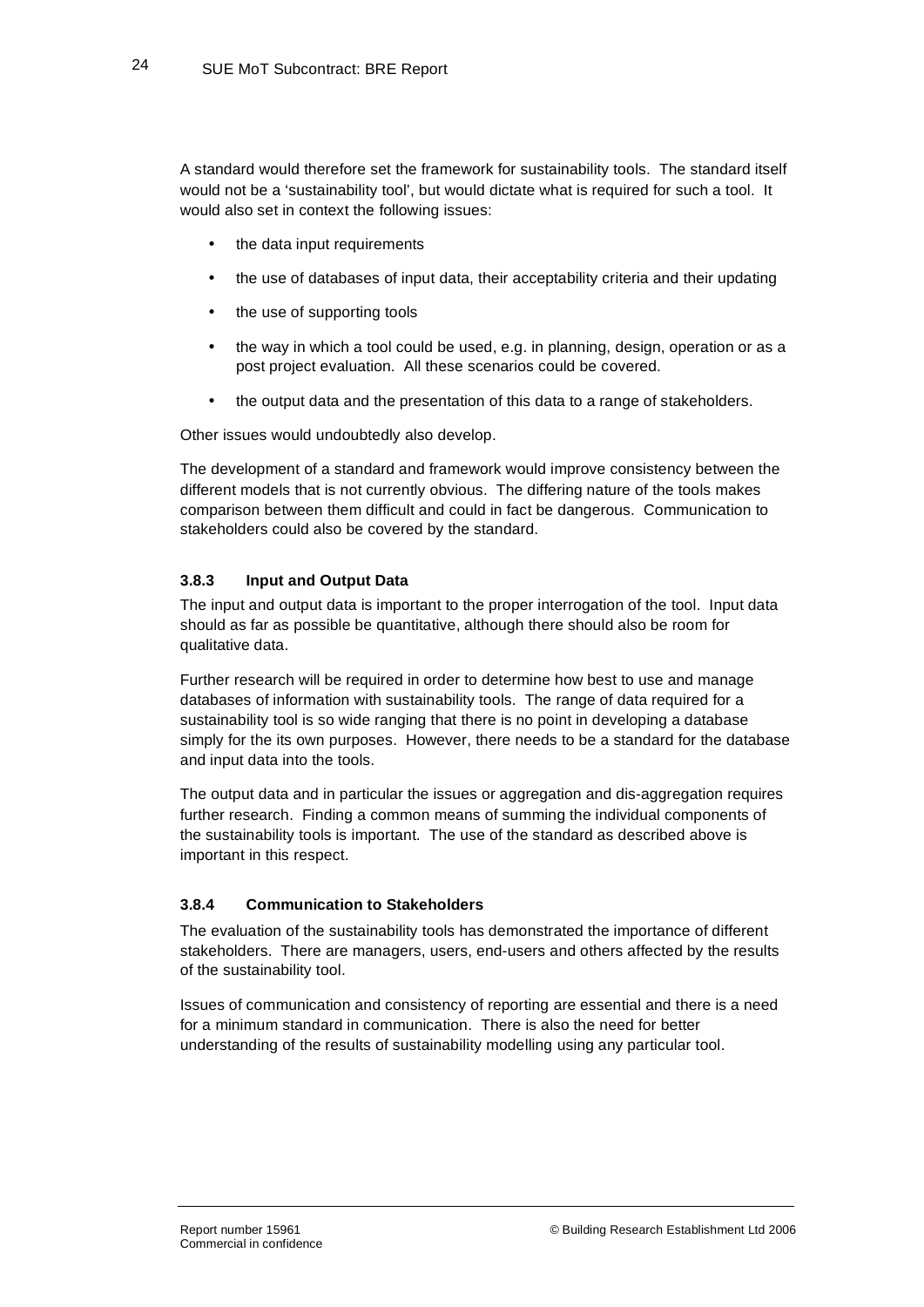#### **3.8.5 Policy, Legislation and Regulation**

At present sustainability is part of government and European policy related to development and the construction of buildings. The legislation is also moving in this direction. An example of this is the Building Scotland Act 2003. This Act includes reference to sustainability and that requirements could or should be set to improve the sustainability of buildings.

At present regulation has been unable to meet the whole issue of sustainability. The use of sustainability tools is a possible route towards meeting government policy on sustainable development. Providing the necessary tools allows the stakeholders to understand and act on government policy. In the absence of appropriate tools that support regulation then the whole sustainability agenda will not move forward.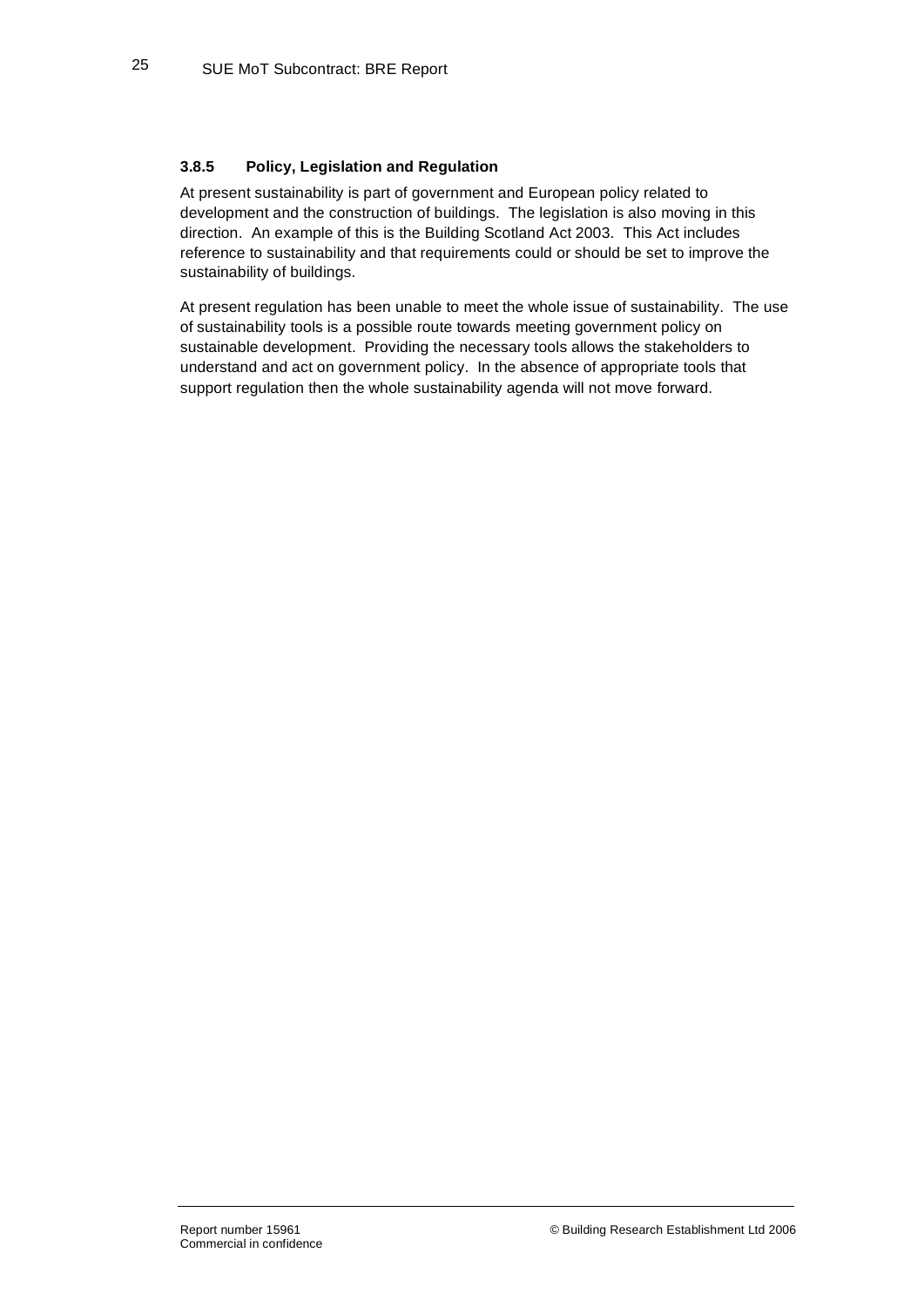## **4 Conclusions and Recommendations**

## **4.1 Conclusions**

BRE has carried out an evaluation of available sustainability tools for the SUE MOT Project. The sustainability tools have concentrated on the environmental dimension, however, many of those evaluated also contain social and economic dimensions.

The evaluation criteria included was developed in collaboration with GCU and involved some pre-evaluation and then the selection of a number of tools for full evaluation. A total of 25 tools went through the full evaluation, these have been described in this report. Appendix 2 contains a database of the evaluations undertaken, giving information on each of the sustainability tools.

The following points are concluded from the work undertaken:

- The tools fell into the categories of urban planning, design, rating systems (for buildings), LCA tools and infrastructure. Of these the most developed as sustainability tools are urban planning and rating systems. The LCA tools determine particular aspects of sustainability, but are not holistic in their approach. The design tools are generally specific to energy issues and this is the case for other tools of this type that were not fully evaluated.
- All the tools contained environmental dimension and themes, most of the tools also contained either social and/or economic dimensions.
- The input data and associated databases are essential issues with regard to obtaining relevant and defensible results. The tools should however be flexible enough to take into account technical or legislative issues that affect the outcome.
- None of the tools evaluated was truly holistic with regard to the coverage of the three dimensions and the set out themes. However, the amount of coverage varied considerably between the tools.
- The stakeholders varied between the different categories. In each categories there was definable users, end-users and those affected by the sustainability assessment made.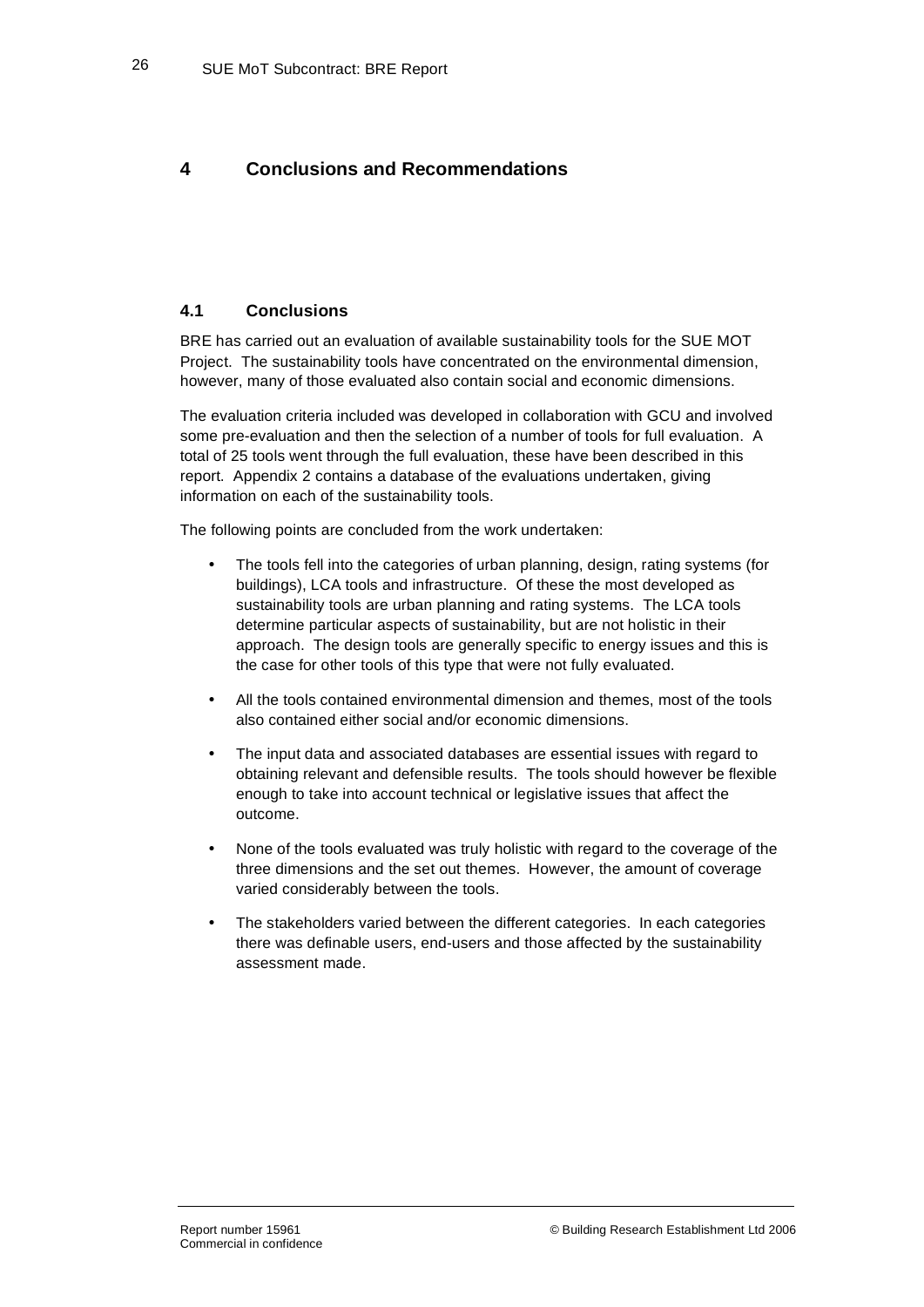## **4.2 Recommendations**

The recommendations for further work are based upon the future issues identified in the discussion of section 3.7. The following points summarise the research needs and gaps to be filled:

- Definition and Scope in order to define what is a sustainability tool, and how different types can be differentiated.
- Standards and Frameworks The development of a standard would also allow stakeholders to determine when they had a sustainability tool and when a tool was intended for a more limited use. A standard would set the framework for sustainability tools. The standard itself would not be a 'sustainability tool', but would dictate what is required for such a tool.
- Input and Output Data Further research will be required in order to determine how best to use and manage databases of information with sustainability tools.
- Communication to Stakeholders Issues of communication and consistency of reporting are essential and there is a need for a minimum standard in communication.
- Policy, Legislation and Regulation At present regulation has been unable to meet the whole issue of sustainability. The use of sustainability tools is a possible route towards meeting government policy on sustainable development.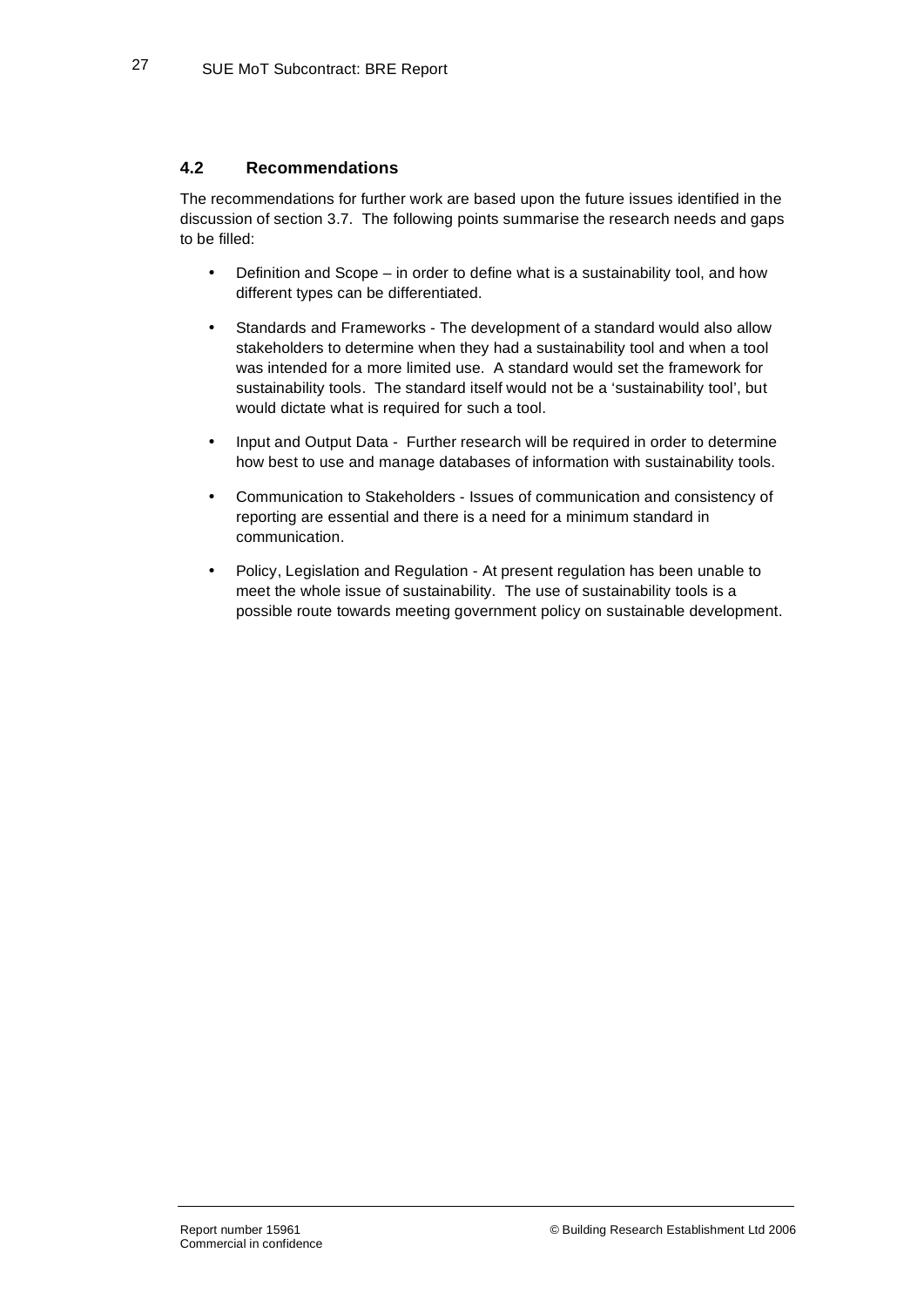## **Appendix 1: The Evaluation Spreadsheet**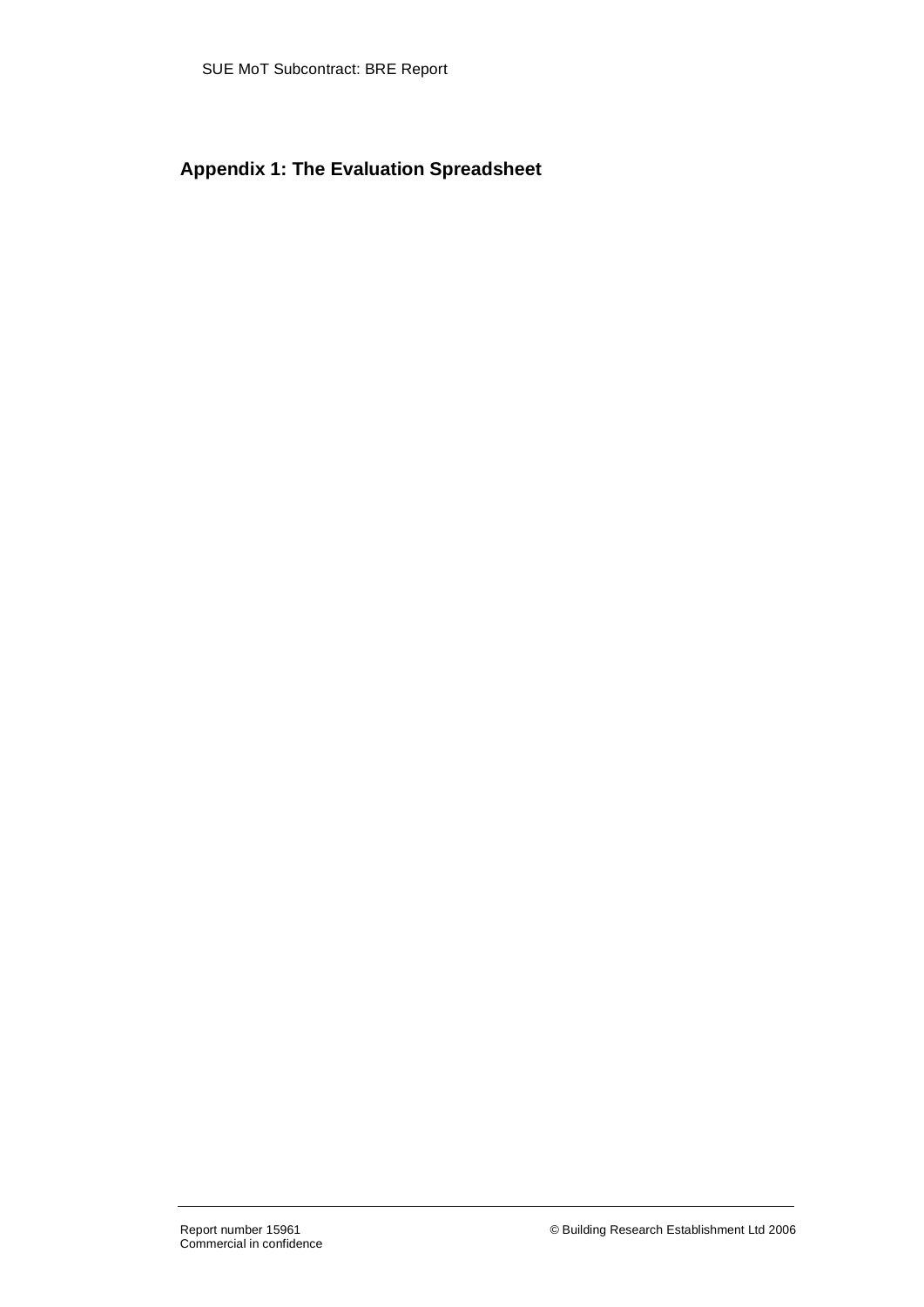## **Appendix 2: The Evaluation Results for Tools**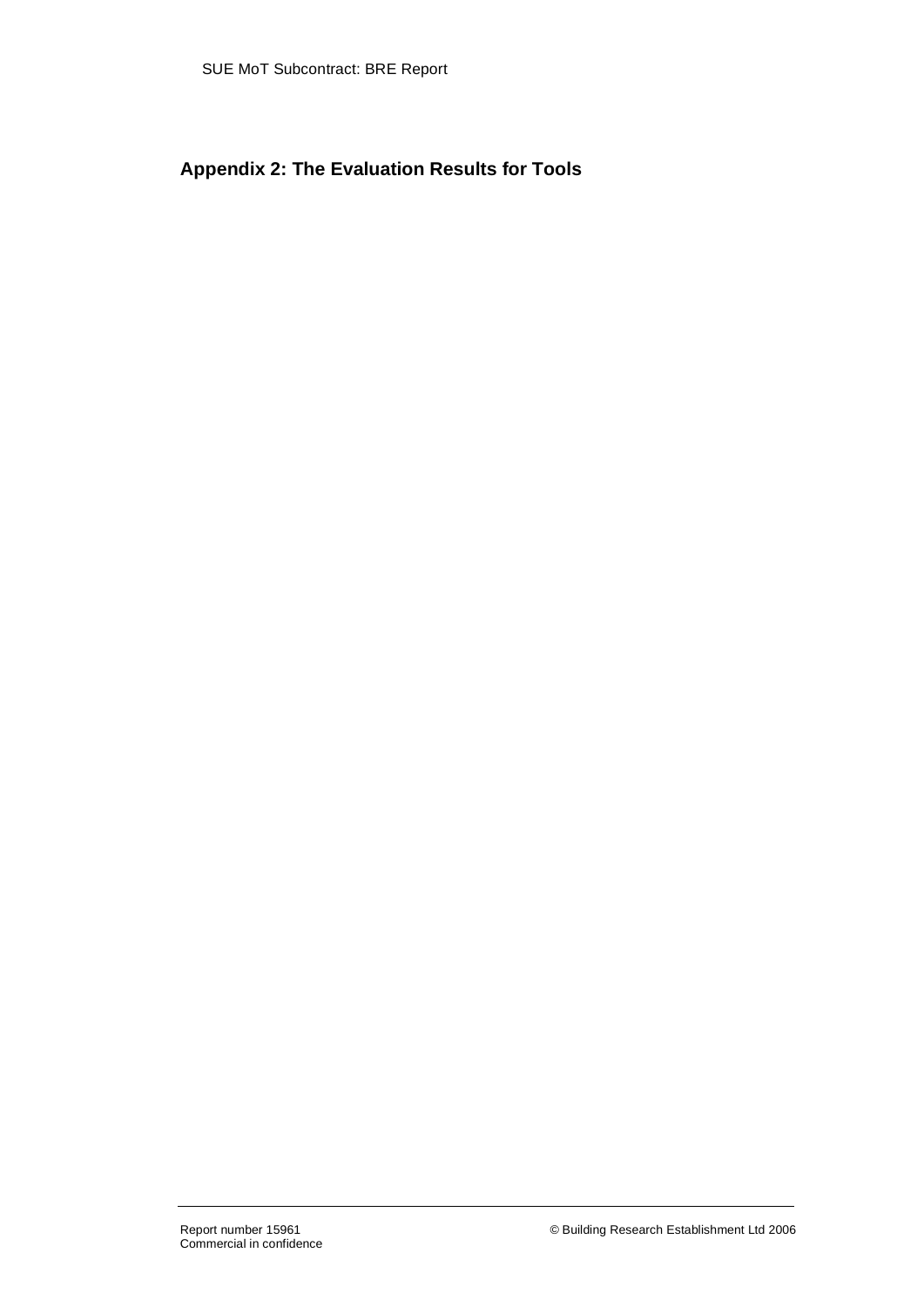## **Appendix 3: Summary of assessments of tools**

|                             | Inputs and                                                     | Scale of                                | Phase of                                            |                                    | <b>User</b>                                                             | Quality of                     |
|-----------------------------|----------------------------------------------------------------|-----------------------------------------|-----------------------------------------------------|------------------------------------|-------------------------------------------------------------------------|--------------------------------|
| Tool                        | <b>Outputs</b>                                                 | operation                               | operation                                           | <b>Main issues</b>                 | addressed                                                               | tool                           |
| <b>Urban Planning Tools</b> |                                                                |                                         |                                                     |                                    |                                                                         |                                |
| 1. BRE SC                   | Existing data                                                  | Checklist.<br>toolkit                   | Planning                                            | S. Ec. En<br>8 broad<br>categories | Developers<br>Planning<br>Consultants                                   | High<br>Widely<br>accepted     |
| 2. CSA                      | Existing data                                                  | Checklist.<br>toolkit                   | Scheme<br>Construction<br>Operation                 | S. Ec. En                          | End users<br>Community<br>People                                        | High<br>Widely<br>accepted     |
| 3. SPARTACUS                | Existing data                                                  | Experimental<br>, model                 | Feasibility<br>Scheme<br>Dimension                  | S. Ec. En                          | Government                                                              | Medium<br>Under<br>development |
| 4. SEEDA SC                 | Existing data                                                  | Checklist.<br>toolkit                   | Conception,<br>scheme,<br>detailed.<br>construction | S. Ec. En                          | Developers<br>Architects<br>End users<br>Government<br>Community        | High                           |
| 5. SCALDS                   | Existing<br>data, all<br>quantitative,<br>spreadsheet<br>input | Spreadsheet<br>based.<br>model          | Feasibility<br>Conception                           | S. Ec. En                          | End users<br>Government<br>Community                                    | High<br>Transport<br>emphasis  |
| 6. CITY Green               | Existing data                                                  | GIS system<br>Windows<br>based, toolkit | Conception<br>Scheme<br>Detailed                    | En                                 | Lenders<br>End users<br>Community<br>People                             | High<br>Greening<br>specific   |
| 7. PLACE <sup>3</sup> S     | Existing<br>data,<br>quantitative<br>only                      | Yardstick<br>approach,<br>toolkit       | Feasibility<br>Conception<br>Scheme<br>Detailed     | S, Ec, En                          | Developer<br>Architect<br>End user<br>Government<br>Community<br>People | High                           |

S – social, Ec - economic, En – environmental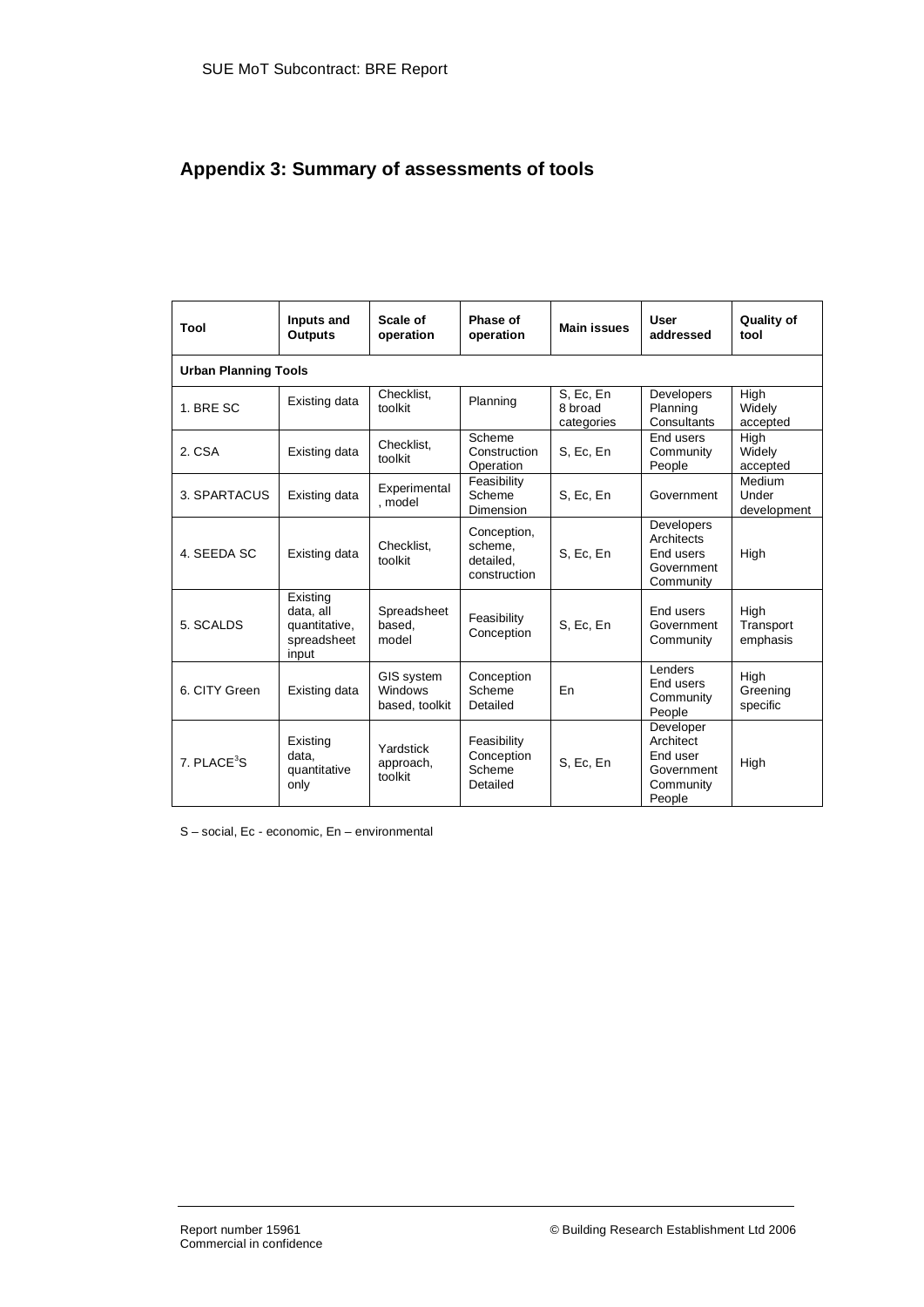| Tool                | Inputs and<br><b>Outputs</b>                                                         | Scale of<br>operation                                        | Phase of<br>operation            | Main<br><b>issues</b> | <b>User</b><br>addressed                       | <b>Quality of</b><br>tool |  |
|---------------------|--------------------------------------------------------------------------------------|--------------------------------------------------------------|----------------------------------|-----------------------|------------------------------------------------|---------------------------|--|
| <b>Design Tools</b> |                                                                                      |                                                              |                                  |                       |                                                |                           |  |
| 8. ECOTECT          | Existing<br>data.<br>quantitative,<br>build plans,<br>materials<br>and<br>components | 3D<br>environment<br>al modelling<br>Data output,<br>toolkit | Conception<br>Detailed           | En                    | Architect<br>Contractor<br>End users           | High                      |  |
| 9. DOE 2.2          | Existing<br>data,<br>quantitative,<br>build plans                                    | Energy<br>modelling,<br>model.<br>toolkit                    | Conception<br>Scheme<br>Detailed | En                    | Developer<br>Architect<br>Contractor<br>People | High                      |  |
| 10. BDA             | Existing<br>data,<br>quantitative,<br>build plans                                    | Energy<br>modelling,<br>model.<br>toolkit                    | Conception<br>Scheme<br>Detailed | En                    | Architect<br>Contractor<br>End users<br>People | High                      |  |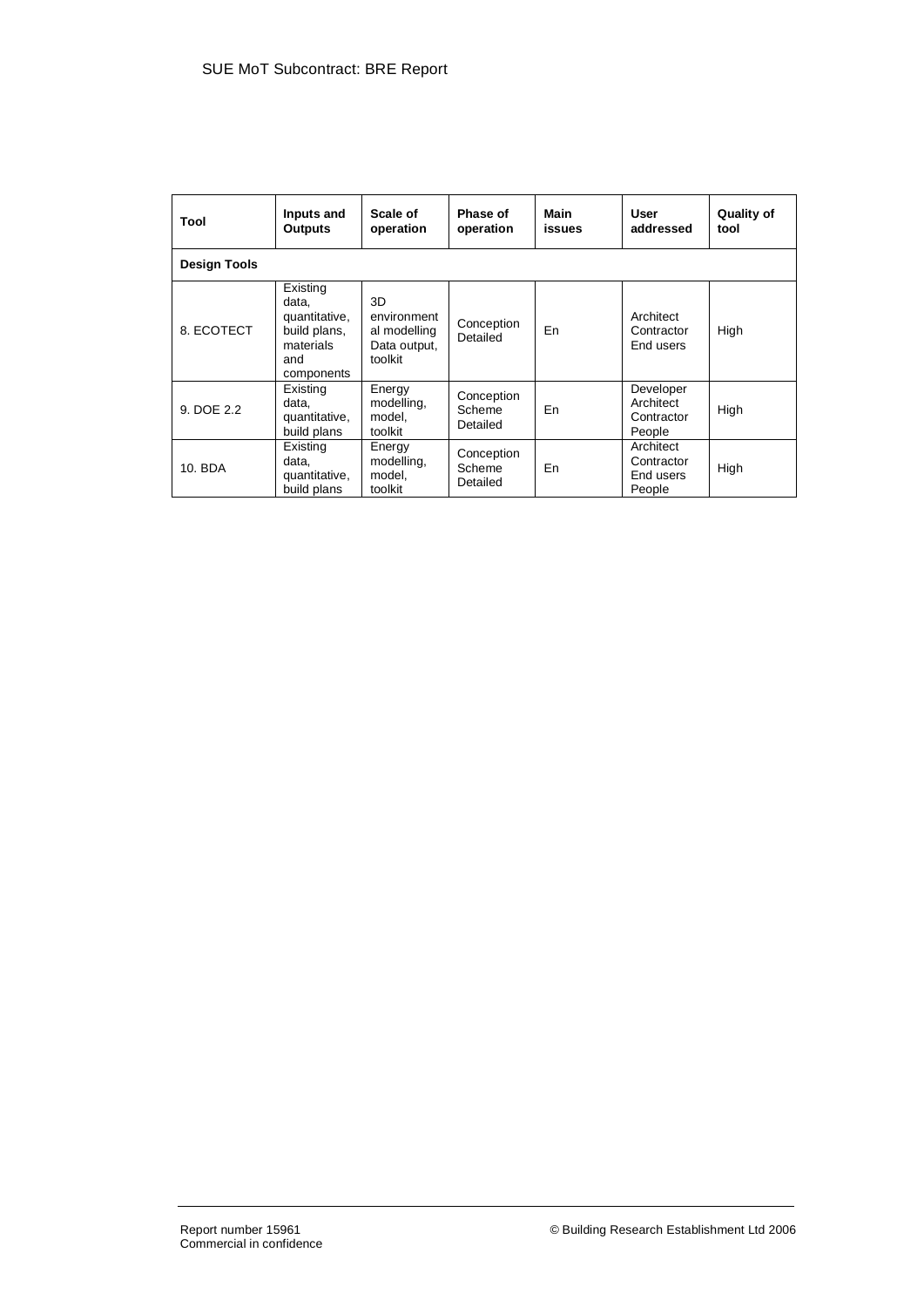| Tool            | Inputs and<br><b>Outputs</b>                                           | Scale of<br>operation                                                               | Phase of<br>operation                                                                        | <b>Main</b><br><b>issues</b> | <b>User</b><br>addressed                                       | <b>Quality of</b><br>tool |  |  |
|-----------------|------------------------------------------------------------------------|-------------------------------------------------------------------------------------|----------------------------------------------------------------------------------------------|------------------------------|----------------------------------------------------------------|---------------------------|--|--|
|                 | <b>Building Environmental Frameworks and Rating Systems (Building)</b> |                                                                                     |                                                                                              |                              |                                                                |                           |  |  |
| 11. GBTool      | Existing<br>data                                                       | Rating<br>system,<br>toolkit                                                        | Scheme<br>Detailed<br>Manufacturi<br>ng<br>Construction                                      | En                           | End users<br>Community<br>People                               | High                      |  |  |
| <b>12. LEED</b> | Existing<br>data                                                       | Rating<br>system, self<br>assessment,<br>toolkit                                    | Scheme<br>Detailed<br>Manufacturi<br>ng<br>Construction<br>Operation<br>Maintenanc<br>e      | En                           | Raw<br>materials<br>End users<br>Community                     | High                      |  |  |
| 13. SPeAR       | Existing<br>data                                                       | Rating<br>system,<br>decision<br>making,<br>toolkit                                 | Feasibility<br>Conception<br>Scheme<br>Detailed<br>Manufacturi<br>ng<br>Construction         | S, Ec, En                    | Developer<br>End users<br>Community<br>People                  | High                      |  |  |
| 14. MSDG        | Existing<br>data                                                       | Design<br>guide, toolkit                                                            | Detailed<br>Construction<br>Operation<br>Maintenanc<br>e<br><b>Demolition</b><br>Disposal    | En                           | Developer<br>End user<br>Community<br>People                   | High                      |  |  |
| 15. EcoCal      | Existing<br>data                                                       | Household<br>based rating<br>scheme,<br>toolkit                                     | Operation<br>Maintenanc<br>e                                                                 | En                           | End users<br>People                                            | High, self<br>assessment  |  |  |
| 16. BREEAM      | Existing<br>data                                                       | Rating<br>system,<br>licensed and<br>trained<br>assessors,<br>voluntary,<br>toolkit | Conception<br>Scheme<br>Detailed<br>Construction<br>Operation<br>Maintenanc<br>e             | En                           | Developer<br>Architect<br>End users<br><b>FMs</b><br>Community | High, widely<br>applied   |  |  |
| 17. HK-BEAM     | Existing<br>data                                                       | Rating<br>system,<br>voluntary,<br>toolkit                                          | Conception<br>Scheme<br>Detailed<br>Construction<br>Operation<br>Maintenanc<br>e<br>Disposal | En                           | Develop<br>Architect<br>End users<br><b>FMs</b><br>Community   | High                      |  |  |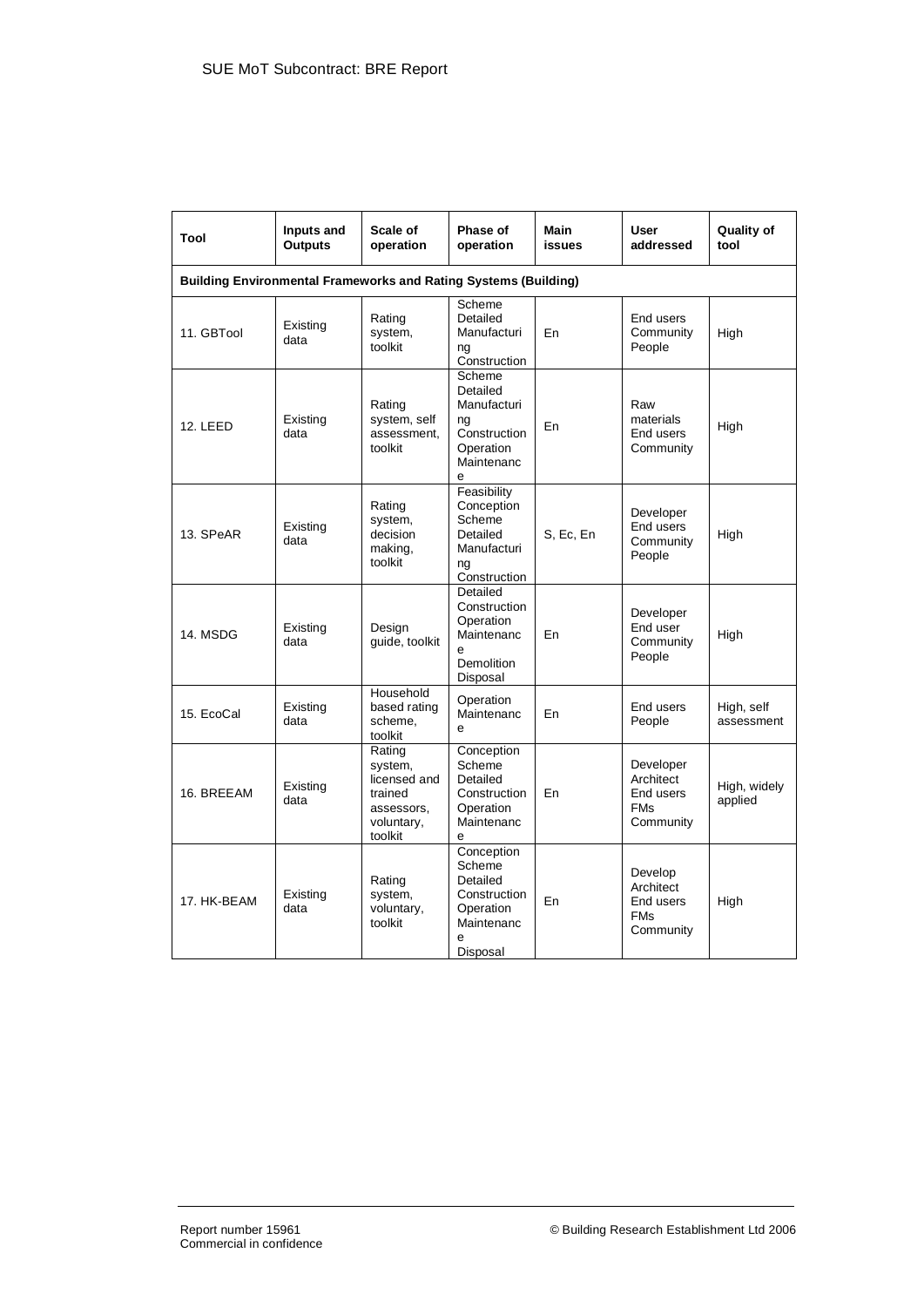| Tool                                      | Inputs and<br><b>Outputs</b>     | Scale of<br>operation                                                | Phase of<br>operation                                                                               | <b>Main</b><br><b>issues</b> | <b>User</b><br>addressed                                                                         | <b>Quality of</b><br>tool |
|-------------------------------------------|----------------------------------|----------------------------------------------------------------------|-----------------------------------------------------------------------------------------------------|------------------------------|--------------------------------------------------------------------------------------------------|---------------------------|
| Assessment Tools: LCA Approach (Building) |                                  |                                                                      |                                                                                                     |                              |                                                                                                  |                           |
| 18. ENVEST                                | Existing<br>data                 | Software<br>tool, toolkit                                            | Detailed<br>Construction<br>Operation<br>Disposal                                                   | En                           | Raw<br>materials<br>Decommisio<br>ners<br>Community<br>People                                    | High, widely<br>applied   |
| 19. BRE EPs                               | Existing<br>data in<br>databases | Profiles,<br>comparing<br>specification<br>s, toolkit                | Scheme<br>Detailed<br>Operation<br>Maintenanc<br>e                                                  | En                           | <b>Developers</b><br>Manufacture<br>rs<br>Raw mats<br>Decommissi<br>oners<br>Community<br>People | High, widely<br>applied   |
| 20. ATHENA                                | Existing<br>data                 | Decision<br>tool, stand<br>alone or<br>within other<br>tool, toolkit | Conception<br>Scheme<br>Detailed                                                                    | En                           | Developer<br>End users<br>People                                                                 | High                      |
| 21. Boustead                              | Existing<br>data, in<br>database | Software<br>application,<br>model                                    | Scheme<br>Detailed<br>Manufacturi<br>ng                                                             | En                           | Manufacture<br>rs<br>Raw mats<br>Decommissi<br>oners<br>Community<br>People                      | High                      |
| 22. GaBi 4                                | Existing<br>data, in<br>database | Software<br>system,<br>product<br>based,<br>toolkit                  | Detailed<br>Disposal                                                                                | En                           | Manufacture<br>rs<br>Raw mats<br>Community<br>People                                             | High                      |
| 23. TEAM                                  | Existing<br>data                 | Evaluation,<br>toolkit,                                              | Scheme<br>Detailed<br>Manufacturi<br>ng<br>Construction<br>Operation<br>Maintenanc<br>e<br>Disposal | En                           | Developers<br>Raw mats<br>Community<br>People                                                    | High                      |
| 24. EcoPro                                | Existing<br>data                 | Calculation<br>tool, toolkit                                         | Construction<br>Operation<br>Maintenanc<br>e<br><b>Demolition</b><br>Disposal                       | S, En                        | <b>Developers</b><br>End users<br>People                                                         | High                      |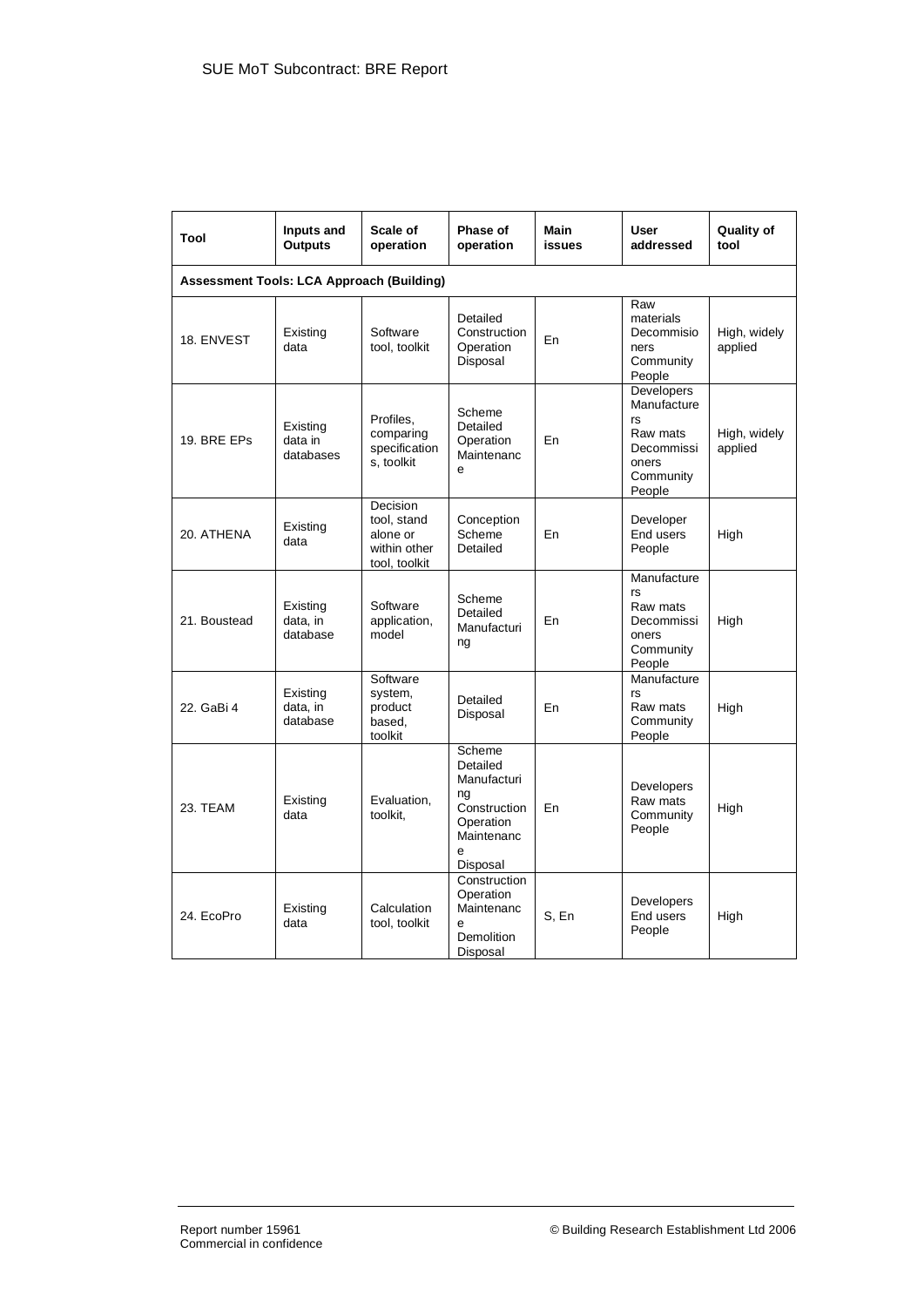| Tool                        | Inputs and<br><b>Outputs</b> | Scale of<br>operation | Phase of<br>operation    | Main<br><b>issues</b> | <b>User</b><br>addressed                                                  | Quality of<br>tool |
|-----------------------------|------------------------------|-----------------------|--------------------------|-----------------------|---------------------------------------------------------------------------|--------------------|
| <b>Infrastructure Tools</b> |                              |                       |                          |                       |                                                                           |                    |
| 25. CEEQUAL                 | Existing<br>data             | Rating,<br>toolkit    | Detailed<br>Construction | S. Ec. En             | Contractors<br>Raw mats<br>Decommissi<br>oners<br>Government<br>Community | High               |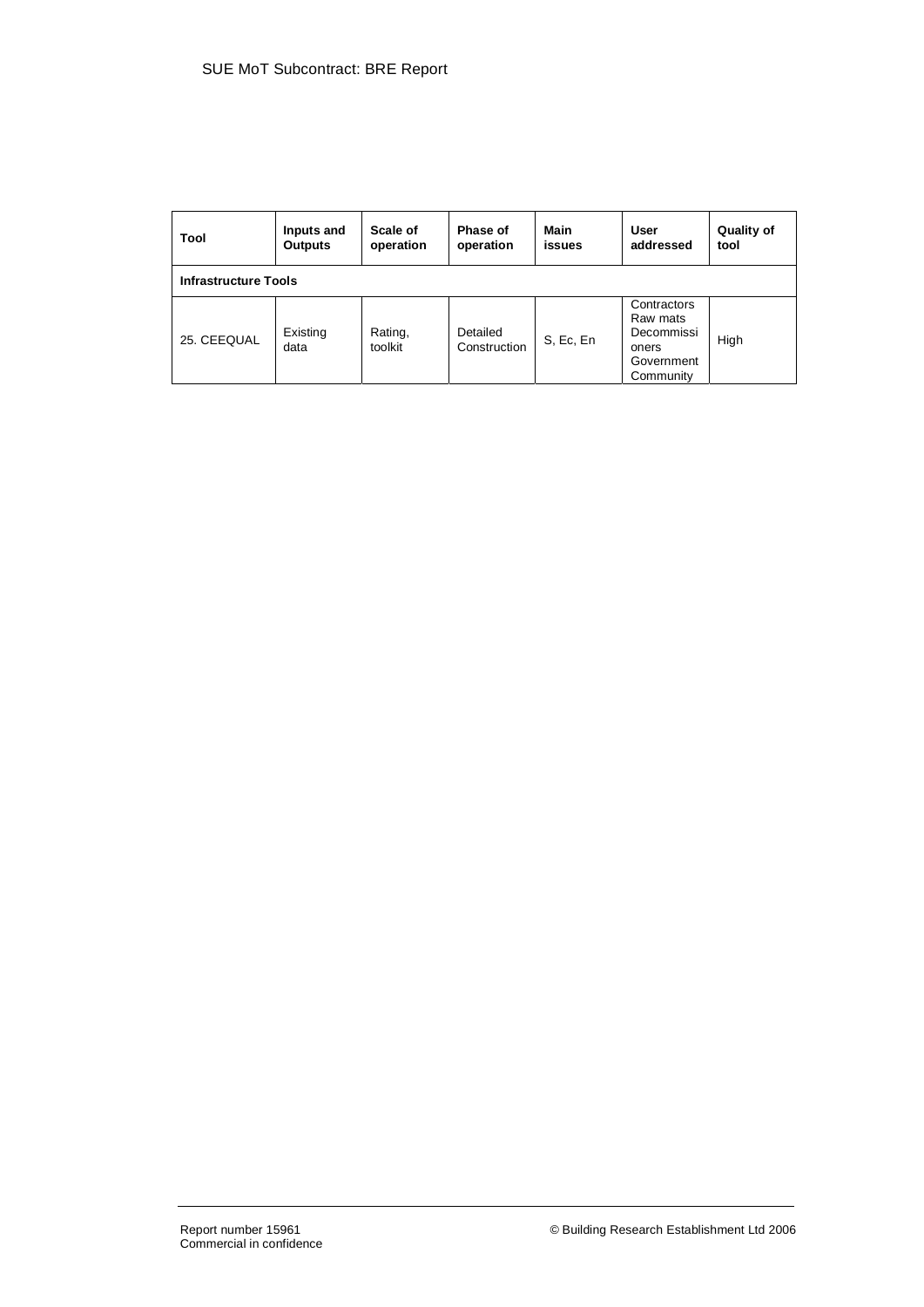## **Appendix 4: Summary of identified gaps in tools**

|                         |                                                                             | Major gaps in sustainability Issues                     |                                                                                                     |                                                                                                                 |
|-------------------------|-----------------------------------------------------------------------------|---------------------------------------------------------|-----------------------------------------------------------------------------------------------------|-----------------------------------------------------------------------------------------------------------------|
| Tool                    | Social                                                                      | Economic                                                | Environmental                                                                                       | Amendment or development<br>potential                                                                           |
| 1. BRE SC               | Health and<br>comfort (HC)<br>Employee<br>satisfaction (ES)                 |                                                         | Pollution                                                                                           | Some development potential<br>possible, however, primarily a<br>planning tool, so ES difficult to<br>address    |
| 2. CSA                  | Corporate social<br>responsibility<br>(CSR)                                 | Viability<br>Competition<br>Social benefits<br>Costs    | Flooding<br>Land use*<br>Pollution                                                                  | Yes, tool covers most issues,<br>input is simplistic                                                            |
| 3. SPARTACUS            | <b>ES</b><br><b>CSR</b>                                                     | Competition<br>Employment*<br>Social benefits<br>Design | Energy<br>Transport<br>Water<br>Land use*<br>Ecology<br>Pollution*<br>Environmental<br>quality (EQ) | Yes, tool is intended to cover wide<br>range of sustainability issues                                           |
| 4. SEEDA SC             | Employee<br>satisfaction                                                    |                                                         | Pollution*                                                                                          | Wide coverage already with few<br>gaps, as a planning tool employee<br>issues are difficult to assess           |
| 5. SCALDS               | Safety/Security<br>HC<br><b>ES</b><br><b>CSR</b><br>Quality of Life<br>(QL) | Competition<br>Employment*<br>Design                    | Energy*<br>Transport*<br>Water<br><b>Materials</b><br>Land use<br>Ecology<br>Pollution*<br>EQ       | Predominantly based on transport<br>issues, some development<br>possible, but unlikely to be a<br>holistic tool |
| 6. CITY Green           | No issues<br>covered                                                        | No issues<br>covered                                    | Transport<br>Water*<br><b>Materials</b><br>Land use<br>Ecology*<br>Pollution<br>EQ                  | Limited to urban greening issues,<br>development possible, but unlikely<br>to be a holistic tool.               |
| 7. PLACE <sup>3</sup> S | Social inclusion<br>Safety/Security*<br>HC*<br>Liveability*<br>ES<br>QL     | Viability<br>Competition*<br>Social benefits<br>Design  | Materials*<br>Ecology<br>Pollution*                                                                 | Potential exists for development,<br>many main issues covered, but no<br>apparent depth at present.             |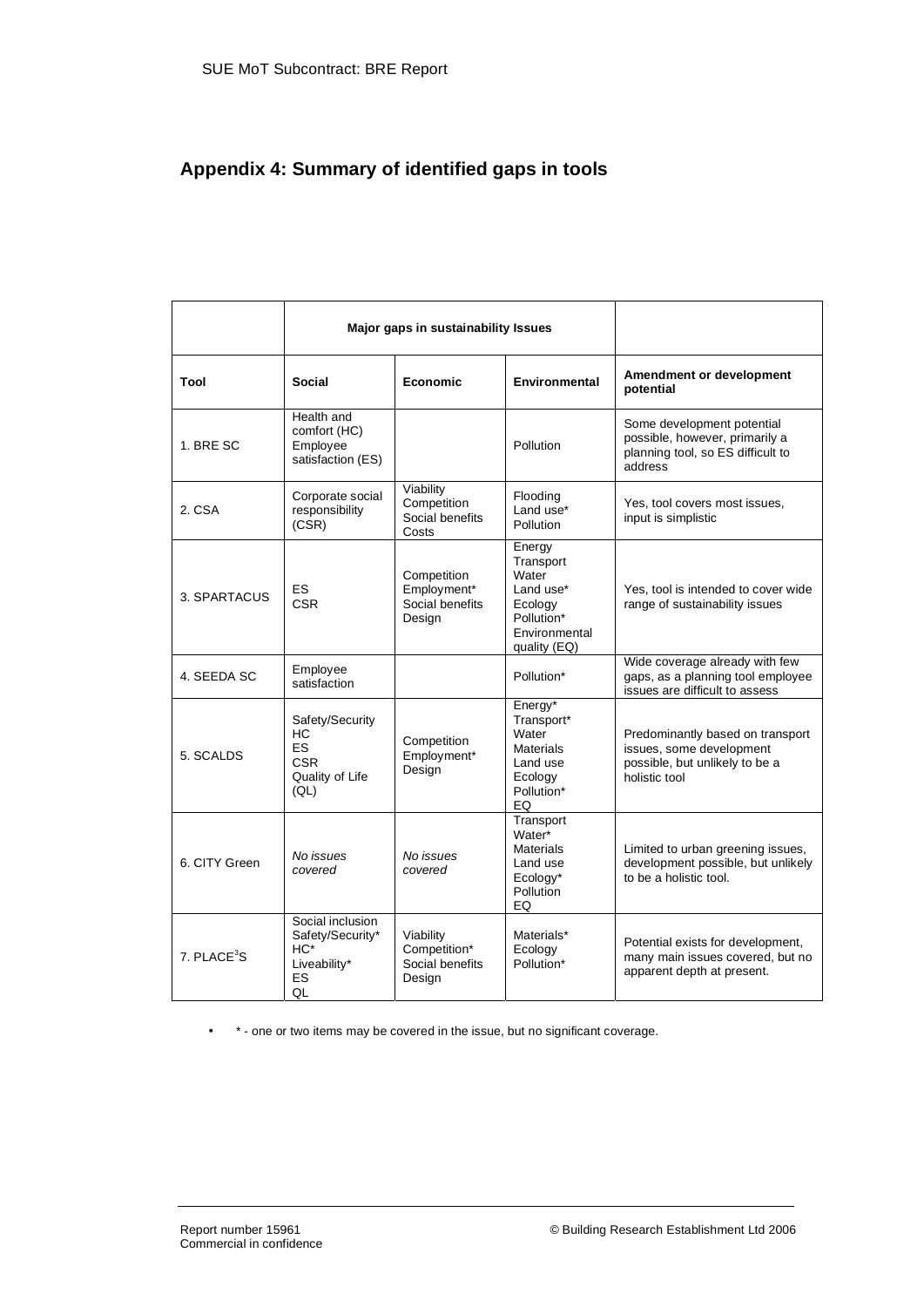SUE MoT Subcontract: BRE Report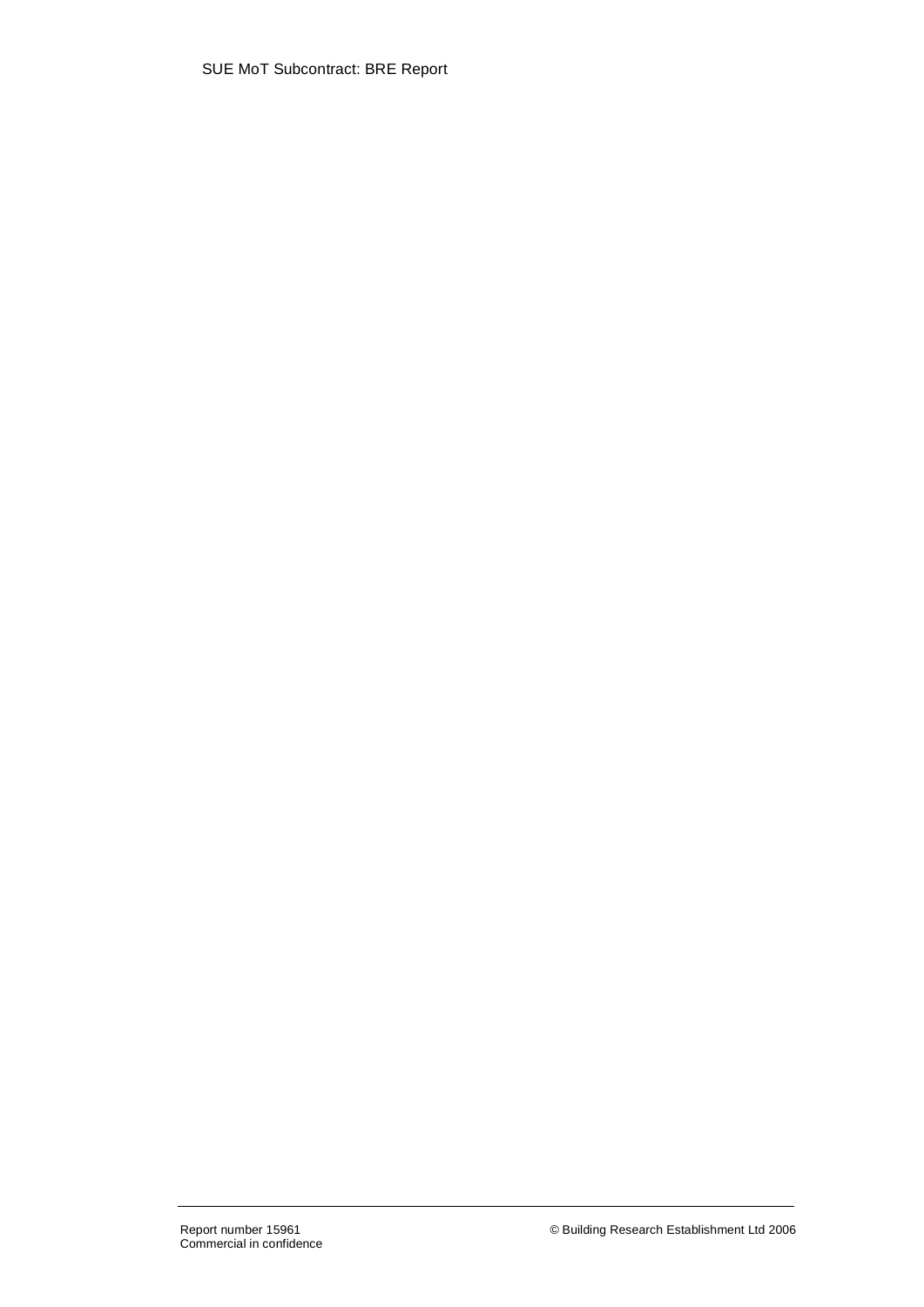|            | Major gaps in sustainability issues |                      |                                                                                    |                                                                                                                                     |
|------------|-------------------------------------|----------------------|------------------------------------------------------------------------------------|-------------------------------------------------------------------------------------------------------------------------------------|
| Tool       | <b>Social</b>                       | Economic             | Environmental                                                                      | Amendment or development<br>potential                                                                                               |
| 8. ECOTECT | No issues<br>covered                | No issues<br>covered | Transport<br>Water<br>Materials*<br>Land use<br>Ecology<br>Pollution*              | Mainly an energy tool, unlikely to<br>develop into a holistic tool. Can<br>feed in as data to holistic planning<br>or rating tools. |
| 9. DOE 2.2 | No issues<br>covered                | No issues<br>covered | Transport<br>Water<br><b>Materials</b><br>Land use*<br>Ecology<br><b>Pollution</b> | Mainly an energy tool, unlikely to<br>develop into a holistic tool. Can<br>feed in as data to holistic planning<br>or rating tools. |
| 10. BDA    | No issues<br>covered                | No issues<br>covered | Transport<br>Water<br>Ecology<br>Pollution                                         | Mainly an energy tool, unlikely to<br>develop into a holistic tool. Can<br>feed in as data to holistic planning<br>or rating tools. |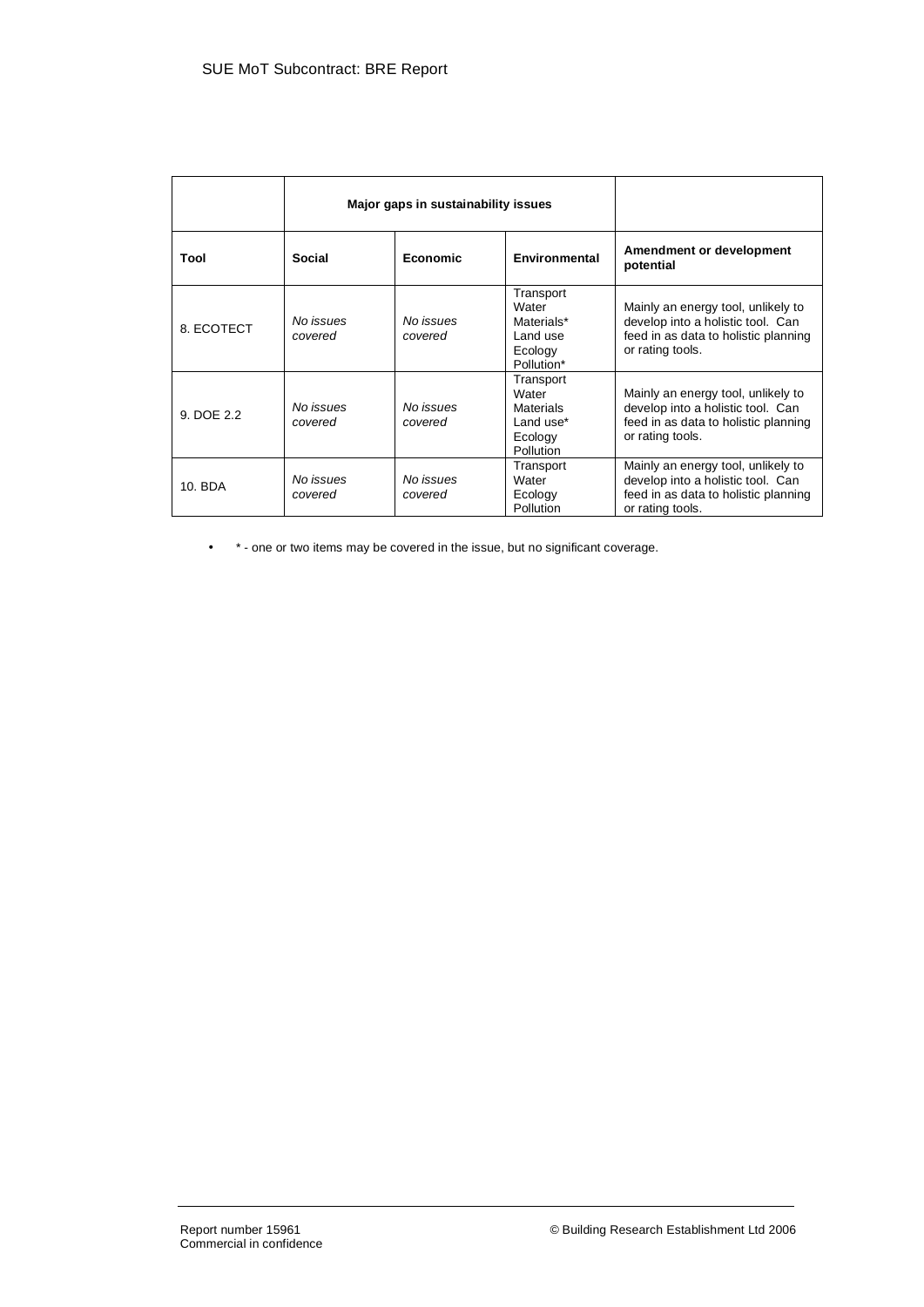|                 | Major gaps in sustainability issues |                      |                                    |                                                                                                                                                                                                                    |
|-----------------|-------------------------------------|----------------------|------------------------------------|--------------------------------------------------------------------------------------------------------------------------------------------------------------------------------------------------------------------|
| Tool            | Social                              | Economic             | <b>Environmental</b>               | Amendment or development<br>potential                                                                                                                                                                              |
| 11. GBTool      | No issues<br>covered                | No issues<br>covered | Transport<br>Land use*<br>Ecology* | Building environmental rating<br>scheme, could add other issues<br>and sustainability dimensions.<br>The latter would require significant<br>effort in development.                                                |
| <b>12. LEED</b> | No issues<br>covered                | No issues<br>covered | Pollution*                         | Building environmental rating<br>scheme, most environmental<br>issues are covered. Could add<br>other sustainability dimensions.<br>The latter would require significant<br>effort in development.                 |
| 13. SPeAR       |                                     | Design               | Pollution*                         | This tool covers a wide range of<br>issues across the dimensions.<br>Some further development would<br>be possible. For example, most<br>energy issues are considered, but<br>not efficiency.                      |
| 14. MSDG        | No issues<br>covered                | No issues<br>covered | Pollution*                         | Building environmental rating<br>scheme, most environmental<br>issues are covered. Could add<br>other sustainability dimensions.<br>The latter would require significant<br>effort in development.                 |
| 15. EcoCal      | No issues<br>covered                | No issues<br>covered | Pollution*<br>EQ                   | Intended as a household tool,<br>further development is possible<br>but not as a holistic tool.                                                                                                                    |
| 16. BREEAM      | No issues<br>covered                | No issues<br>covered | Pollution*                         | Extensive coverage of<br>environmental issues. Further<br>environmental issues could be<br>added. Intention to develop S and<br>Ec issues as well, but difficult.<br>Retraining of assessors would be<br>an issue. |
| 17. HK-BEAM     | No issues<br>covered                | No issues<br>covered | Transport*<br>Ecology              | Extensive coverage of<br>environmental issues, gaps could<br>be addressed. Other dimensions<br>would be difficult to add, but<br>possible.                                                                         |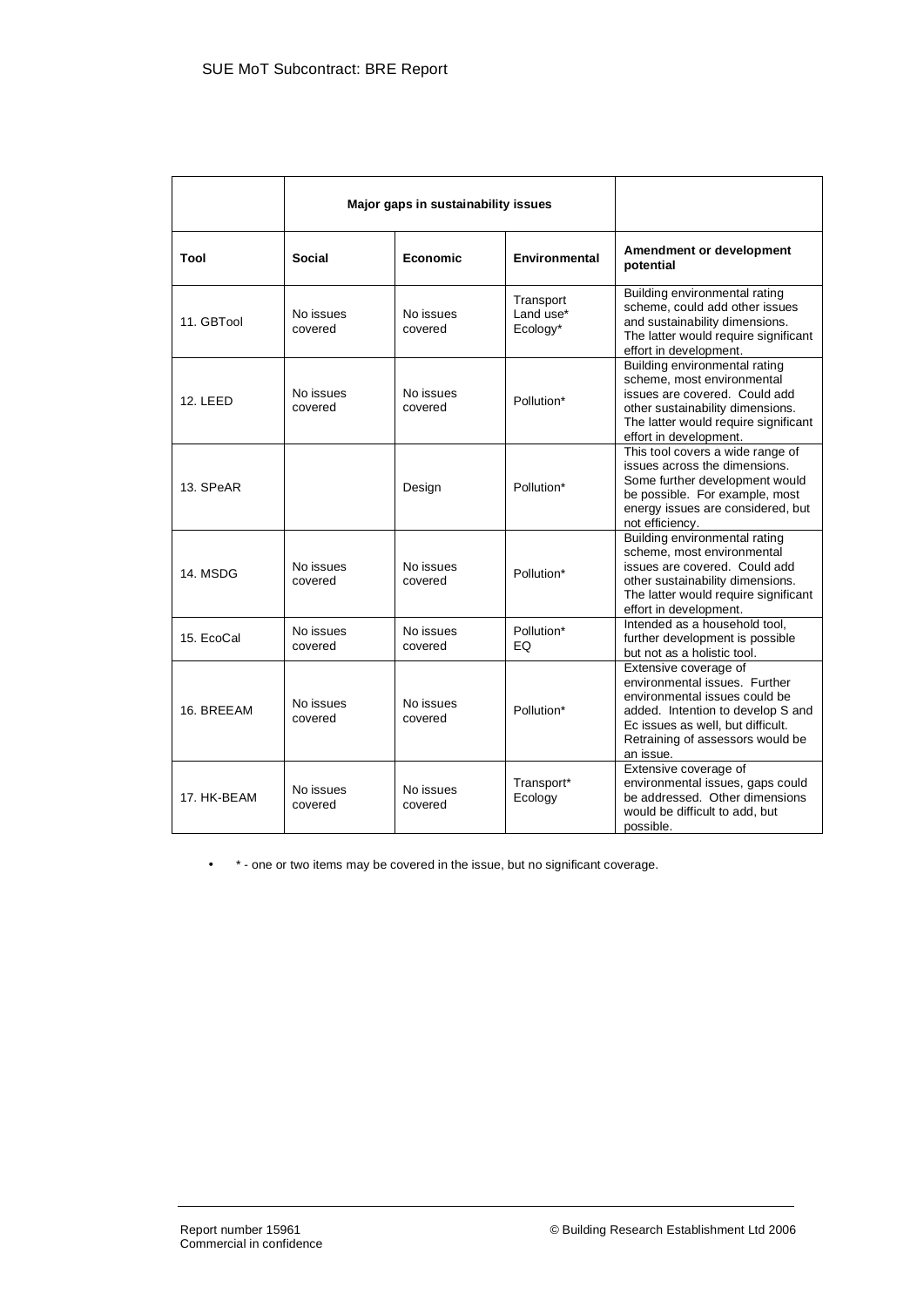|                 |                      | Major gaps in sustainability issues |                                                               |                                                                                                                                     |
|-----------------|----------------------|-------------------------------------|---------------------------------------------------------------|-------------------------------------------------------------------------------------------------------------------------------------|
| Tool            | <b>Social</b>        | Economic                            | <b>Environmental</b>                                          | Amendment or development<br>potential                                                                                               |
| 18. ENVEST      | No issues<br>covered | No issues<br>covered                | Energy<br>Transport<br>Water<br>Land use<br>Ecology           | LCA tool for materials, some<br>development potential but not a<br>holistic tool. Data can feed into<br>sustainability assessments. |
| 19. BRE EPs     | No issues<br>covered | No issues<br>covered                | Land use<br>Ecology<br>EQ                                     | LCA method for building<br>materials. Some development<br>potential, but not a holistic<br>sustainability tool.                     |
| 20. ATHENA      | No issues<br>covered | No issues<br>covered                | Transport<br>Water<br>Land use<br>Ecology<br>Pollution*<br>EQ | LCA method for building<br>materials. Some development<br>potential, but not a holistic<br>sustainability tool.                     |
| 21. Boustead    | No issues<br>covered | No issues<br>covered                | Transport<br>Ecology<br>Pollution*<br>EQ.                     | LCA method for building<br>materials. Some development<br>potential, but not a holistic<br>sustainability tool.                     |
| 22. GaBi 4      | No issues<br>covered | No issues<br>covered                | Energy<br>Transport<br>Water<br>Ecology                       | LCA method for limited building<br>products. Some development<br>potential, but not a holistic<br>sustainability tool.              |
| <b>23. TEAM</b> | No issues<br>covered | No issues<br>covered                | Energy<br>Transport<br>Water<br>Land use<br>Ecology           | LCA method for buildings. Some<br>development potential, but not a<br>holistic sustainability tool.                                 |
| 24. EcoPro      |                      | No issues<br>covered                | Transport<br>Water<br>Land use<br>Ecology                     | LCA method for buildings in<br>planning. Some development<br>potential, but not a holistic<br>sustainability tool.                  |